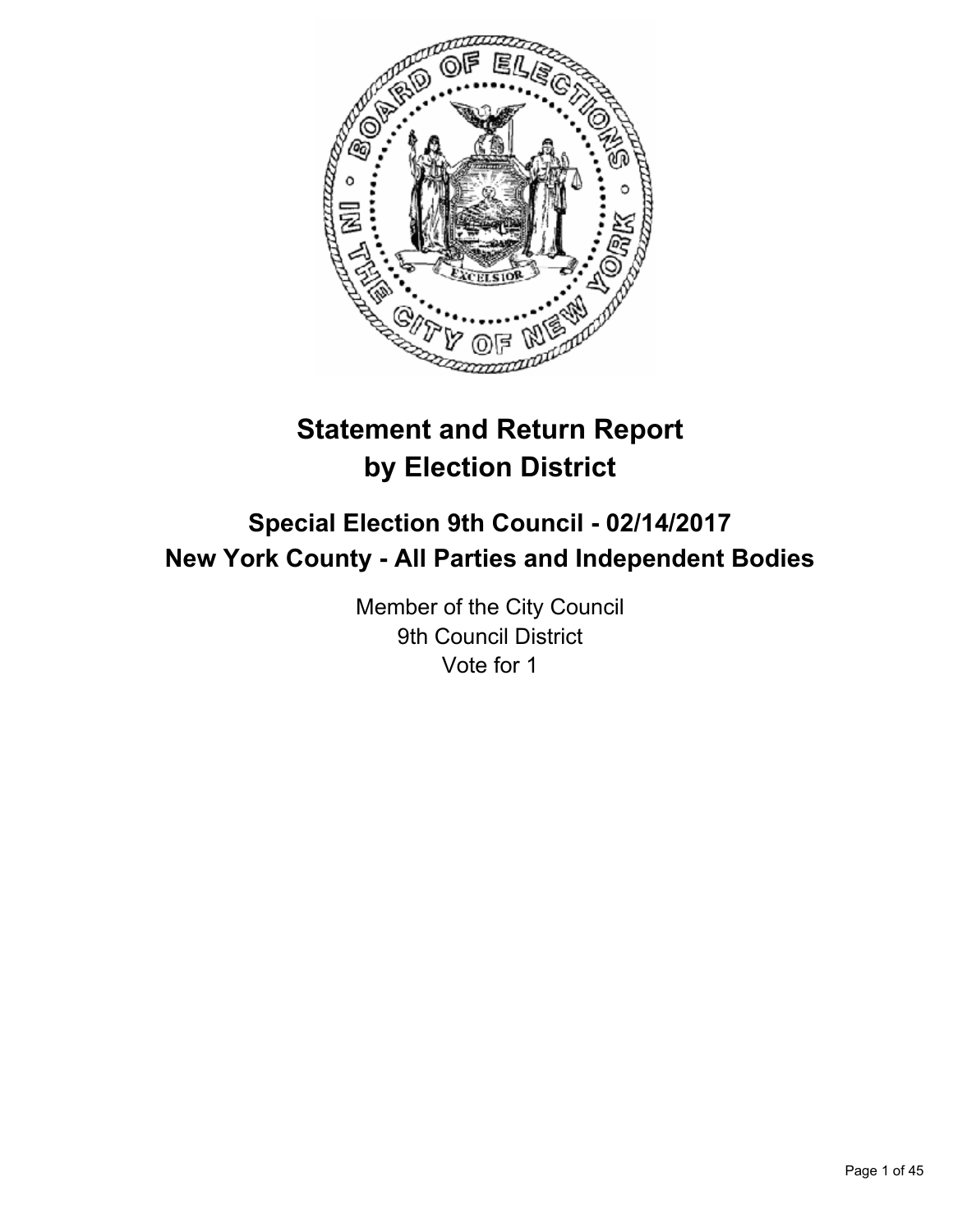

| PUBLIC COUNTER                                           | 113            |
|----------------------------------------------------------|----------------|
| MANUALLY COUNTED EMERGENCY                               | 0              |
| ABSENTEE / MILITARY                                      | 14             |
| <b>AFFIDAVIT</b>                                         | $\mathbf{0}$   |
| <b>Total Ballots</b>                                     | 127            |
| Less - Inapplicable Federal/Special Presidential Ballots | 0              |
| <b>Total Applicable Ballots</b>                          | 127            |
| BILL PERKINS (COMMUNITY FIRST)                           | 56             |
| MARVIN HOLLAND (HOLLAND4HARLEM)                          | 37             |
| DAWN SIMMONS (DAWN FOR HARLEM)                           | 1              |
| DAWN SIMMONS (RENT TOO DAMN HIGH)                        | 3              |
| ATHENA MOORE (WE ARE ONE)                                | 12             |
| CORDELL CLEARE (TIME TO WAKE UP)                         | 6              |
| LARRY SCOTT BLACKMON (HARLEM FAMILY)                     | 8              |
| CHARLES COOPER (BUILDING HARLEM)                         | 0              |
| TODD STEVENS (HARLEM VOICES)                             | 1              |
| CAPRICE A. ALVES (EDUCATED LEADER)                       | $\overline{c}$ |
| NOEL HEADER (WRITE-IN)                                   | 1              |
| <b>Total Votes</b>                                       | 127            |

| <b>PUBLIC COUNTER</b>                                    | 77             |
|----------------------------------------------------------|----------------|
| <b>MANUALLY COUNTED EMERGENCY</b>                        | 0              |
| ABSENTEE / MILITARY                                      | 0              |
| <b>AFFIDAVIT</b>                                         | $\mathbf{0}$   |
| <b>Total Ballots</b>                                     | 77             |
| Less - Inapplicable Federal/Special Presidential Ballots | 0              |
| <b>Total Applicable Ballots</b>                          | 77             |
| BILL PERKINS (COMMUNITY FIRST)                           | 29             |
| MARVIN HOLLAND (HOLLAND4HARLEM)                          | 14             |
| DAWN SIMMONS (DAWN FOR HARLEM)                           | 1              |
| DAWN SIMMONS (RENT TOO DAMN HIGH)                        | $\overline{2}$ |
| ATHENA MOORE (WE ARE ONE)                                | 10             |
| CORDELL CLEARE (TIME TO WAKE UP)                         | 7              |
| LARRY SCOTT BLACKMON (HARLEM FAMILY)                     | 8              |
| CHARLES COOPER (BUILDING HARLEM)                         | 1              |
| TODD STEVENS (HARLEM VOICES)                             | 3              |
| CAPRICE A. ALVES (EDUCATED LEADER)                       | $\overline{2}$ |
| <b>Total Votes</b>                                       | 77             |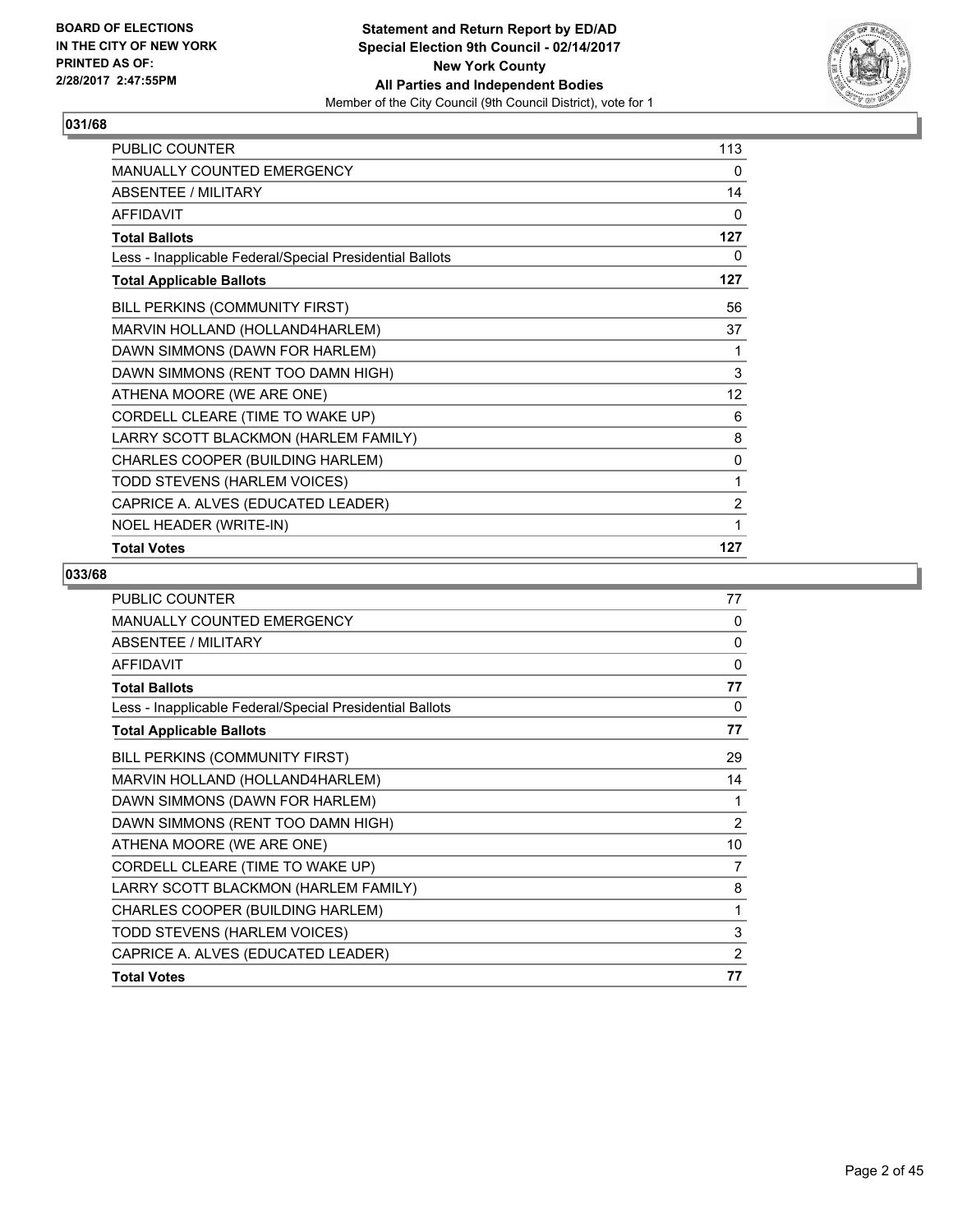

| <b>PUBLIC COUNTER</b>                                    | 154 |
|----------------------------------------------------------|-----|
| <b>MANUALLY COUNTED EMERGENCY</b>                        | 0   |
| ABSENTEE / MILITARY                                      | 8   |
| <b>AFFIDAVIT</b>                                         | 0   |
| <b>Total Ballots</b>                                     | 162 |
| Less - Inapplicable Federal/Special Presidential Ballots | 0   |
| <b>Total Applicable Ballots</b>                          | 162 |
| BILL PERKINS (COMMUNITY FIRST)                           | 72  |
| MARVIN HOLLAND (HOLLAND4HARLEM)                          | 32  |
| DAWN SIMMONS (DAWN FOR HARLEM)                           | 3   |
| DAWN SIMMONS (RENT TOO DAMN HIGH)                        | 4   |
| ATHENA MOORE (WE ARE ONE)                                | 20  |
| CORDELL CLEARE (TIME TO WAKE UP)                         | 20  |
| LARRY SCOTT BLACKMON (HARLEM FAMILY)                     | 8   |
| CHARLES COOPER (BUILDING HARLEM)                         | 1   |
| TODD STEVENS (HARLEM VOICES)                             | 1   |
| CAPRICE A. ALVES (EDUCATED LEADER)                       | 0   |
| <b>Total Votes</b>                                       | 161 |
| Unrecorded                                               | 1   |

| <b>PUBLIC COUNTER</b>                                    | 108          |
|----------------------------------------------------------|--------------|
| MANUALLY COUNTED EMERGENCY                               | 0            |
| <b>ABSENTEE / MILITARY</b>                               | $\mathbf{0}$ |
| <b>AFFIDAVIT</b>                                         | $\Omega$     |
| <b>Total Ballots</b>                                     | 108          |
| Less - Inapplicable Federal/Special Presidential Ballots | $\mathbf{0}$ |
| <b>Total Applicable Ballots</b>                          | 108          |
| BILL PERKINS (COMMUNITY FIRST)                           | 40           |
| MARVIN HOLLAND (HOLLAND4HARLEM)                          | 19           |
| DAWN SIMMONS (DAWN FOR HARLEM)                           | 2            |
| DAWN SIMMONS (RENT TOO DAMN HIGH)                        | 4            |
| ATHENA MOORE (WE ARE ONE)                                | 9            |
| CORDELL CLEARE (TIME TO WAKE UP)                         | 16           |
| LARRY SCOTT BLACKMON (HARLEM FAMILY)                     | 11           |
| CHARLES COOPER (BUILDING HARLEM)                         | 3            |
| TODD STEVENS (HARLEM VOICES)                             | 1            |
| CAPRICE A. ALVES (EDUCATED LEADER)                       | 1            |
| <b>Total Votes</b>                                       | 106          |
| Unrecorded                                               | 2            |
| 058/68 COMBINED into: 062/68                             |              |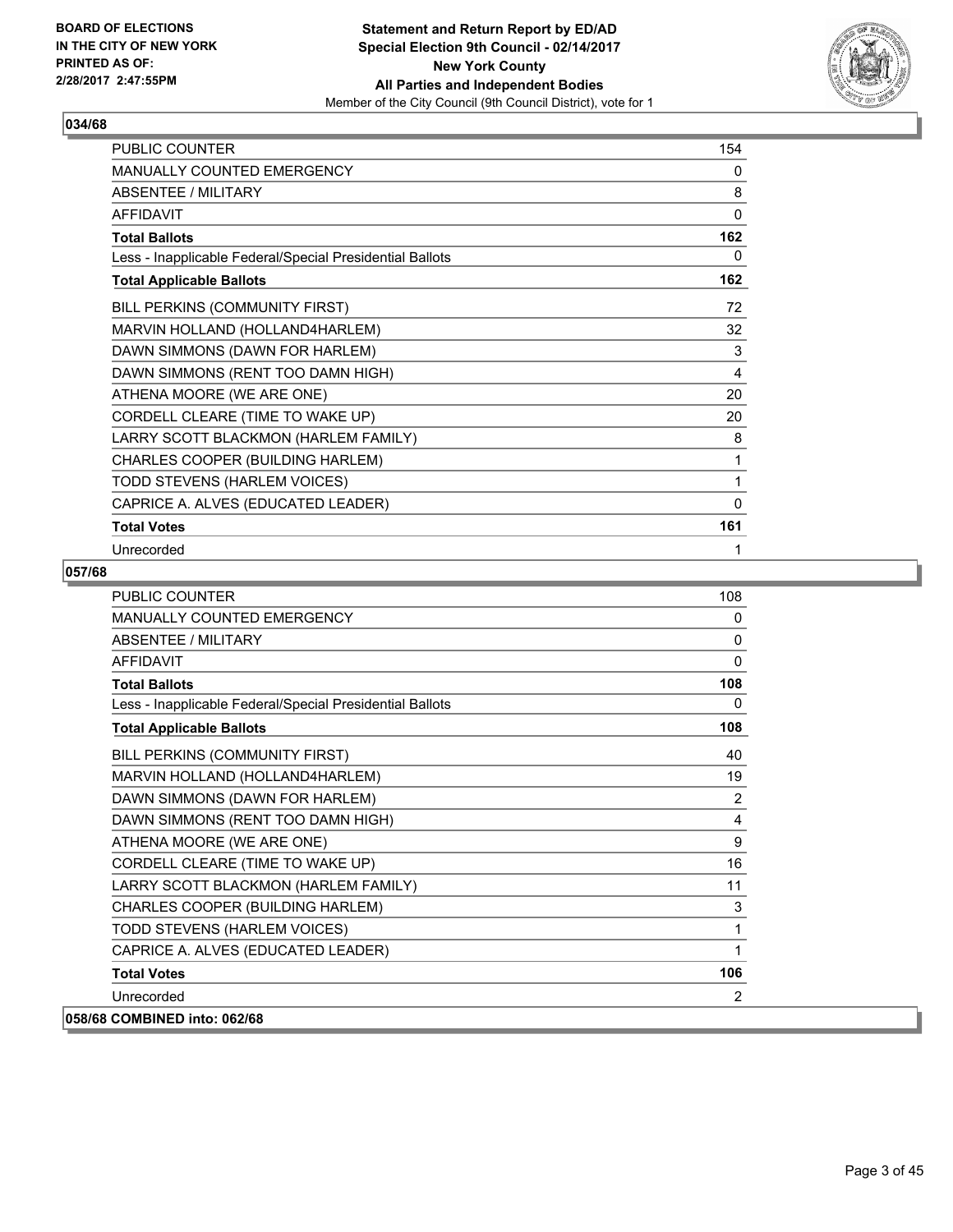

| <b>PUBLIC COUNTER</b>                                    | 98                |
|----------------------------------------------------------|-------------------|
| <b>MANUALLY COUNTED EMERGENCY</b>                        | 0                 |
| ABSENTEE / MILITARY                                      | 1                 |
| <b>AFFIDAVIT</b>                                         | 1                 |
| <b>Total Ballots</b>                                     | 100               |
| Less - Inapplicable Federal/Special Presidential Ballots | 0                 |
| <b>Total Applicable Ballots</b>                          | 100               |
| BILL PERKINS (COMMUNITY FIRST)                           | 41                |
| MARVIN HOLLAND (HOLLAND4HARLEM)                          | 14                |
| DAWN SIMMONS (DAWN FOR HARLEM)                           | 4                 |
| DAWN SIMMONS (RENT TOO DAMN HIGH)                        | 4                 |
| ATHENA MOORE (WE ARE ONE)                                | 9                 |
| CORDELL CLEARE (TIME TO WAKE UP)                         | $12 \overline{ }$ |
| LARRY SCOTT BLACKMON (HARLEM FAMILY)                     | 9                 |
| CHARLES COOPER (BUILDING HARLEM)                         | 2                 |
| TODD STEVENS (HARLEM VOICES)                             | 3                 |
| CAPRICE A. ALVES (EDUCATED LEADER)                       | $\overline{2}$    |
| <b>Total Votes</b>                                       | 100               |

| <b>PUBLIC COUNTER</b>                                    | 64           |
|----------------------------------------------------------|--------------|
| <b>MANUALLY COUNTED EMERGENCY</b>                        | $\mathbf{0}$ |
| <b>ABSENTEE / MILITARY</b>                               | 1            |
| <b>AFFIDAVIT</b>                                         | $\Omega$     |
| <b>Total Ballots</b>                                     | 65           |
| Less - Inapplicable Federal/Special Presidential Ballots | $\Omega$     |
| <b>Total Applicable Ballots</b>                          | 65           |
| BILL PERKINS (COMMUNITY FIRST)                           | 39           |
| MARVIN HOLLAND (HOLLAND4HARLEM)                          | 6            |
| DAWN SIMMONS (DAWN FOR HARLEM)                           | $\mathbf{0}$ |
| DAWN SIMMONS (RENT TOO DAMN HIGH)                        | 1            |
| ATHENA MOORE (WE ARE ONE)                                | 1            |
| CORDELL CLEARE (TIME TO WAKE UP)                         | 11           |
| LARRY SCOTT BLACKMON (HARLEM FAMILY)                     | 3            |
| CHARLES COOPER (BUILDING HARLEM)                         | 0            |
| TODD STEVENS (HARLEM VOICES)                             | 1            |
| CAPRICE A. ALVES (EDUCATED LEADER)                       | $\Omega$     |
| <b>Total Votes</b>                                       | 62           |
| Unrecorded                                               | 3            |
| 061/68 COMBINED into: 034/68                             |              |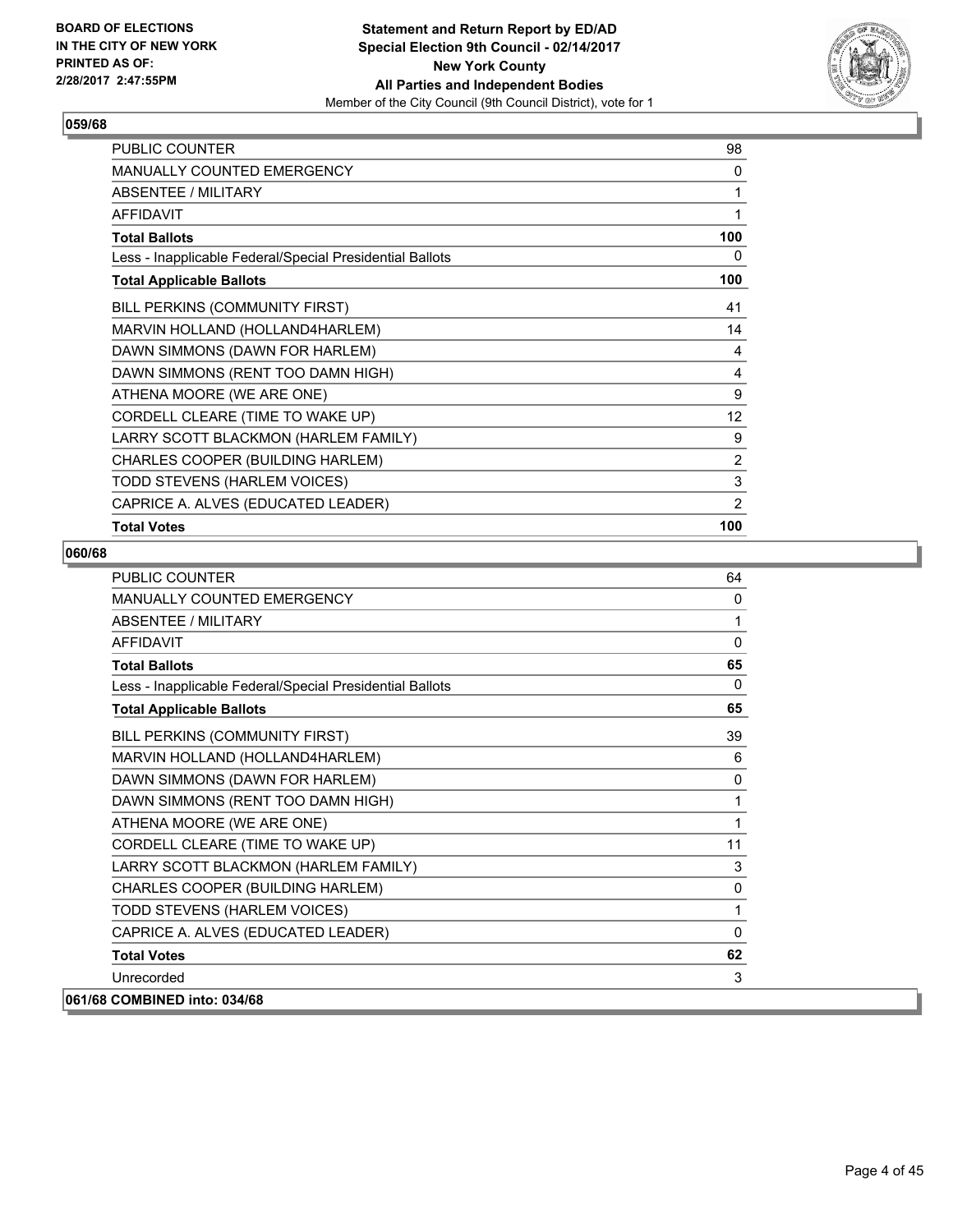

| PUBLIC COUNTER                                           | 93             |
|----------------------------------------------------------|----------------|
| MANUALLY COUNTED EMERGENCY                               | 0              |
| <b>ABSENTEE / MILITARY</b>                               | 1              |
| <b>AFFIDAVIT</b>                                         | $\mathbf 0$    |
| <b>Total Ballots</b>                                     | 94             |
| Less - Inapplicable Federal/Special Presidential Ballots | 0              |
| <b>Total Applicable Ballots</b>                          | 94             |
| BILL PERKINS (COMMUNITY FIRST)                           | 40             |
| MARVIN HOLLAND (HOLLAND4HARLEM)                          | 27             |
| DAWN SIMMONS (DAWN FOR HARLEM)                           | 0              |
| DAWN SIMMONS (RENT TOO DAMN HIGH)                        | 2              |
| ATHENA MOORE (WE ARE ONE)                                | 4              |
| CORDELL CLEARE (TIME TO WAKE UP)                         | 9              |
| LARRY SCOTT BLACKMON (HARLEM FAMILY)                     | 6              |
| CHARLES COOPER (BUILDING HARLEM)                         | $\overline{2}$ |
| TODD STEVENS (HARLEM VOICES)                             | 1              |
| CAPRICE A. ALVES (EDUCATED LEADER)                       | 1              |
| <b>Total Votes</b>                                       | 92             |
| Unrecorded                                               | 2              |

| <b>PUBLIC COUNTER</b>                                    | 108            |
|----------------------------------------------------------|----------------|
| MANUALLY COUNTED EMERGENCY                               | 0              |
| ABSENTEE / MILITARY                                      | $\mathbf{0}$   |
| <b>AFFIDAVIT</b>                                         | $\mathbf{0}$   |
| <b>Total Ballots</b>                                     | 108            |
| Less - Inapplicable Federal/Special Presidential Ballots | 0              |
| <b>Total Applicable Ballots</b>                          | 108            |
| BILL PERKINS (COMMUNITY FIRST)                           | 39             |
| MARVIN HOLLAND (HOLLAND4HARLEM)                          | 22             |
| DAWN SIMMONS (DAWN FOR HARLEM)                           | 4              |
| DAWN SIMMONS (RENT TOO DAMN HIGH)                        | $\overline{2}$ |
| ATHENA MOORE (WE ARE ONE)                                | 22             |
| CORDELL CLEARE (TIME TO WAKE UP)                         | 8              |
| LARRY SCOTT BLACKMON (HARLEM FAMILY)                     | $\overline{2}$ |
| CHARLES COOPER (BUILDING HARLEM)                         | 3              |
| TODD STEVENS (HARLEM VOICES)                             | $\overline{2}$ |
| CAPRICE A. ALVES (EDUCATED LEADER)                       | 3              |
| DARREN JONES (WRITE-IN)                                  | 1              |
| <b>Total Votes</b>                                       | 108            |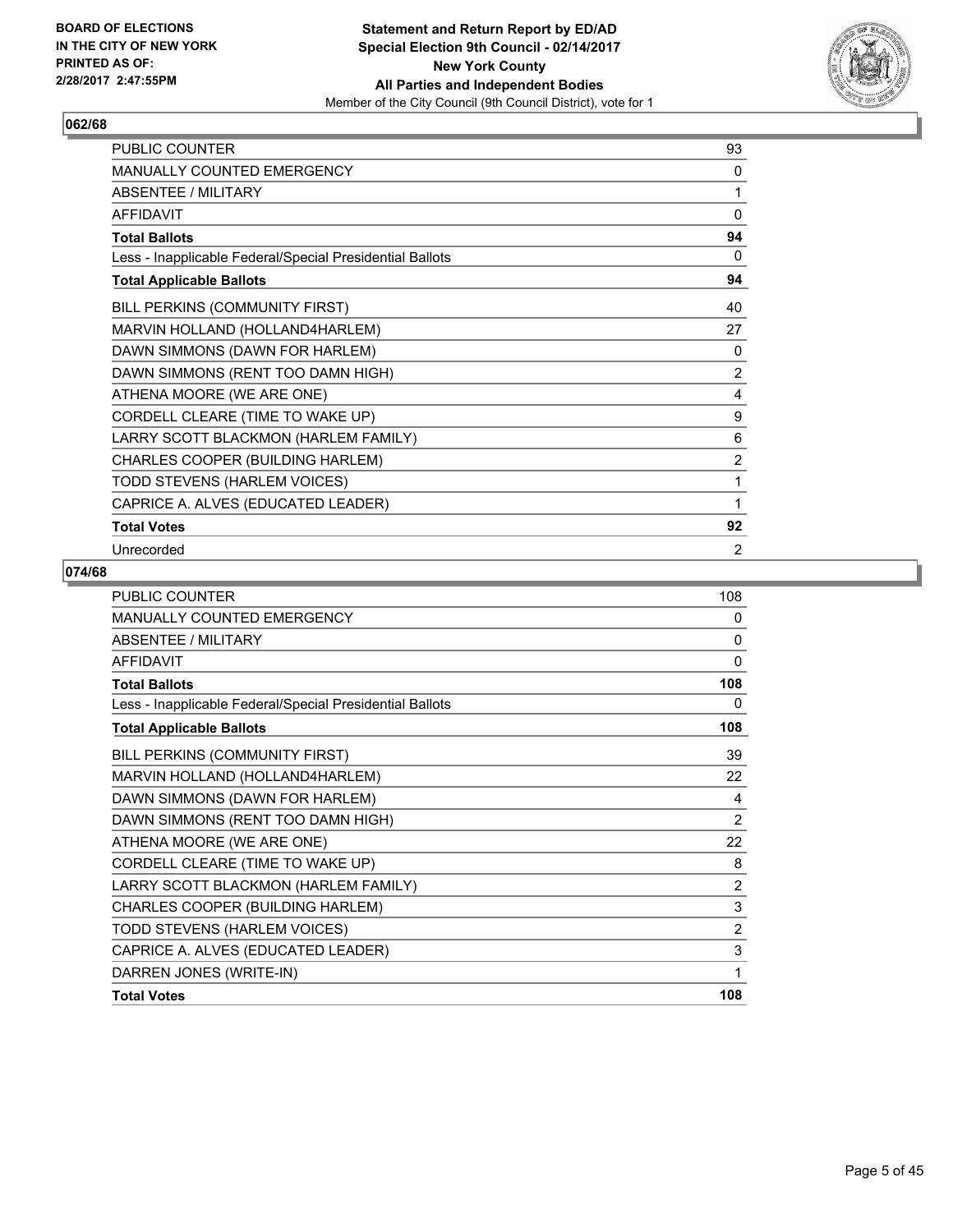

| <b>PUBLIC COUNTER</b>                                    | 297          |
|----------------------------------------------------------|--------------|
| <b>MANUALLY COUNTED EMERGENCY</b>                        | 0            |
| <b>ABSENTEE / MILITARY</b>                               | 16           |
| <b>AFFIDAVIT</b>                                         | 0            |
| <b>Total Ballots</b>                                     | 313          |
| Less - Inapplicable Federal/Special Presidential Ballots | $\mathbf{0}$ |
| <b>Total Applicable Ballots</b>                          | 313          |
| BILL PERKINS (COMMUNITY FIRST)                           | 66           |
| MARVIN HOLLAND (HOLLAND4HARLEM)                          | 98           |
| DAWN SIMMONS (DAWN FOR HARLEM)                           | 11           |
| DAWN SIMMONS (RENT TOO DAMN HIGH)                        | 6            |
| ATHENA MOORE (WE ARE ONE)                                | 50           |
| CORDELL CLEARE (TIME TO WAKE UP)                         | 25           |
| LARRY SCOTT BLACKMON (HARLEM FAMILY)                     | 36           |
| CHARLES COOPER (BUILDING HARLEM)                         | 7            |
| TODD STEVENS (HARLEM VOICES)                             | 7            |
| CAPRICE A. ALVES (EDUCATED LEADER)                       | 4            |
| <b>Total Votes</b>                                       | 310          |
| Unrecorded                                               | 3            |

# **081/68 COMBINED into: 017/70**

## **082/68 COMBINED into: 080/68**

| <b>PUBLIC COUNTER</b>                                    | 192      |
|----------------------------------------------------------|----------|
| <b>MANUALLY COUNTED EMERGENCY</b>                        | 0        |
| <b>ABSENTEE / MILITARY</b>                               | 3        |
| <b>AFFIDAVIT</b>                                         | $\Omega$ |
| <b>Total Ballots</b>                                     | 195      |
| Less - Inapplicable Federal/Special Presidential Ballots | 0        |
| <b>Total Applicable Ballots</b>                          | 195      |
| BILL PERKINS (COMMUNITY FIRST)                           | 52       |
| MARVIN HOLLAND (HOLLAND4HARLEM)                          | 51       |
| DAWN SIMMONS (DAWN FOR HARLEM)                           | 6        |
| DAWN SIMMONS (RENT TOO DAMN HIGH)                        | 5        |
| ATHENA MOORE (WE ARE ONE)                                | 32       |
| CORDELL CLEARE (TIME TO WAKE UP)                         | 18       |
| LARRY SCOTT BLACKMON (HARLEM FAMILY)                     | 16       |
| CHARLES COOPER (BUILDING HARLEM)                         | 8        |
| TODD STEVENS (HARLEM VOICES)                             | 0        |
| CAPRICE A. ALVES (EDUCATED LEADER)                       | 6        |
| TROY OUTLAW JR (WRITE-IN)                                | 1        |
| <b>Total Votes</b>                                       | 195      |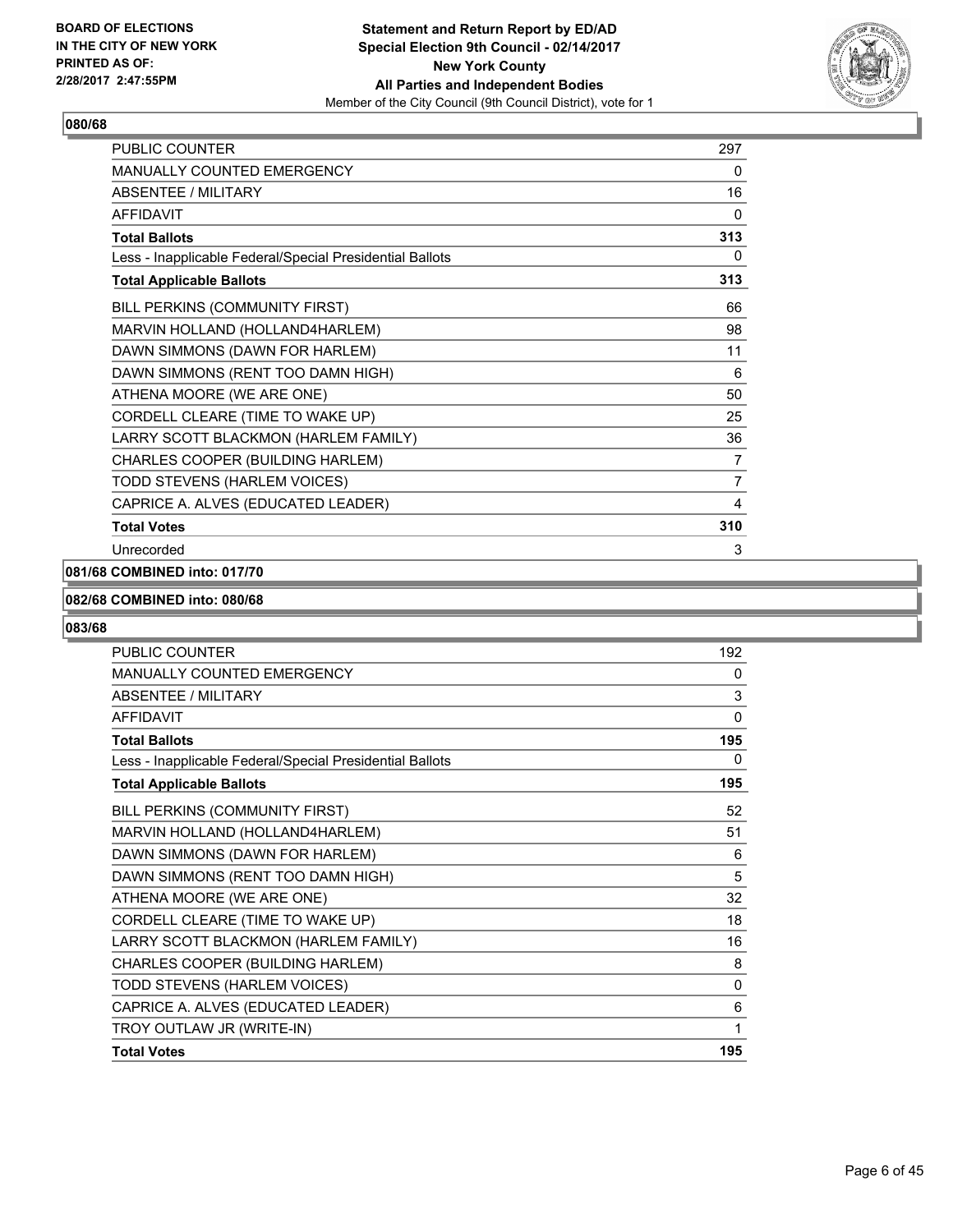

| PUBLIC COUNTER                                           | 52             |
|----------------------------------------------------------|----------------|
| <b>MANUALLY COUNTED EMERGENCY</b>                        | 0              |
| ABSENTEE / MILITARY                                      | 0              |
| <b>AFFIDAVIT</b>                                         | $\overline{2}$ |
| <b>Total Ballots</b>                                     | 54             |
| Less - Inapplicable Federal/Special Presidential Ballots | 0              |
| <b>Total Applicable Ballots</b>                          | 54             |
| <b>BILL PERKINS (COMMUNITY FIRST)</b>                    | 23             |
| MARVIN HOLLAND (HOLLAND4HARLEM)                          | 13             |
| DAWN SIMMONS (DAWN FOR HARLEM)                           | $\overline{2}$ |
| DAWN SIMMONS (RENT TOO DAMN HIGH)                        | 4              |
| ATHENA MOORE (WE ARE ONE)                                | 5              |
| CORDELL CLEARE (TIME TO WAKE UP)                         | $\overline{2}$ |
| LARRY SCOTT BLACKMON (HARLEM FAMILY)                     | 2              |
| CHARLES COOPER (BUILDING HARLEM)                         | 1              |
| TODD STEVENS (HARLEM VOICES)                             | 1              |
| CAPRICE A. ALVES (EDUCATED LEADER)                       | 1              |
| <b>Total Votes</b>                                       | 54             |

| <b>PUBLIC COUNTER</b>                                    | 87             |
|----------------------------------------------------------|----------------|
| <b>MANUALLY COUNTED EMERGENCY</b>                        | $\Omega$       |
| <b>ABSENTEE / MILITARY</b>                               | 2              |
| <b>AFFIDAVIT</b>                                         | 2              |
| <b>Total Ballots</b>                                     | 91             |
| Less - Inapplicable Federal/Special Presidential Ballots | 0              |
| <b>Total Applicable Ballots</b>                          | 91             |
| BILL PERKINS (COMMUNITY FIRST)                           | 29             |
| MARVIN HOLLAND (HOLLAND4HARLEM)                          | 49             |
| DAWN SIMMONS (DAWN FOR HARLEM)                           | 1              |
| DAWN SIMMONS (RENT TOO DAMN HIGH)                        | 0              |
| ATHENA MOORE (WE ARE ONE)                                | 1              |
| CORDELL CLEARE (TIME TO WAKE UP)                         | $\overline{7}$ |
| LARRY SCOTT BLACKMON (HARLEM FAMILY)                     | 3              |
| CHARLES COOPER (BUILDING HARLEM)                         | 0              |
| TODD STEVENS (HARLEM VOICES)                             | 1              |
| CAPRICE A. ALVES (EDUCATED LEADER)                       | $\Omega$       |
| <b>Total Votes</b>                                       | 91             |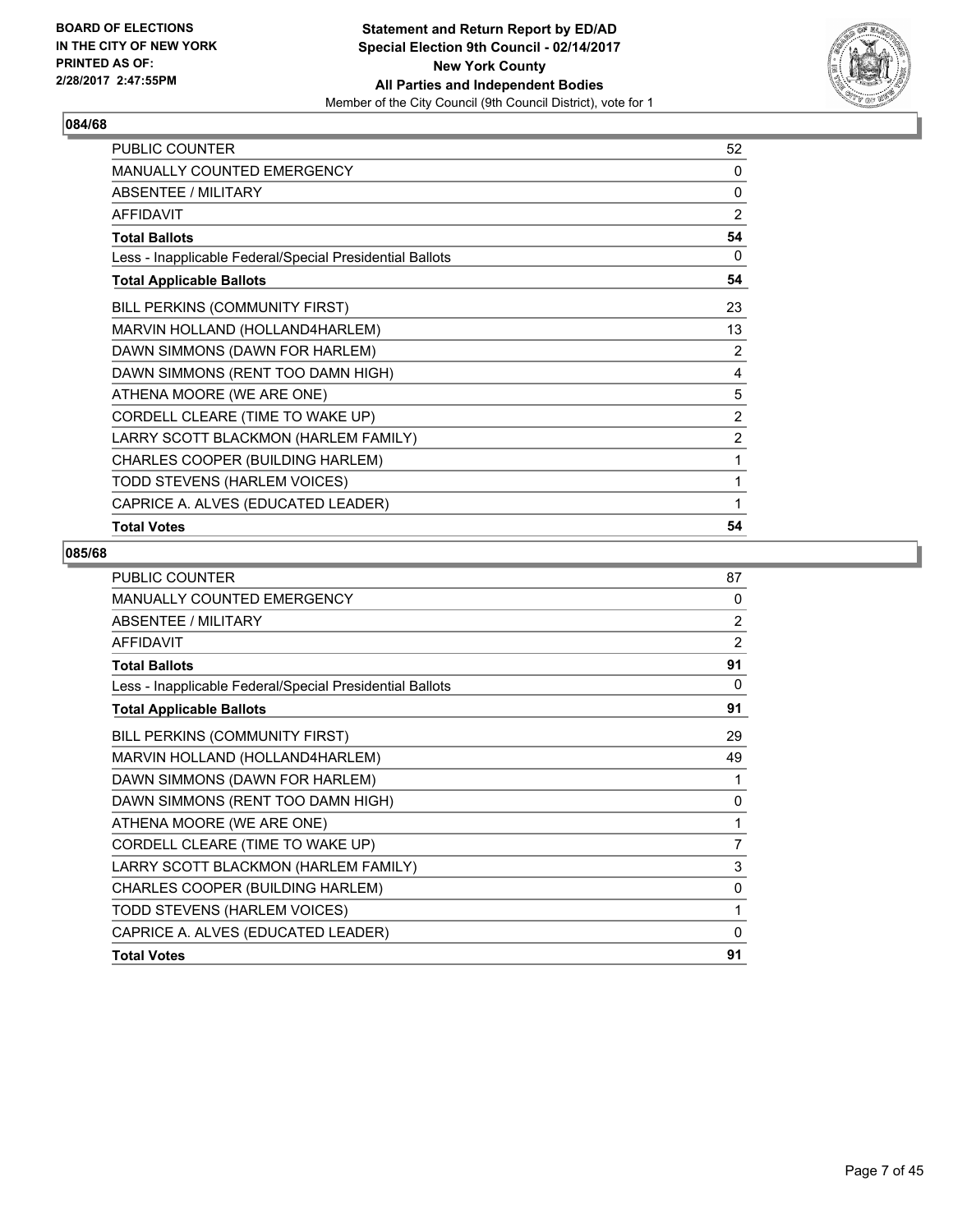

| <b>PUBLIC COUNTER</b>                                    | 70 |
|----------------------------------------------------------|----|
| MANUALLY COUNTED EMERGENCY                               | 0  |
| ABSENTEE / MILITARY                                      | 0  |
| <b>AFFIDAVIT</b>                                         | 0  |
| <b>Total Ballots</b>                                     | 70 |
| Less - Inapplicable Federal/Special Presidential Ballots | 0  |
| <b>Total Applicable Ballots</b>                          | 70 |
| BILL PERKINS (COMMUNITY FIRST)                           | 20 |
| MARVIN HOLLAND (HOLLAND4HARLEM)                          | 21 |
| DAWN SIMMONS (DAWN FOR HARLEM)                           | 6  |
| DAWN SIMMONS (RENT TOO DAMN HIGH)                        | 2  |
| ATHENA MOORE (WE ARE ONE)                                | 7  |
| CORDELL CLEARE (TIME TO WAKE UP)                         | 4  |
| LARRY SCOTT BLACKMON (HARLEM FAMILY)                     | 4  |
| CHARLES COOPER (BUILDING HARLEM)                         | 1  |
| TODD STEVENS (HARLEM VOICES)                             | 5  |
| CAPRICE A. ALVES (EDUCATED LEADER)                       | 0  |
| <b>Total Votes</b>                                       | 70 |

#### **096/68 COMBINED into: 059/68**

## **097/68**

| PUBLIC COUNTER                                           | 91             |
|----------------------------------------------------------|----------------|
| MANUALLY COUNTED EMERGENCY                               | 0              |
| ABSENTEE / MILITARY                                      | 1              |
| <b>AFFIDAVIT</b>                                         | 0              |
| <b>Total Ballots</b>                                     | 92             |
| Less - Inapplicable Federal/Special Presidential Ballots | 0              |
| <b>Total Applicable Ballots</b>                          | 92             |
| BILL PERKINS (COMMUNITY FIRST)                           | 36             |
| MARVIN HOLLAND (HOLLAND4HARLEM)                          | 27             |
| DAWN SIMMONS (DAWN FOR HARLEM)                           | 3              |
| DAWN SIMMONS (RENT TOO DAMN HIGH)                        | $\overline{2}$ |
| ATHENA MOORE (WE ARE ONE)                                | 1              |
| CORDELL CLEARE (TIME TO WAKE UP)                         | 6              |
| LARRY SCOTT BLACKMON (HARLEM FAMILY)                     | 7              |
| CHARLES COOPER (BUILDING HARLEM)                         | 1              |
| TODD STEVENS (HARLEM VOICES)                             | 9              |
| CAPRICE A. ALVES (EDUCATED LEADER)                       | 0              |
| <b>Total Votes</b>                                       | 92             |

**098/68 COMBINED into: 031/68**

**100/68 COMBINED into: 097/68**

**105/68 COMBINED into: 085/68**

**106/68 COMBINED into: 085/68**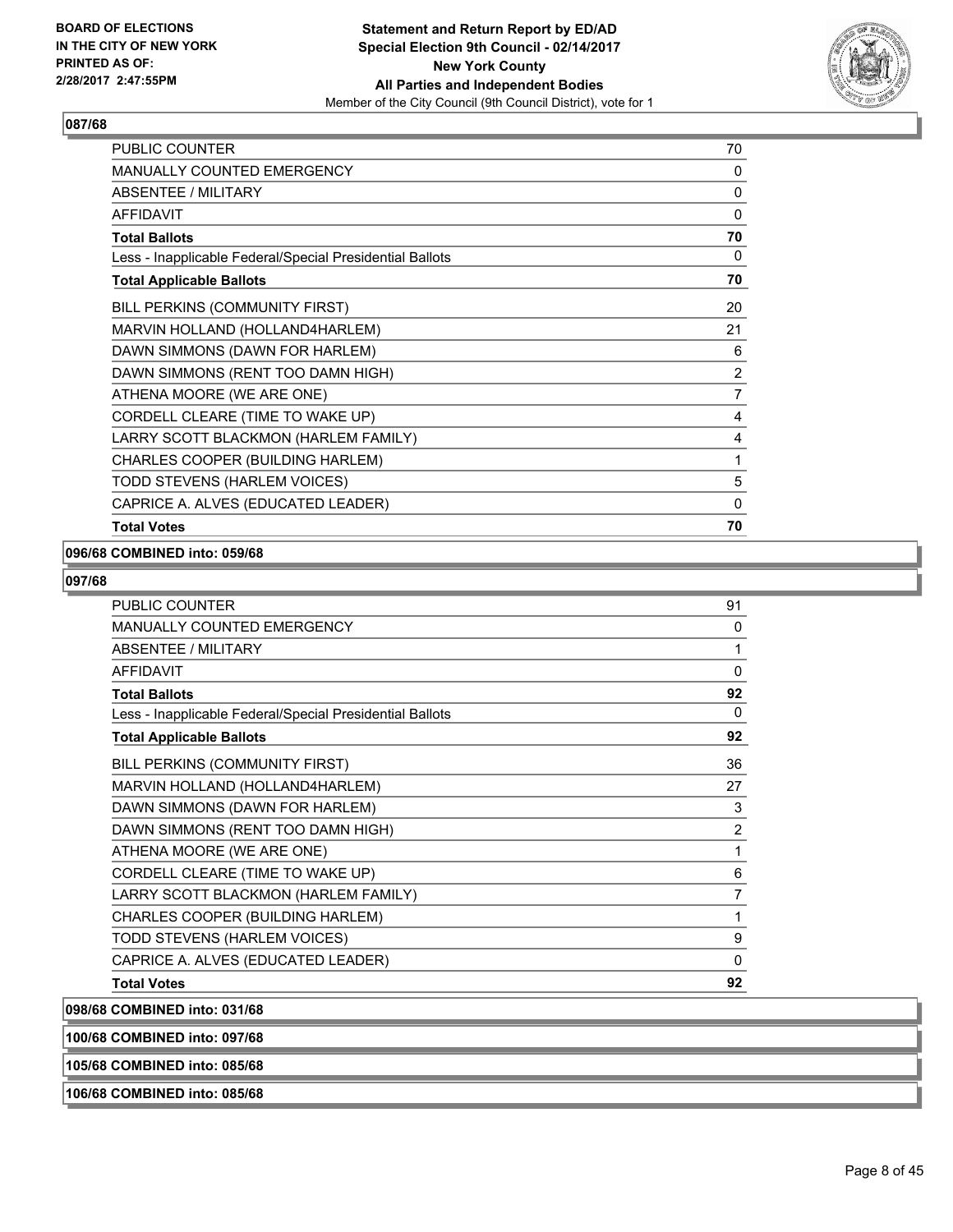

**082/69 COMBINED into: 003/70**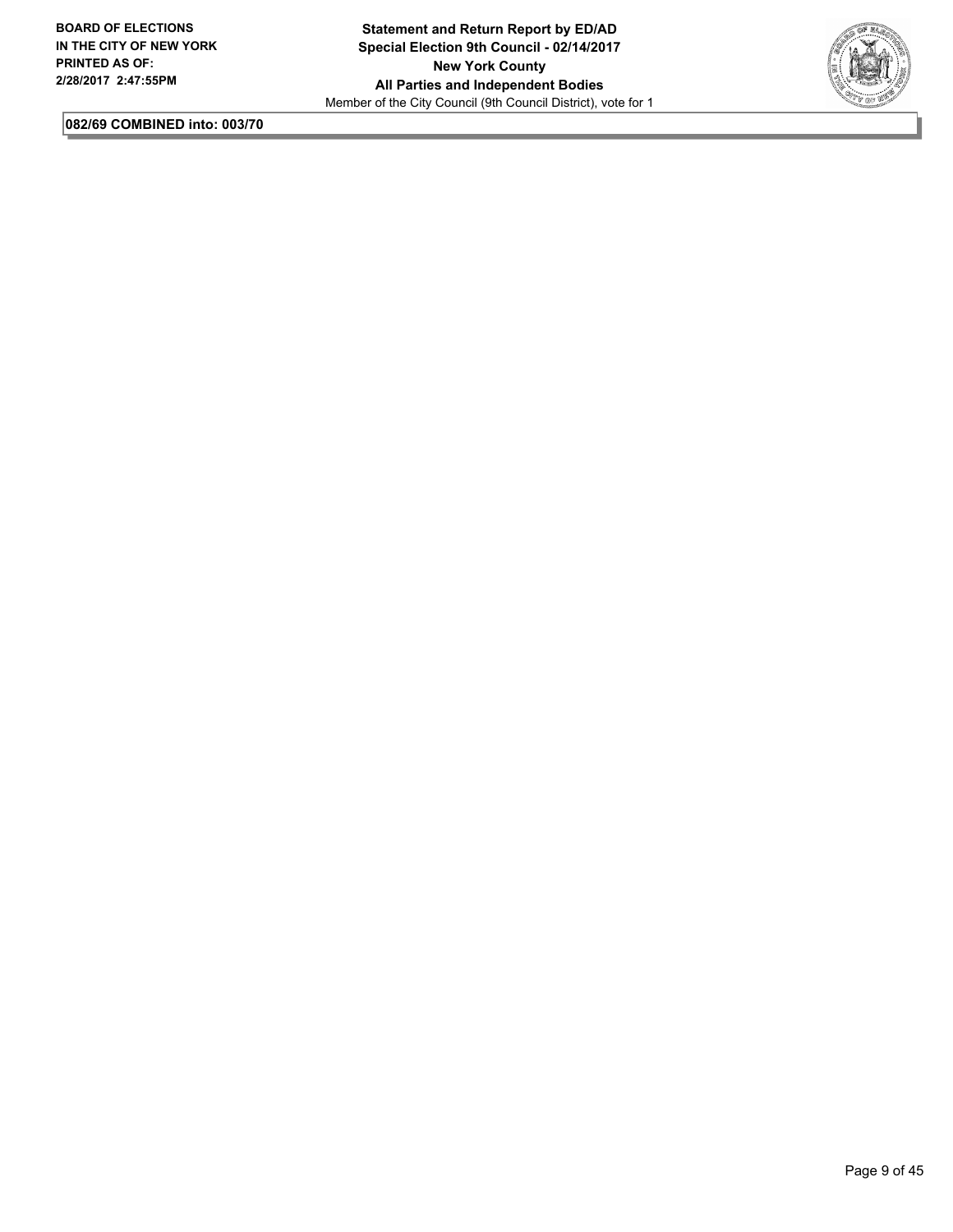

| PUBLIC COUNTER                                           | 125 |
|----------------------------------------------------------|-----|
| MANUALLY COUNTED EMERGENCY                               | 0   |
| ABSENTEE / MILITARY                                      | 2   |
| <b>AFFIDAVIT</b>                                         | 0   |
| <b>Total Ballots</b>                                     | 127 |
| Less - Inapplicable Federal/Special Presidential Ballots | 0   |
| <b>Total Applicable Ballots</b>                          | 127 |
| BILL PERKINS (COMMUNITY FIRST)                           | 33  |
| MARVIN HOLLAND (HOLLAND4HARLEM)                          | 15  |
| DAWN SIMMONS (DAWN FOR HARLEM)                           | 4   |
| DAWN SIMMONS (RENT TOO DAMN HIGH)                        | 4   |
| ATHENA MOORE (WE ARE ONE)                                | 25  |
| CORDELL CLEARE (TIME TO WAKE UP)                         | 24  |
| LARRY SCOTT BLACKMON (HARLEM FAMILY)                     | 11  |
| CHARLES COOPER (BUILDING HARLEM)                         | 4   |
| TODD STEVENS (HARLEM VOICES)                             | 6   |
| CAPRICE A. ALVES (EDUCATED LEADER)                       | 1   |
| <b>Total Votes</b>                                       | 127 |

| <b>PUBLIC COUNTER</b>                                    | 60       |
|----------------------------------------------------------|----------|
| <b>MANUALLY COUNTED EMERGENCY</b>                        | 0        |
| ABSENTEE / MILITARY                                      | 1        |
| <b>AFFIDAVIT</b>                                         | $\Omega$ |
| <b>Total Ballots</b>                                     | 61       |
| Less - Inapplicable Federal/Special Presidential Ballots | 0        |
| <b>Total Applicable Ballots</b>                          | 61       |
| BILL PERKINS (COMMUNITY FIRST)                           | 24       |
| MARVIN HOLLAND (HOLLAND4HARLEM)                          | 6        |
| DAWN SIMMONS (DAWN FOR HARLEM)                           | 0        |
| DAWN SIMMONS (RENT TOO DAMN HIGH)                        | 1        |
| ATHENA MOORE (WE ARE ONE)                                | 3        |
| CORDELL CLEARE (TIME TO WAKE UP)                         | 14       |
| LARRY SCOTT BLACKMON (HARLEM FAMILY)                     | 6        |
| CHARLES COOPER (BUILDING HARLEM)                         | 2        |
| TODD STEVENS (HARLEM VOICES)                             | 3        |
| CAPRICE A. ALVES (EDUCATED LEADER)                       | 2        |
| <b>Total Votes</b>                                       | 61       |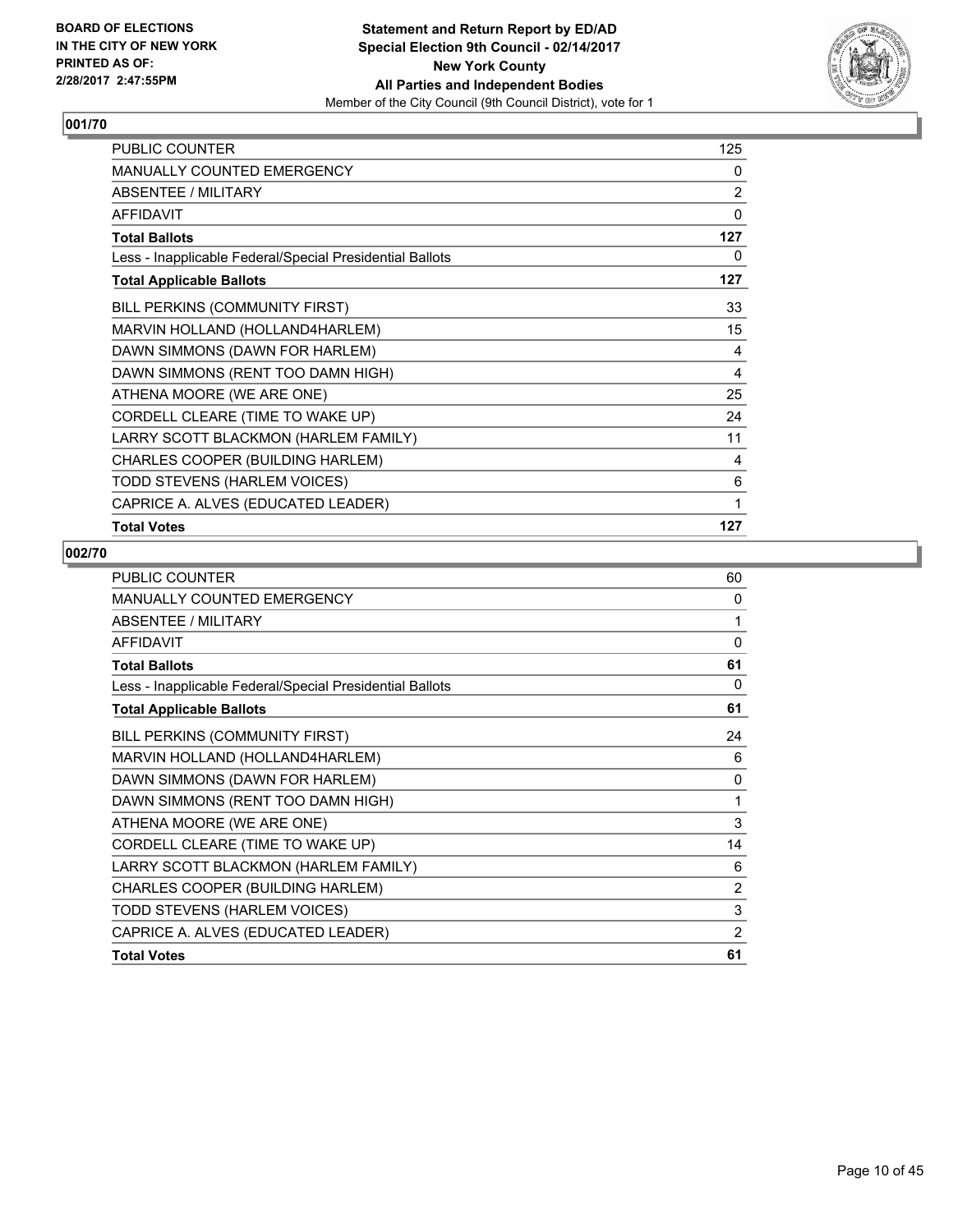

| PUBLIC COUNTER                                           | 224            |
|----------------------------------------------------------|----------------|
| <b>MANUALLY COUNTED EMERGENCY</b>                        | 0              |
| <b>ABSENTEE / MILITARY</b>                               | 6              |
| <b>AFFIDAVIT</b>                                         | 3              |
| <b>Total Ballots</b>                                     | 233            |
| Less - Inapplicable Federal/Special Presidential Ballots | 0              |
| <b>Total Applicable Ballots</b>                          | 233            |
| BILL PERKINS (COMMUNITY FIRST)                           | 104            |
| MARVIN HOLLAND (HOLLAND4HARLEM)                          | 36             |
| DAWN SIMMONS (DAWN FOR HARLEM)                           | 3              |
| DAWN SIMMONS (RENT TOO DAMN HIGH)                        | 5              |
| ATHENA MOORE (WE ARE ONE)                                | 20             |
| CORDELL CLEARE (TIME TO WAKE UP)                         | 22             |
| LARRY SCOTT BLACKMON (HARLEM FAMILY)                     | 23             |
| CHARLES COOPER (BUILDING HARLEM)                         | 7              |
| TODD STEVENS (HARLEM VOICES)                             | 9              |
| CAPRICE A. ALVES (EDUCATED LEADER)                       | $\overline{2}$ |
| CHRISTOPHER ANDERSON (WRITE-IN)                          | 1              |
| <b>Total Votes</b>                                       | 232            |
| Unrecorded                                               | 1              |

| <b>PUBLIC COUNTER</b>                                    | 143            |
|----------------------------------------------------------|----------------|
| <b>MANUALLY COUNTED EMERGENCY</b>                        | 0              |
| <b>ABSENTEE / MILITARY</b>                               | 2              |
| <b>AFFIDAVIT</b>                                         | 0              |
| <b>Total Ballots</b>                                     | 145            |
| Less - Inapplicable Federal/Special Presidential Ballots | 0              |
| <b>Total Applicable Ballots</b>                          | 145            |
| BILL PERKINS (COMMUNITY FIRST)                           | 36             |
| MARVIN HOLLAND (HOLLAND4HARLEM)                          | 18             |
| DAWN SIMMONS (DAWN FOR HARLEM)                           | 3              |
| DAWN SIMMONS (RENT TOO DAMN HIGH)                        | 3              |
| ATHENA MOORE (WE ARE ONE)                                | 11             |
| CORDELL CLEARE (TIME TO WAKE UP)                         | 50             |
| LARRY SCOTT BLACKMON (HARLEM FAMILY)                     | 7              |
| CHARLES COOPER (BUILDING HARLEM)                         | 9              |
| TODD STEVENS (HARLEM VOICES)                             | 1              |
| CAPRICE A. ALVES (EDUCATED LEADER)                       | $\overline{2}$ |
| <b>Total Votes</b>                                       | 140            |
| Unrecorded                                               | 5              |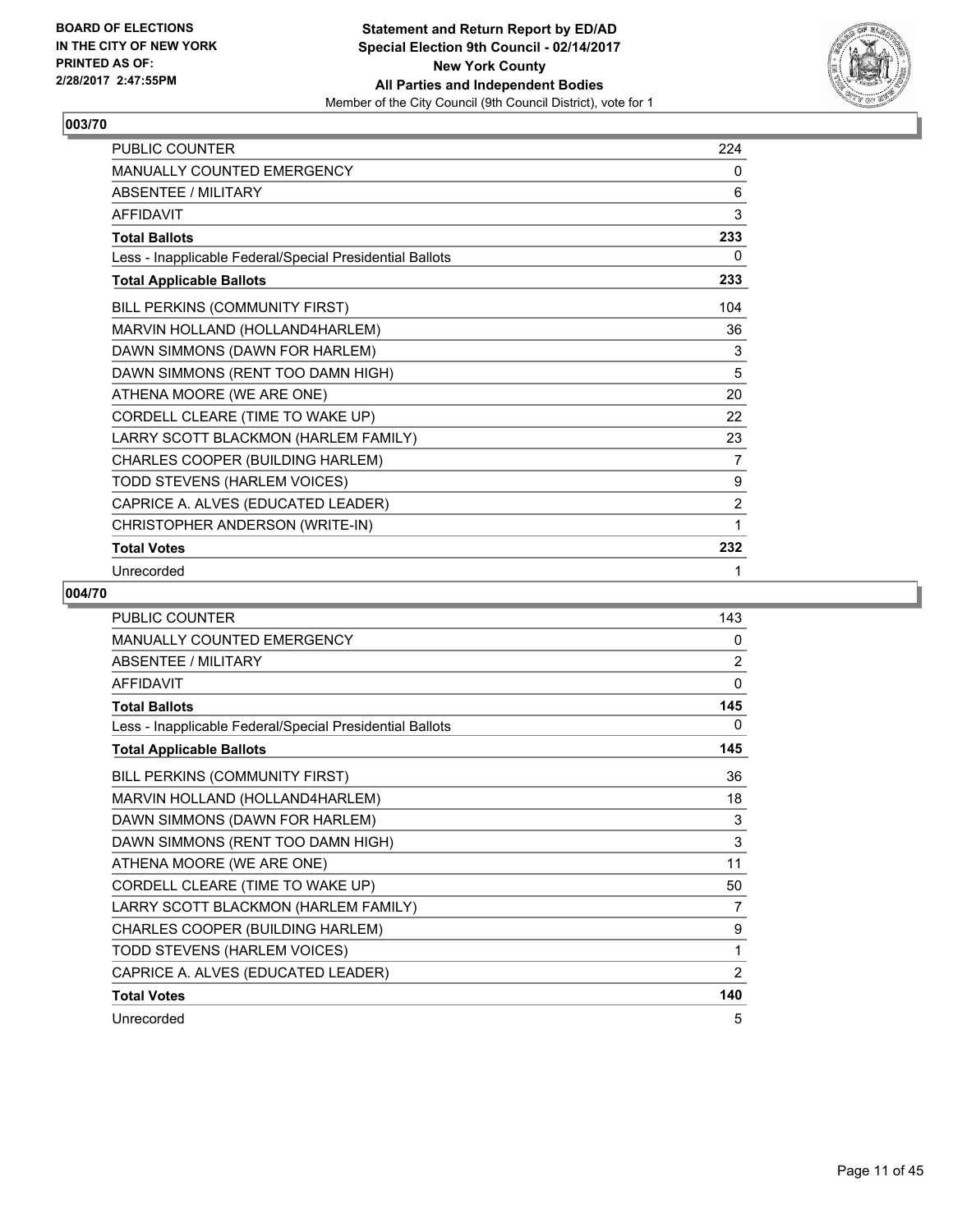

| <b>PUBLIC COUNTER</b>                                    | 153            |
|----------------------------------------------------------|----------------|
| <b>MANUALLY COUNTED EMERGENCY</b>                        | 0              |
| <b>ABSENTEE / MILITARY</b>                               | $\mathbf{2}$   |
| <b>AFFIDAVIT</b>                                         | 0              |
| <b>Total Ballots</b>                                     | 155            |
| Less - Inapplicable Federal/Special Presidential Ballots | $\mathbf{0}$   |
| <b>Total Applicable Ballots</b>                          | 155            |
| BILL PERKINS (COMMUNITY FIRST)                           | 40             |
| MARVIN HOLLAND (HOLLAND4HARLEM)                          | 19             |
| DAWN SIMMONS (DAWN FOR HARLEM)                           | 0              |
| DAWN SIMMONS (RENT TOO DAMN HIGH)                        | 4              |
| ATHENA MOORE (WE ARE ONE)                                | 37             |
| CORDELL CLEARE (TIME TO WAKE UP)                         | 28             |
| LARRY SCOTT BLACKMON (HARLEM FAMILY)                     | 10             |
| CHARLES COOPER (BUILDING HARLEM)                         | $\overline{7}$ |
| TODD STEVENS (HARLEM VOICES)                             | 1              |
| CAPRICE A. ALVES (EDUCATED LEADER)                       | 5              |
| <b>Total Votes</b>                                       | 151            |
| Unrecorded                                               | 4              |

#### **006/70 COMBINED into: 091/70**

| <b>PUBLIC COUNTER</b>                                    | 198 |
|----------------------------------------------------------|-----|
| MANUALLY COUNTED EMERGENCY                               | 7   |
| <b>ABSENTEE / MILITARY</b>                               | 2   |
| <b>AFFIDAVIT</b>                                         | 2   |
| <b>Total Ballots</b>                                     | 209 |
| Less - Inapplicable Federal/Special Presidential Ballots | 0   |
| <b>Total Applicable Ballots</b>                          | 209 |
| BILL PERKINS (COMMUNITY FIRST)                           | 56  |
| MARVIN HOLLAND (HOLLAND4HARLEM)                          | 35  |
| DAWN SIMMONS (DAWN FOR HARLEM)                           | 4   |
| DAWN SIMMONS (RENT TOO DAMN HIGH)                        | 2   |
| ATHENA MOORE (WE ARE ONE)                                | 37  |
| CORDELL CLEARE (TIME TO WAKE UP)                         | 41  |
| LARRY SCOTT BLACKMON (HARLEM FAMILY)                     | 16  |
| CHARLES COOPER (BUILDING HARLEM)                         | 6   |
| TODD STEVENS (HARLEM VOICES)                             | 4   |
| CAPRICE A. ALVES (EDUCATED LEADER)                       | 6   |
| JULIAN M. HILL (WRITE-IN)                                | 1   |
| <b>Total Votes</b>                                       | 208 |
| Unrecorded                                               | 1   |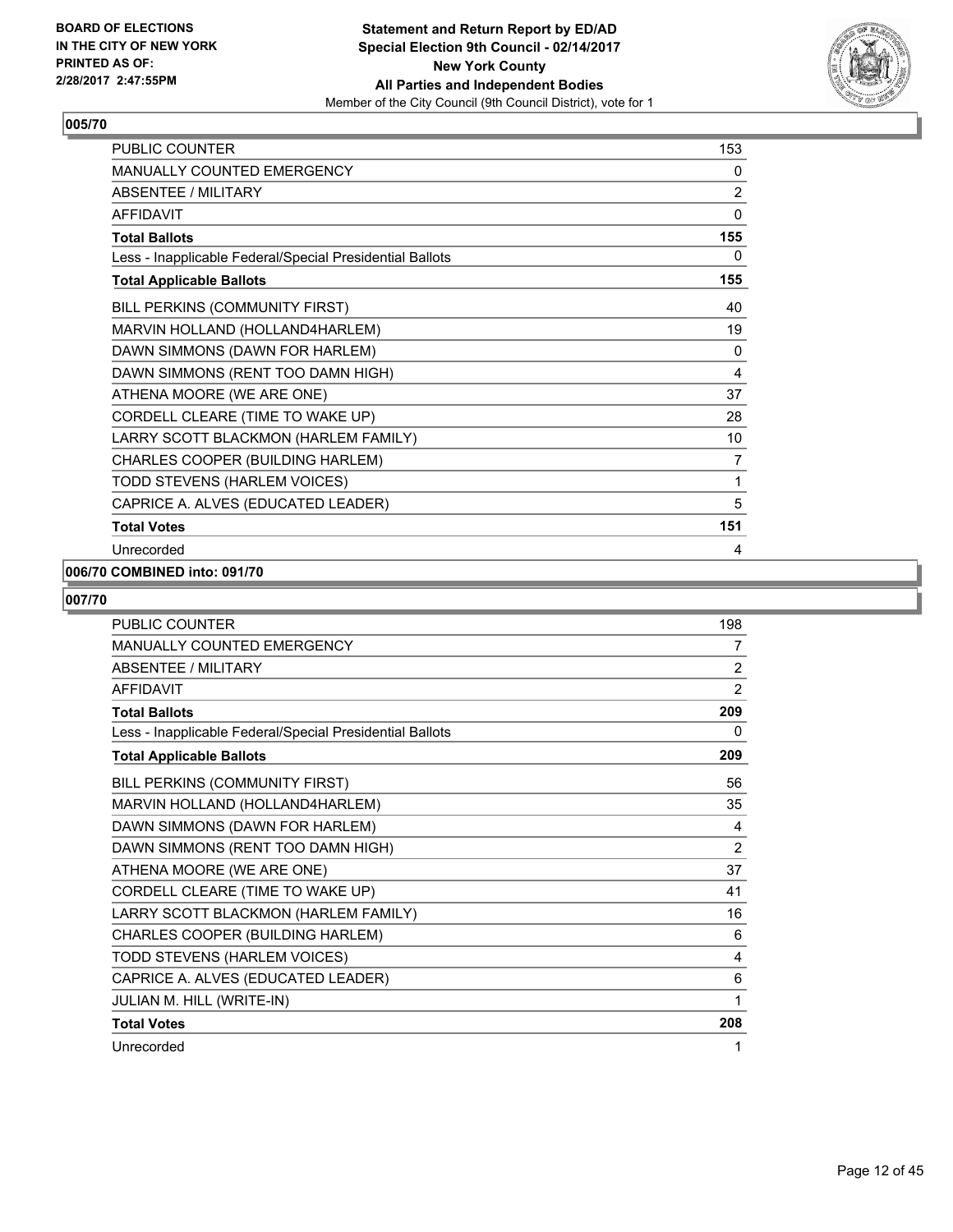

| PUBLIC COUNTER                                           | 150          |
|----------------------------------------------------------|--------------|
| MANUALLY COUNTED EMERGENCY                               | 0            |
| <b>ABSENTEE / MILITARY</b>                               | 1            |
| <b>AFFIDAVIT</b>                                         | 0            |
| <b>Total Ballots</b>                                     | 151          |
| Less - Inapplicable Federal/Special Presidential Ballots | 0            |
| <b>Total Applicable Ballots</b>                          | 151          |
| BILL PERKINS (COMMUNITY FIRST)                           | 51           |
| MARVIN HOLLAND (HOLLAND4HARLEM)                          | 19           |
| DAWN SIMMONS (DAWN FOR HARLEM)                           | 0            |
| DAWN SIMMONS (RENT TOO DAMN HIGH)                        | 1            |
| ATHENA MOORE (WE ARE ONE)                                | 17           |
| CORDELL CLEARE (TIME TO WAKE UP)                         | 30           |
| LARRY SCOTT BLACKMON (HARLEM FAMILY)                     | 5            |
| CHARLES COOPER (BUILDING HARLEM)                         | 24           |
| TODD STEVENS (HARLEM VOICES)                             | $\mathbf{0}$ |
| CAPRICE A. ALVES (EDUCATED LEADER)                       | 2            |
| DONALD FIELDS (WRITE-IN)                                 | 1            |
| <b>Total Votes</b>                                       | 150          |
| Unrecorded                                               | 1            |

| <b>PUBLIC COUNTER</b>                                    | 247 |
|----------------------------------------------------------|-----|
| MANUALLY COUNTED EMERGENCY                               | 0   |
| <b>ABSENTEE / MILITARY</b>                               | 2   |
| <b>AFFIDAVIT</b>                                         | 2   |
| <b>Total Ballots</b>                                     | 251 |
| Less - Inapplicable Federal/Special Presidential Ballots | 0   |
| <b>Total Applicable Ballots</b>                          | 251 |
| BILL PERKINS (COMMUNITY FIRST)                           | 60  |
| MARVIN HOLLAND (HOLLAND4HARLEM)                          | 42  |
| DAWN SIMMONS (DAWN FOR HARLEM)                           | 2   |
| DAWN SIMMONS (RENT TOO DAMN HIGH)                        | 3   |
| ATHENA MOORE (WE ARE ONE)                                | 36  |
| CORDELL CLEARE (TIME TO WAKE UP)                         | 34  |
| LARRY SCOTT BLACKMON (HARLEM FAMILY)                     | 38  |
| CHARLES COOPER (BUILDING HARLEM)                         | 14  |
| TODD STEVENS (HARLEM VOICES)                             | 13  |
| CAPRICE A. ALVES (EDUCATED LEADER)                       | 8   |
| <b>Total Votes</b>                                       | 250 |
| Unrecorded                                               | 1   |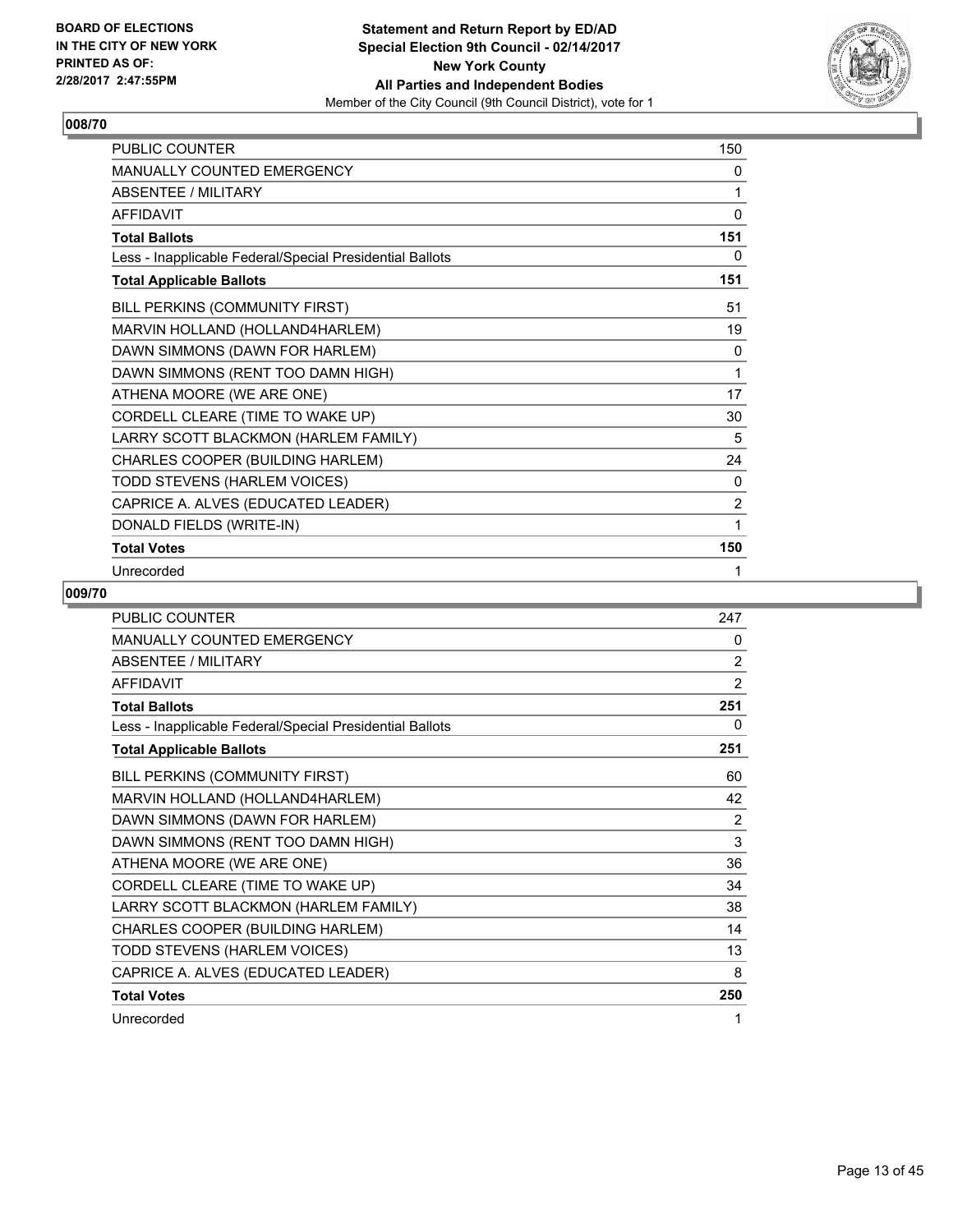

| <b>PUBLIC COUNTER</b>                                    | 143            |
|----------------------------------------------------------|----------------|
| <b>MANUALLY COUNTED EMERGENCY</b>                        | 0              |
| <b>ABSENTEE / MILITARY</b>                               | 6              |
| <b>AFFIDAVIT</b>                                         | 0              |
| <b>Total Ballots</b>                                     | 149            |
| Less - Inapplicable Federal/Special Presidential Ballots | 0              |
| <b>Total Applicable Ballots</b>                          | 149            |
| BILL PERKINS (COMMUNITY FIRST)                           | 41             |
| MARVIN HOLLAND (HOLLAND4HARLEM)                          | 30             |
| DAWN SIMMONS (DAWN FOR HARLEM)                           | 2              |
| DAWN SIMMONS (RENT TOO DAMN HIGH)                        | $\overline{2}$ |
| ATHENA MOORE (WE ARE ONE)                                | 23             |
| CORDELL CLEARE (TIME TO WAKE UP)                         | 23             |
| LARRY SCOTT BLACKMON (HARLEM FAMILY)                     | 13             |
| CHARLES COOPER (BUILDING HARLEM)                         | 9              |
| TODD STEVENS (HARLEM VOICES)                             | 1              |
| CAPRICE A. ALVES (EDUCATED LEADER)                       | $\mathbf{2}$   |
| MARVIN SPRVILL (WRITE-IN)                                | 1              |
| <b>Total Votes</b>                                       | 147            |
| Unrecorded                                               | 2              |

#### **011/70 COMBINED into: 007/70**

| <b>PUBLIC COUNTER</b>                                    | 186            |
|----------------------------------------------------------|----------------|
| MANUALLY COUNTED EMERGENCY                               | 5              |
| ABSENTEE / MILITARY                                      | 3              |
| <b>AFFIDAVIT</b>                                         | 2              |
| <b>Total Ballots</b>                                     | 196            |
| Less - Inapplicable Federal/Special Presidential Ballots | 0              |
| <b>Total Applicable Ballots</b>                          | 196            |
| BILL PERKINS (COMMUNITY FIRST)                           | 74             |
| MARVIN HOLLAND (HOLLAND4HARLEM)                          | 21             |
| DAWN SIMMONS (DAWN FOR HARLEM)                           | 2              |
| DAWN SIMMONS (RENT TOO DAMN HIGH)                        | 6              |
| ATHENA MOORE (WE ARE ONE)                                | 45             |
| CORDELL CLEARE (TIME TO WAKE UP)                         | 13             |
| LARRY SCOTT BLACKMON (HARLEM FAMILY)                     | 21             |
| CHARLES COOPER (BUILDING HARLEM)                         | 6              |
| TODD STEVENS (HARLEM VOICES)                             | 5              |
| CAPRICE A. ALVES (EDUCATED LEADER)                       | $\overline{2}$ |
| <b>Total Votes</b>                                       | 195            |
| Unrecorded                                               | 1              |
| 013/70 COMBINED into: 014/70                             |                |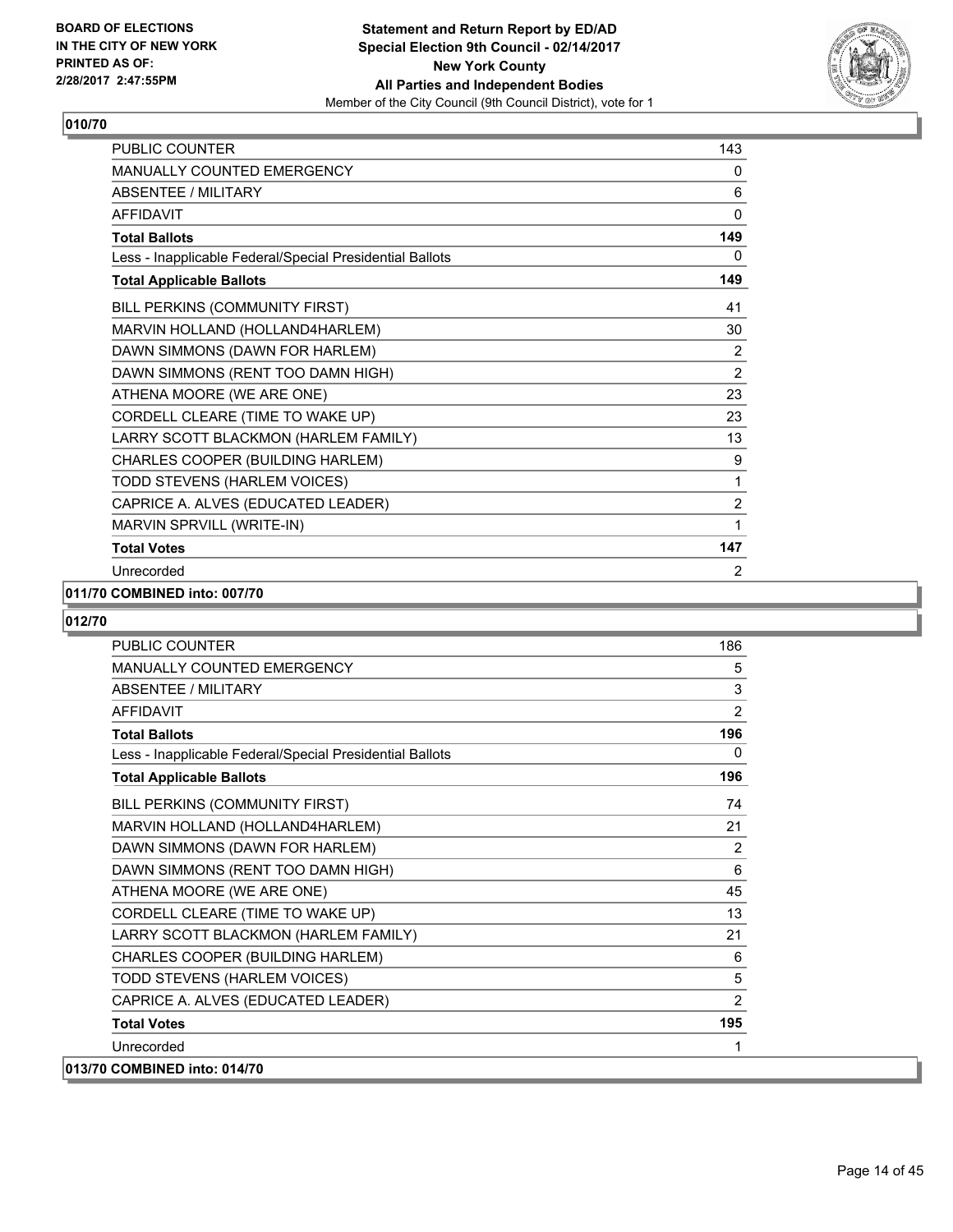

| PUBLIC COUNTER                                           | 184            |
|----------------------------------------------------------|----------------|
| MANUALLY COUNTED EMERGENCY                               | 0              |
| <b>ABSENTEE / MILITARY</b>                               | 1              |
| <b>AFFIDAVIT</b>                                         | 1              |
| <b>Total Ballots</b>                                     | 186            |
| Less - Inapplicable Federal/Special Presidential Ballots | 0              |
| <b>Total Applicable Ballots</b>                          | 186            |
| BILL PERKINS (COMMUNITY FIRST)                           | 56             |
| MARVIN HOLLAND (HOLLAND4HARLEM)                          | 40             |
| DAWN SIMMONS (DAWN FOR HARLEM)                           | 5              |
| DAWN SIMMONS (RENT TOO DAMN HIGH)                        | 0              |
| ATHENA MOORE (WE ARE ONE)                                | 24             |
| CORDELL CLEARE (TIME TO WAKE UP)                         | 20             |
| LARRY SCOTT BLACKMON (HARLEM FAMILY)                     | 24             |
| CHARLES COOPER (BUILDING HARLEM)                         | 8              |
| TODD STEVENS (HARLEM VOICES)                             | $\overline{2}$ |
| CAPRICE A. ALVES (EDUCATED LEADER)                       | 5              |
| <b>Total Votes</b>                                       | 184            |
| Unrecorded                                               | $\overline{2}$ |

#### **015/70 COMBINED into: 012/70**

| <b>PUBLIC COUNTER</b>                                    | 239 |
|----------------------------------------------------------|-----|
| <b>MANUALLY COUNTED EMERGENCY</b>                        | 0   |
| ABSENTEE / MILITARY                                      | 13  |
| <b>AFFIDAVIT</b>                                         | 4   |
| <b>Total Ballots</b>                                     | 256 |
| Less - Inapplicable Federal/Special Presidential Ballots | 0   |
| <b>Total Applicable Ballots</b>                          | 256 |
| BILL PERKINS (COMMUNITY FIRST)                           | 69  |
| MARVIN HOLLAND (HOLLAND4HARLEM)                          | 44  |
| DAWN SIMMONS (DAWN FOR HARLEM)                           | 6   |
| DAWN SIMMONS (RENT TOO DAMN HIGH)                        | 15  |
| ATHENA MOORE (WE ARE ONE)                                | 33  |
| CORDELL CLEARE (TIME TO WAKE UP)                         | 33  |
| LARRY SCOTT BLACKMON (HARLEM FAMILY)                     | 23  |
| CHARLES COOPER (BUILDING HARLEM)                         | 19  |
| TODD STEVENS (HARLEM VOICES)                             | 11  |
| CAPRICE A. ALVES (EDUCATED LEADER)                       | 2   |
| <b>Total Votes</b>                                       | 255 |
| Unrecorded                                               | 1   |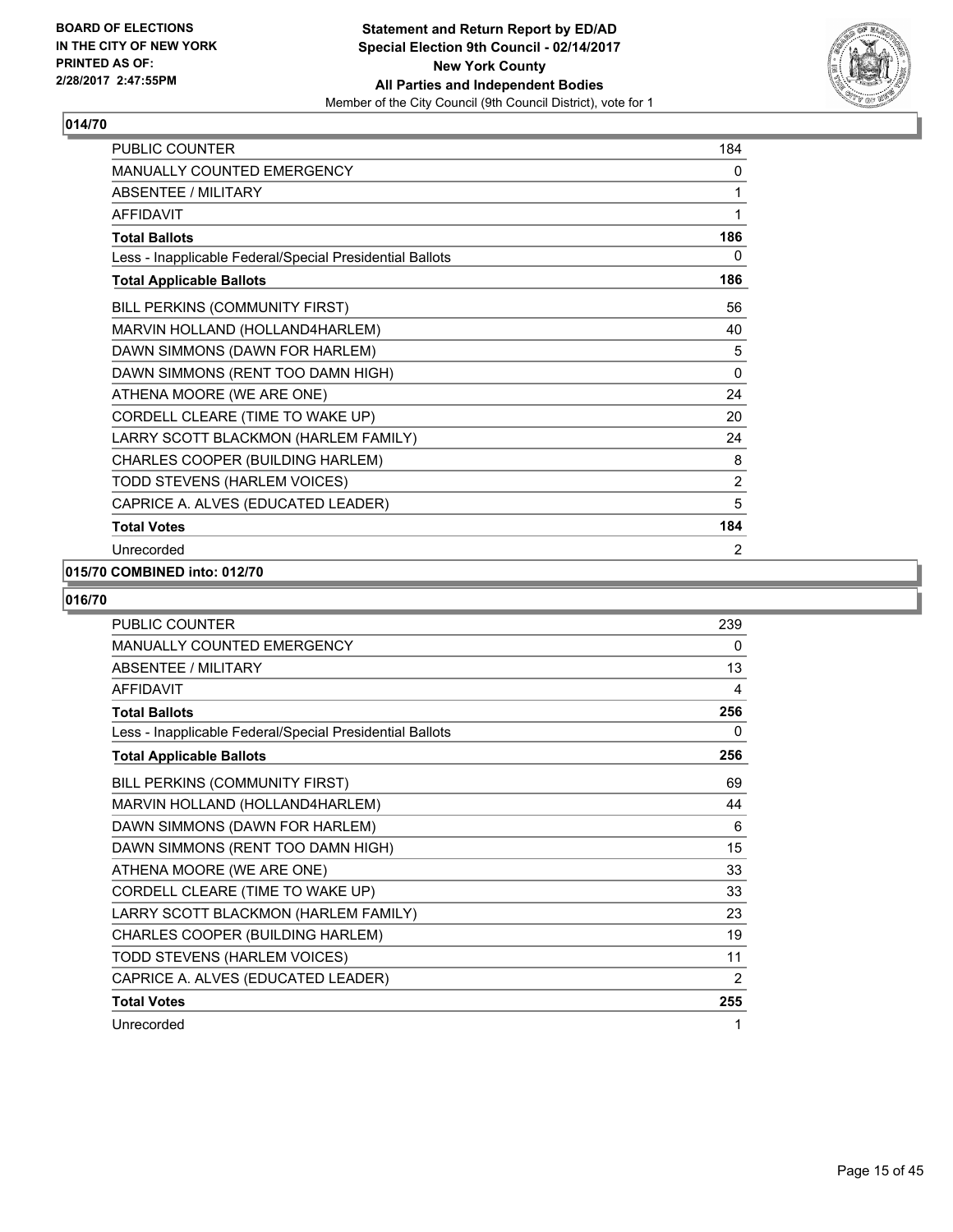

| PUBLIC COUNTER                                           | 120            |
|----------------------------------------------------------|----------------|
| MANUALLY COUNTED EMERGENCY                               | 0              |
| ABSENTEE / MILITARY                                      | 2              |
| <b>AFFIDAVIT</b>                                         | 0              |
| <b>Total Ballots</b>                                     | 122            |
| Less - Inapplicable Federal/Special Presidential Ballots | 0              |
| <b>Total Applicable Ballots</b>                          | 122            |
| BILL PERKINS (COMMUNITY FIRST)                           | 31             |
| MARVIN HOLLAND (HOLLAND4HARLEM)                          | 10             |
| DAWN SIMMONS (DAWN FOR HARLEM)                           | 1              |
| DAWN SIMMONS (RENT TOO DAMN HIGH)                        | 1              |
| ATHENA MOORE (WE ARE ONE)                                | 33             |
| CORDELL CLEARE (TIME TO WAKE UP)                         | 22             |
| LARRY SCOTT BLACKMON (HARLEM FAMILY)                     | 11             |
| CHARLES COOPER (BUILDING HARLEM)                         | 5              |
| TODD STEVENS (HARLEM VOICES)                             | $\overline{7}$ |
| CAPRICE A. ALVES (EDUCATED LEADER)                       | 1              |
| <b>Total Votes</b>                                       | 122            |

#### **018/70 COMBINED into: 020/70**

| <b>PUBLIC COUNTER</b>                                    | 142      |
|----------------------------------------------------------|----------|
| <b>MANUALLY COUNTED EMERGENCY</b>                        | 0        |
| <b>ABSENTEE / MILITARY</b>                               | 1        |
| <b>AFFIDAVIT</b>                                         | $\Omega$ |
| <b>Total Ballots</b>                                     | 143      |
| Less - Inapplicable Federal/Special Presidential Ballots | 0        |
| <b>Total Applicable Ballots</b>                          | 143      |
| BILL PERKINS (COMMUNITY FIRST)                           | 38       |
| MARVIN HOLLAND (HOLLAND4HARLEM)                          | 19       |
| DAWN SIMMONS (DAWN FOR HARLEM)                           | 2        |
| DAWN SIMMONS (RENT TOO DAMN HIGH)                        | 2        |
| ATHENA MOORE (WE ARE ONE)                                | 38       |
| CORDELL CLEARE (TIME TO WAKE UP)                         | 17       |
| LARRY SCOTT BLACKMON (HARLEM FAMILY)                     | 12       |
| CHARLES COOPER (BUILDING HARLEM)                         | 7        |
| TODD STEVENS (HARLEM VOICES)                             | 3        |
| CAPRICE A. ALVES (EDUCATED LEADER)                       | 3        |
| PIERRE GOODING (WRITE-IN)                                | 1        |
| <b>Total Votes</b>                                       | 142      |
| Unrecorded                                               | 1        |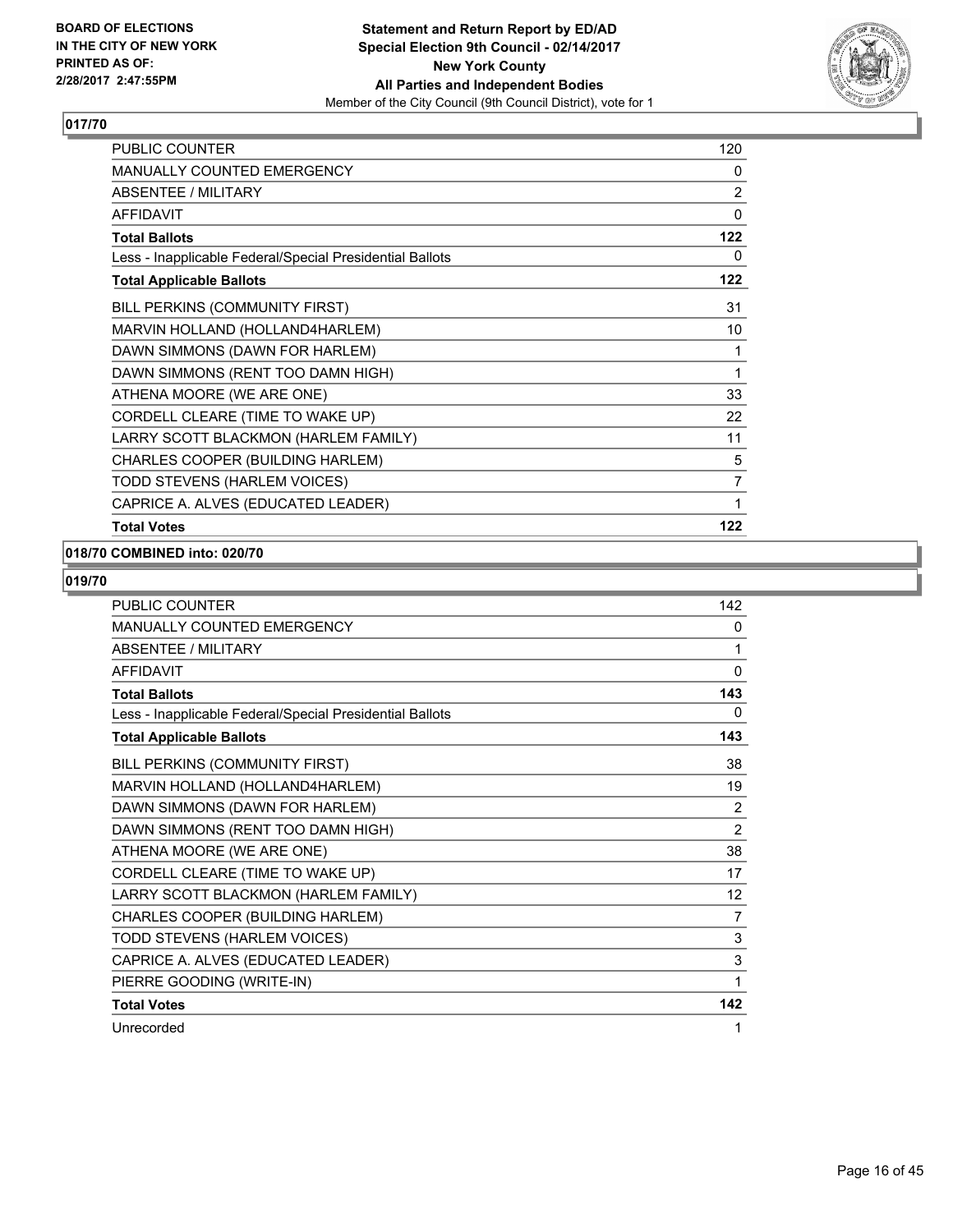

| PUBLIC COUNTER                                           | 123            |
|----------------------------------------------------------|----------------|
| MANUALLY COUNTED EMERGENCY                               | 3              |
| <b>ABSENTEE / MILITARY</b>                               | 1              |
| <b>AFFIDAVIT</b>                                         | $\overline{2}$ |
| <b>Total Ballots</b>                                     | 129            |
| Less - Inapplicable Federal/Special Presidential Ballots | 0              |
| <b>Total Applicable Ballots</b>                          | 129            |
| BILL PERKINS (COMMUNITY FIRST)                           | 48             |
| MARVIN HOLLAND (HOLLAND4HARLEM)                          | 24             |
| DAWN SIMMONS (DAWN FOR HARLEM)                           | 1              |
| DAWN SIMMONS (RENT TOO DAMN HIGH)                        | 1              |
| ATHENA MOORE (WE ARE ONE)                                | 19             |
| CORDELL CLEARE (TIME TO WAKE UP)                         | 15             |
| LARRY SCOTT BLACKMON (HARLEM FAMILY)                     | 7              |
| CHARLES COOPER (BUILDING HARLEM)                         | 7              |
| TODD STEVENS (HARLEM VOICES)                             | 0              |
| CAPRICE A. ALVES (EDUCATED LEADER)                       | $\overline{2}$ |
| <b>Total Votes</b>                                       | 124            |
| Unrecorded                                               | 5              |

| <b>PUBLIC COUNTER</b>                                    | 227            |
|----------------------------------------------------------|----------------|
| <b>MANUALLY COUNTED EMERGENCY</b>                        | 0              |
| <b>ABSENTEE / MILITARY</b>                               | 1              |
| <b>AFFIDAVIT</b>                                         | 1              |
| <b>Total Ballots</b>                                     | 229            |
| Less - Inapplicable Federal/Special Presidential Ballots | 0              |
| <b>Total Applicable Ballots</b>                          | 229            |
| BILL PERKINS (COMMUNITY FIRST)                           | 49             |
| MARVIN HOLLAND (HOLLAND4HARLEM)                          | 42             |
| DAWN SIMMONS (DAWN FOR HARLEM)                           | 2              |
| DAWN SIMMONS (RENT TOO DAMN HIGH)                        | 3              |
| ATHENA MOORE (WE ARE ONE)                                | 49             |
| CORDELL CLEARE (TIME TO WAKE UP)                         | 36             |
| LARRY SCOTT BLACKMON (HARLEM FAMILY)                     | 35             |
| CHARLES COOPER (BUILDING HARLEM)                         | $\overline{2}$ |
| TODD STEVENS (HARLEM VOICES)                             | 9              |
| CAPRICE A. ALVES (EDUCATED LEADER)                       | $\mathbf{0}$   |
| MARVIN SPRUILL (WRITE-IN)                                | 1              |
| <b>Total Votes</b>                                       | 228            |
| Unrecorded                                               | 1              |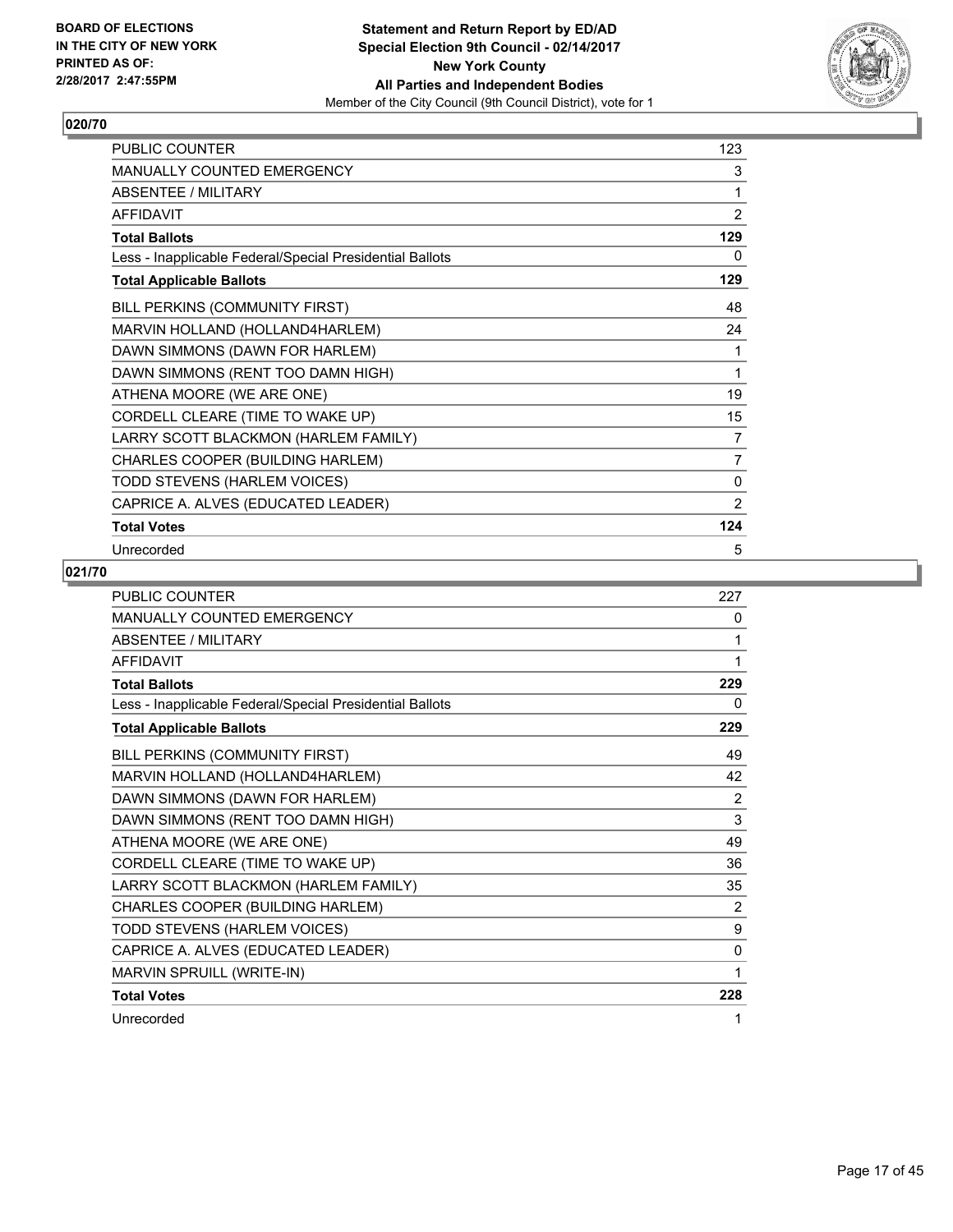

| PUBLIC COUNTER                                           | 106               |
|----------------------------------------------------------|-------------------|
| MANUALLY COUNTED EMERGENCY                               | 0                 |
| <b>ABSENTEE / MILITARY</b>                               | $\mathsf 3$       |
| <b>AFFIDAVIT</b>                                         | $\mathbf 0$       |
| <b>Total Ballots</b>                                     | 109               |
| Less - Inapplicable Federal/Special Presidential Ballots | 0                 |
| <b>Total Applicable Ballots</b>                          | 109               |
| BILL PERKINS (COMMUNITY FIRST)                           | 32                |
| MARVIN HOLLAND (HOLLAND4HARLEM)                          | 13                |
| DAWN SIMMONS (DAWN FOR HARLEM)                           | 3                 |
| DAWN SIMMONS (RENT TOO DAMN HIGH)                        | $\overline{2}$    |
| ATHENA MOORE (WE ARE ONE)                                | 21                |
| CORDELL CLEARE (TIME TO WAKE UP)                         | $12 \overline{ }$ |
| LARRY SCOTT BLACKMON (HARLEM FAMILY)                     | 17                |
| CHARLES COOPER (BUILDING HARLEM)                         | 2                 |
| TODD STEVENS (HARLEM VOICES)                             | $\overline{2}$    |
| CAPRICE A. ALVES (EDUCATED LEADER)                       | 4                 |
| <b>Total Votes</b>                                       | 108               |
| Unrecorded                                               | 1                 |

| <b>PUBLIC COUNTER</b>                                    | 145            |
|----------------------------------------------------------|----------------|
| <b>MANUALLY COUNTED EMERGENCY</b>                        | 0              |
| <b>ABSENTEE / MILITARY</b>                               | $\overline{2}$ |
| <b>AFFIDAVIT</b>                                         | $\mathbf{0}$   |
| <b>Total Ballots</b>                                     | 147            |
| Less - Inapplicable Federal/Special Presidential Ballots | $\mathbf{0}$   |
| <b>Total Applicable Ballots</b>                          | 147            |
| BILL PERKINS (COMMUNITY FIRST)                           | 46             |
| MARVIN HOLLAND (HOLLAND4HARLEM)                          | 21             |
| DAWN SIMMONS (DAWN FOR HARLEM)                           | 1              |
| DAWN SIMMONS (RENT TOO DAMN HIGH)                        | 4              |
| ATHENA MOORE (WE ARE ONE)                                | 22             |
| CORDELL CLEARE (TIME TO WAKE UP)                         | 15             |
| LARRY SCOTT BLACKMON (HARLEM FAMILY)                     | 24             |
| CHARLES COOPER (BUILDING HARLEM)                         | 5              |
| TODD STEVENS (HARLEM VOICES)                             | 6              |
| CAPRICE A. ALVES (EDUCATED LEADER)                       | 3              |
| <b>Total Votes</b>                                       | 147            |
| 024/70 COMBINED into: 023/70                             |                |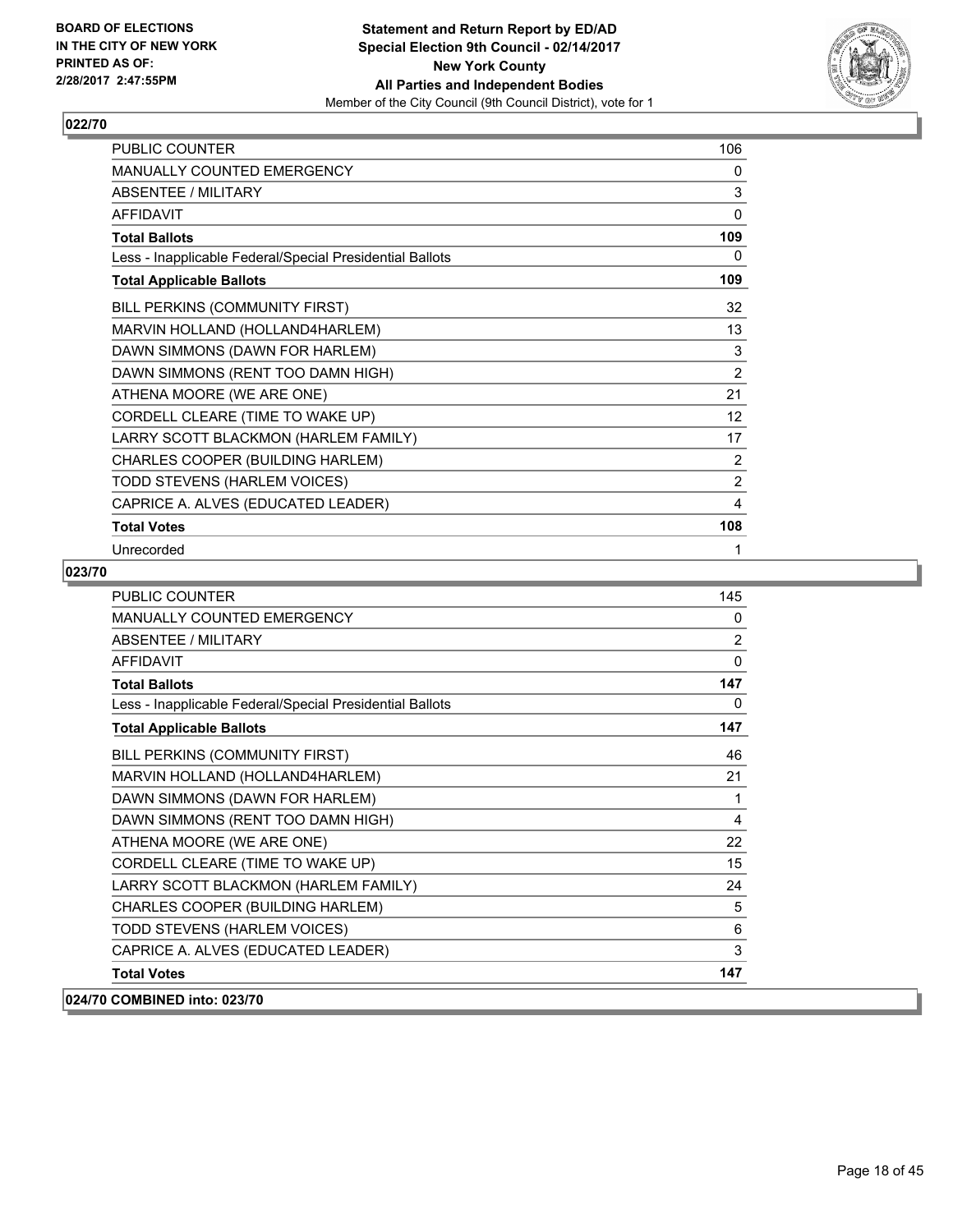

| PUBLIC COUNTER                                           | 91           |
|----------------------------------------------------------|--------------|
| <b>MANUALLY COUNTED EMERGENCY</b>                        | 0            |
| ABSENTEE / MILITARY                                      | 1            |
| <b>AFFIDAVIT</b>                                         | 0            |
| <b>Total Ballots</b>                                     | 92           |
| Less - Inapplicable Federal/Special Presidential Ballots | 0            |
| <b>Total Applicable Ballots</b>                          | 92           |
| BILL PERKINS (COMMUNITY FIRST)                           | 29           |
| MARVIN HOLLAND (HOLLAND4HARLEM)                          | 23           |
| DAWN SIMMONS (DAWN FOR HARLEM)                           | 6            |
| DAWN SIMMONS (RENT TOO DAMN HIGH)                        | 6            |
| ATHENA MOORE (WE ARE ONE)                                | 3            |
| CORDELL CLEARE (TIME TO WAKE UP)                         | 4            |
| LARRY SCOTT BLACKMON (HARLEM FAMILY)                     | 19           |
| CHARLES COOPER (BUILDING HARLEM)                         | 2            |
| TODD STEVENS (HARLEM VOICES)                             | $\mathbf{0}$ |
| CAPRICE A. ALVES (EDUCATED LEADER)                       | 0            |
| <b>Total Votes</b>                                       | 92           |

| <b>PUBLIC COUNTER</b>                                    | 171            |
|----------------------------------------------------------|----------------|
| MANUALLY COUNTED EMERGENCY                               | 0              |
| <b>ABSENTEE / MILITARY</b>                               | 1              |
| <b>AFFIDAVIT</b>                                         | 2              |
| <b>Total Ballots</b>                                     | 174            |
| Less - Inapplicable Federal/Special Presidential Ballots | $\mathbf{0}$   |
| <b>Total Applicable Ballots</b>                          | 174            |
| BILL PERKINS (COMMUNITY FIRST)                           | 42             |
| MARVIN HOLLAND (HOLLAND4HARLEM)                          | 39             |
| DAWN SIMMONS (DAWN FOR HARLEM)                           | 5              |
| DAWN SIMMONS (RENT TOO DAMN HIGH)                        | 1              |
| ATHENA MOORE (WE ARE ONE)                                | 40             |
| CORDELL CLEARE (TIME TO WAKE UP)                         | 11             |
| LARRY SCOTT BLACKMON (HARLEM FAMILY)                     | 23             |
| CHARLES COOPER (BUILDING HARLEM)                         | 3              |
| TODD STEVENS (HARLEM VOICES)                             | $\overline{7}$ |
| CAPRICE A. ALVES (EDUCATED LEADER)                       | 2              |
| <b>Total Votes</b>                                       | 173            |
| Unrecorded                                               | 1              |
| 027/70 COMBINED into: 083/68                             |                |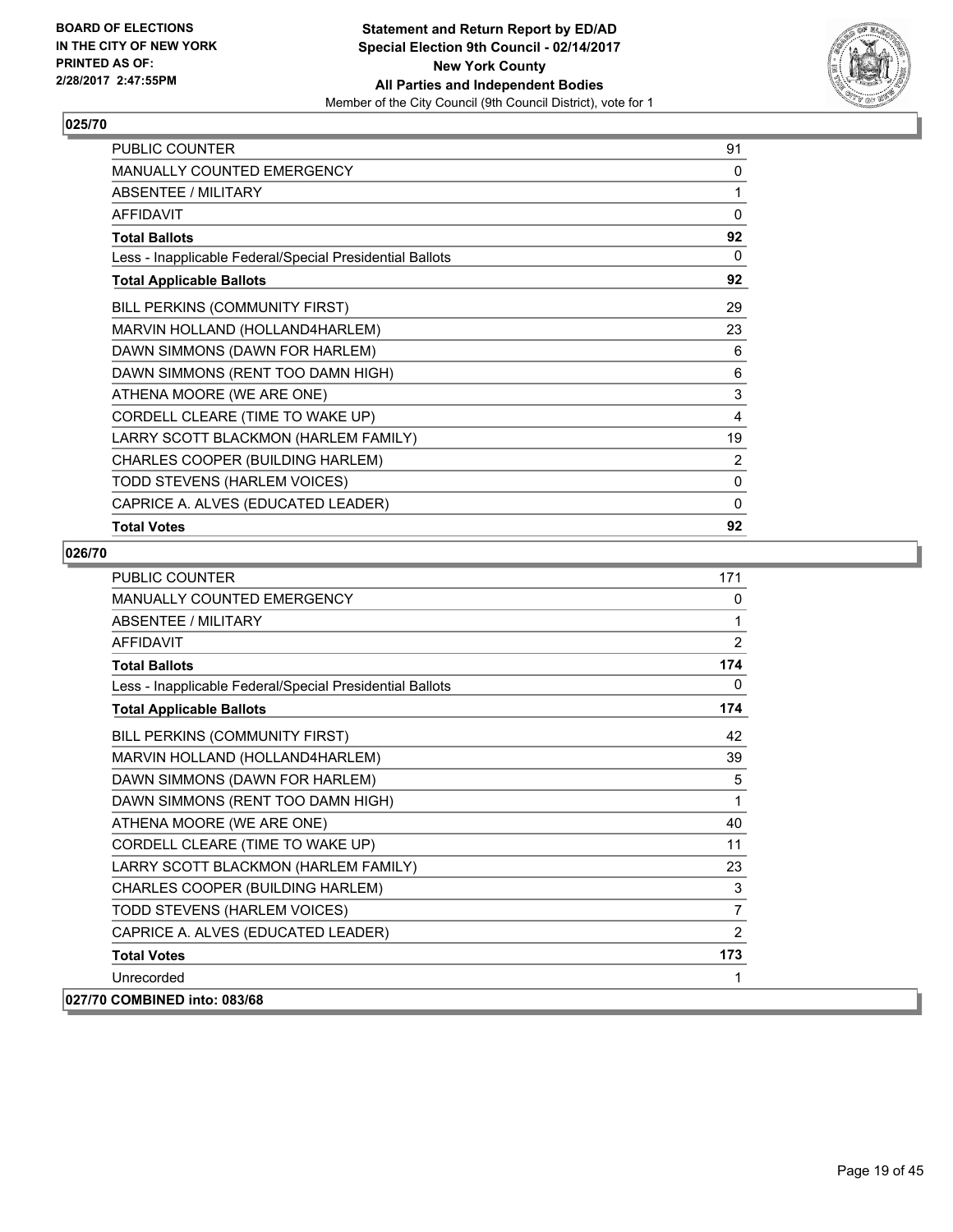

| PUBLIC COUNTER                                           | 105            |
|----------------------------------------------------------|----------------|
| <b>MANUALLY COUNTED EMERGENCY</b>                        | 0              |
| ABSENTEE / MILITARY                                      | 1              |
| <b>AFFIDAVIT</b>                                         | $\mathbf{0}$   |
| <b>Total Ballots</b>                                     | 106            |
| Less - Inapplicable Federal/Special Presidential Ballots | 0              |
| <b>Total Applicable Ballots</b>                          | 106            |
| BILL PERKINS (COMMUNITY FIRST)                           | 27             |
| MARVIN HOLLAND (HOLLAND4HARLEM)                          | 17             |
| DAWN SIMMONS (DAWN FOR HARLEM)                           | 5              |
| DAWN SIMMONS (RENT TOO DAMN HIGH)                        | $\overline{2}$ |
| ATHENA MOORE (WE ARE ONE)                                | 20             |
| CORDELL CLEARE (TIME TO WAKE UP)                         | 11             |
| LARRY SCOTT BLACKMON (HARLEM FAMILY)                     | 17             |
| CHARLES COOPER (BUILDING HARLEM)                         | 1              |
| TODD STEVENS (HARLEM VOICES)                             | 5              |
| CAPRICE A. ALVES (EDUCATED LEADER)                       | 0              |
| UNATTRIBUTABLE WRITE-IN (WRITE-IN)                       | 1              |
| <b>Total Votes</b>                                       | 106            |

| <b>PUBLIC COUNTER</b>                                    | 149 |
|----------------------------------------------------------|-----|
| <b>MANUALLY COUNTED EMERGENCY</b>                        | 0   |
| ABSENTEE / MILITARY                                      | 0   |
| <b>AFFIDAVIT</b>                                         | 0   |
| <b>Total Ballots</b>                                     | 149 |
| Less - Inapplicable Federal/Special Presidential Ballots | 0   |
| <b>Total Applicable Ballots</b>                          | 149 |
| BILL PERKINS (COMMUNITY FIRST)                           | 35  |
| MARVIN HOLLAND (HOLLAND4HARLEM)                          | 13  |
| DAWN SIMMONS (DAWN FOR HARLEM)                           | 6   |
| DAWN SIMMONS (RENT TOO DAMN HIGH)                        | 4   |
| ATHENA MOORE (WE ARE ONE)                                | 34  |
| CORDELL CLEARE (TIME TO WAKE UP)                         | 19  |
| LARRY SCOTT BLACKMON (HARLEM FAMILY)                     | 24  |
| CHARLES COOPER (BUILDING HARLEM)                         | 7   |
| TODD STEVENS (HARLEM VOICES)                             | 3   |
| CAPRICE A. ALVES (EDUCATED LEADER)                       | 4   |
| <b>Total Votes</b>                                       | 149 |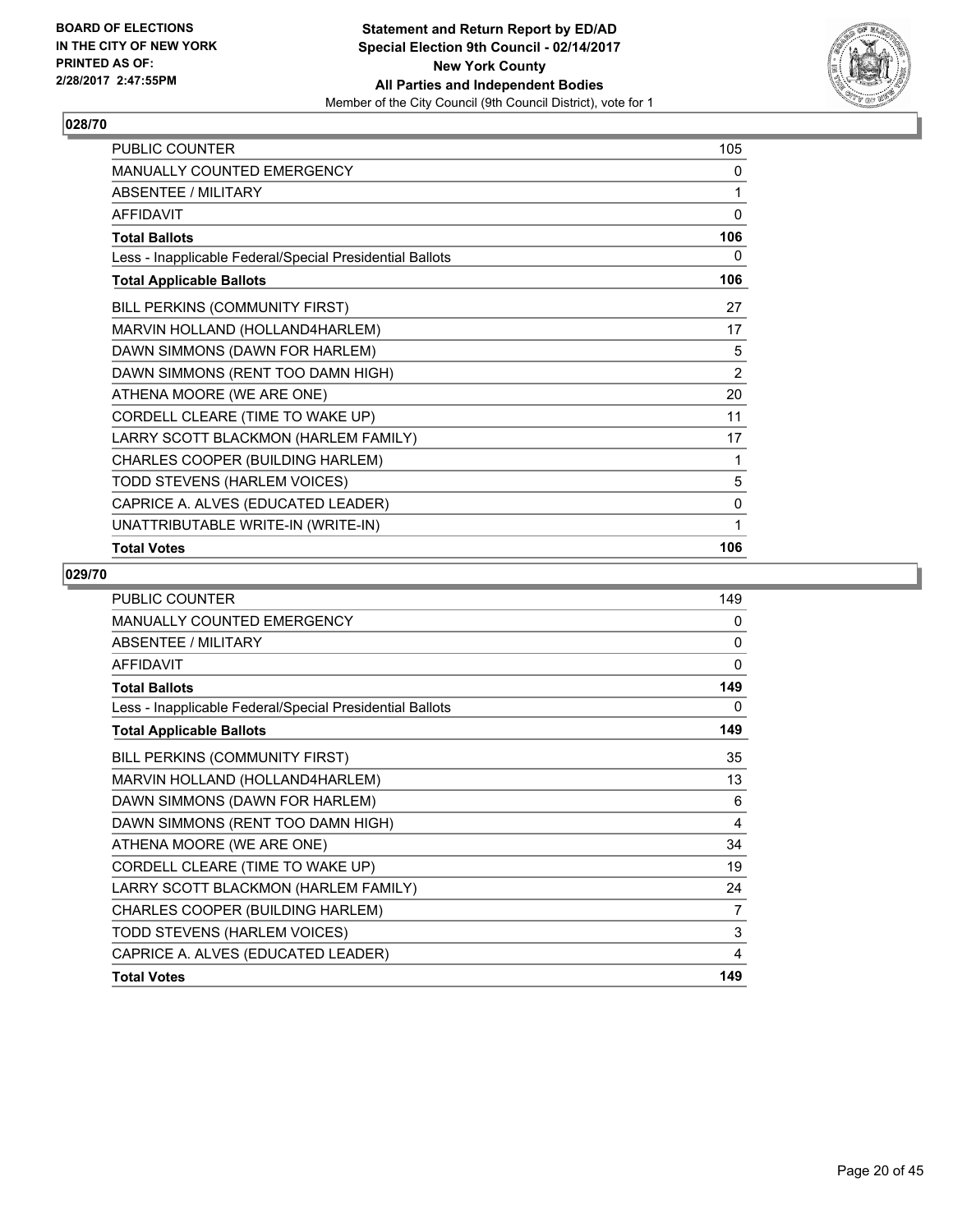

| PUBLIC COUNTER                                           | 78 |
|----------------------------------------------------------|----|
| <b>MANUALLY COUNTED EMERGENCY</b>                        | 0  |
| ABSENTEE / MILITARY                                      | 1  |
| <b>AFFIDAVIT</b>                                         | 0  |
| <b>Total Ballots</b>                                     | 79 |
| Less - Inapplicable Federal/Special Presidential Ballots | 0  |
| <b>Total Applicable Ballots</b>                          | 79 |
| BILL PERKINS (COMMUNITY FIRST)                           | 23 |
| MARVIN HOLLAND (HOLLAND4HARLEM)                          | 20 |
| DAWN SIMMONS (DAWN FOR HARLEM)                           | 1  |
| DAWN SIMMONS (RENT TOO DAMN HIGH)                        | 1  |
| ATHENA MOORE (WE ARE ONE)                                | 14 |
| CORDELL CLEARE (TIME TO WAKE UP)                         | 8  |
| LARRY SCOTT BLACKMON (HARLEM FAMILY)                     | 8  |
| CHARLES COOPER (BUILDING HARLEM)                         | 1  |
| TODD STEVENS (HARLEM VOICES)                             | 0  |
| CAPRICE A. ALVES (EDUCATED LEADER)                       | 3  |
| <b>Total Votes</b>                                       | 79 |

| <b>PUBLIC COUNTER</b>                                    | 127          |
|----------------------------------------------------------|--------------|
| <b>MANUALLY COUNTED EMERGENCY</b>                        | 0            |
| <b>ABSENTEE / MILITARY</b>                               | 5            |
| <b>AFFIDAVIT</b>                                         | 1            |
| <b>Total Ballots</b>                                     | 133          |
| Less - Inapplicable Federal/Special Presidential Ballots | $\Omega$     |
| <b>Total Applicable Ballots</b>                          | 133          |
| BILL PERKINS (COMMUNITY FIRST)                           | 65           |
| MARVIN HOLLAND (HOLLAND4HARLEM)                          | 30           |
| DAWN SIMMONS (DAWN FOR HARLEM)                           | 4            |
| DAWN SIMMONS (RENT TOO DAMN HIGH)                        | $\mathbf{0}$ |
| ATHENA MOORE (WE ARE ONE)                                | 9            |
| CORDELL CLEARE (TIME TO WAKE UP)                         | 8            |
| LARRY SCOTT BLACKMON (HARLEM FAMILY)                     | 11           |
| CHARLES COOPER (BUILDING HARLEM)                         | $\mathbf{0}$ |
| TODD STEVENS (HARLEM VOICES)                             | $\Omega$     |
| CAPRICE A. ALVES (EDUCATED LEADER)                       | 5            |
| <b>Total Votes</b>                                       | 132          |
| Unrecorded                                               | 1            |
| 032/70 COMBINED into: 031/70                             |              |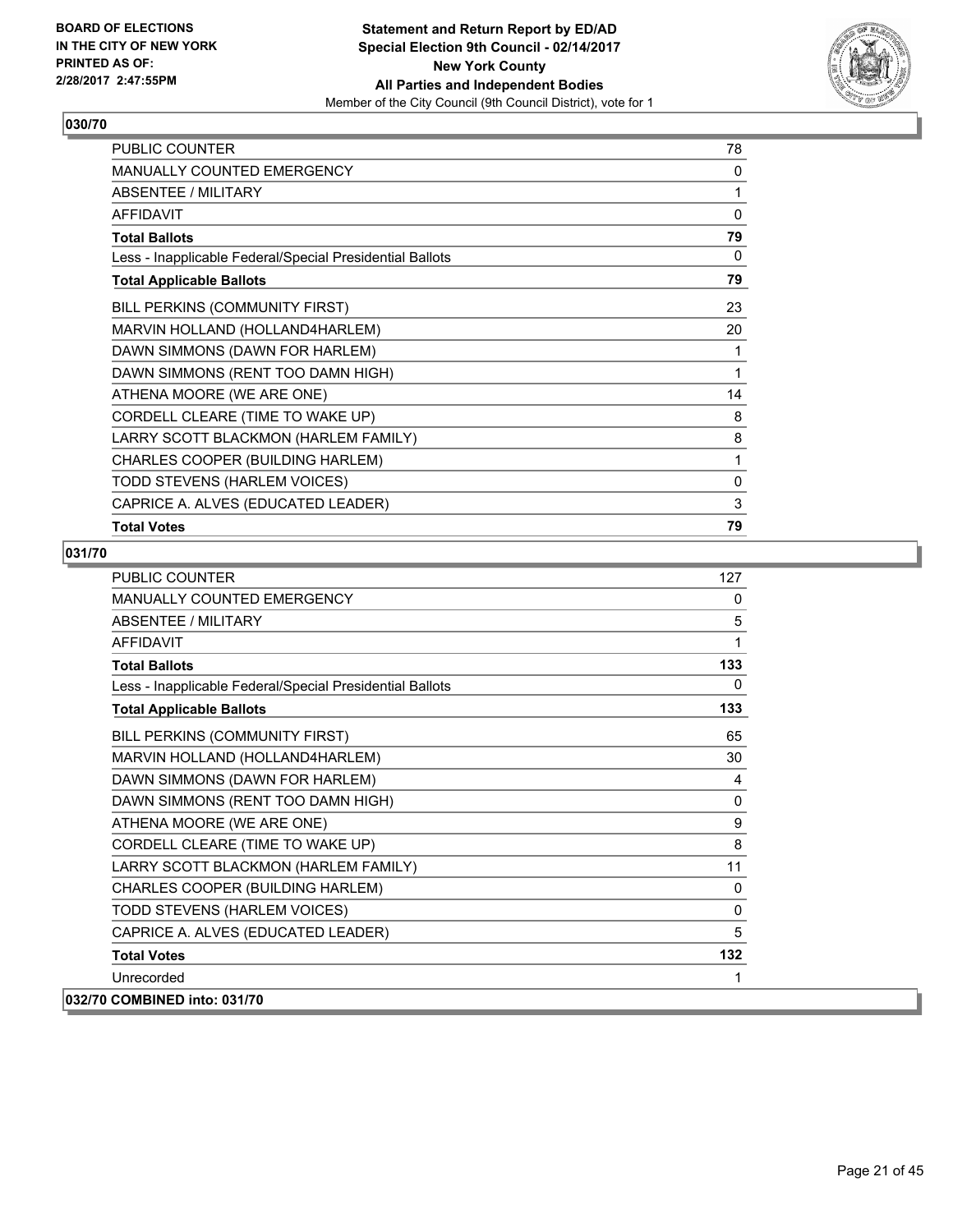

| PUBLIC COUNTER                                           | 66 |
|----------------------------------------------------------|----|
| MANUALLY COUNTED EMERGENCY                               | 0  |
| <b>ABSENTEE / MILITARY</b>                               | 0  |
| <b>AFFIDAVIT</b>                                         | 0  |
| <b>Total Ballots</b>                                     | 66 |
| Less - Inapplicable Federal/Special Presidential Ballots | 0  |
| <b>Total Applicable Ballots</b>                          | 66 |
| BILL PERKINS (COMMUNITY FIRST)                           | 29 |
| MARVIN HOLLAND (HOLLAND4HARLEM)                          | 8  |
| DAWN SIMMONS (DAWN FOR HARLEM)                           | 1  |
| DAWN SIMMONS (RENT TOO DAMN HIGH)                        | 2  |
| ATHENA MOORE (WE ARE ONE)                                | 9  |
| CORDELL CLEARE (TIME TO WAKE UP)                         | 5  |
| LARRY SCOTT BLACKMON (HARLEM FAMILY)                     | 6  |
| CHARLES COOPER (BUILDING HARLEM)                         | 5  |
| TODD STEVENS (HARLEM VOICES)                             | 1  |
| CAPRICE A. ALVES (EDUCATED LEADER)                       | 0  |
| <b>Total Votes</b>                                       | 66 |

| <b>PUBLIC COUNTER</b>                                    | 252 |
|----------------------------------------------------------|-----|
| <b>MANUALLY COUNTED EMERGENCY</b>                        | 0   |
| ABSENTEE / MILITARY                                      | 1   |
| <b>AFFIDAVIT</b>                                         | 1   |
| <b>Total Ballots</b>                                     | 254 |
| Less - Inapplicable Federal/Special Presidential Ballots | 0   |
| <b>Total Applicable Ballots</b>                          | 254 |
| BILL PERKINS (COMMUNITY FIRST)                           | 65  |
| MARVIN HOLLAND (HOLLAND4HARLEM)                          | 72  |
| DAWN SIMMONS (DAWN FOR HARLEM)                           | 3   |
| DAWN SIMMONS (RENT TOO DAMN HIGH)                        | 4   |
| ATHENA MOORE (WE ARE ONE)                                | 53  |
| CORDELL CLEARE (TIME TO WAKE UP)                         | 15  |
| LARRY SCOTT BLACKMON (HARLEM FAMILY)                     | 27  |
| CHARLES COOPER (BUILDING HARLEM)                         | 3   |
| TODD STEVENS (HARLEM VOICES)                             | 4   |
| CAPRICE A. ALVES (EDUCATED LEADER)                       | 8   |
| <b>Total Votes</b>                                       | 254 |
| 035/70 COMBINED into: 034/70                             |     |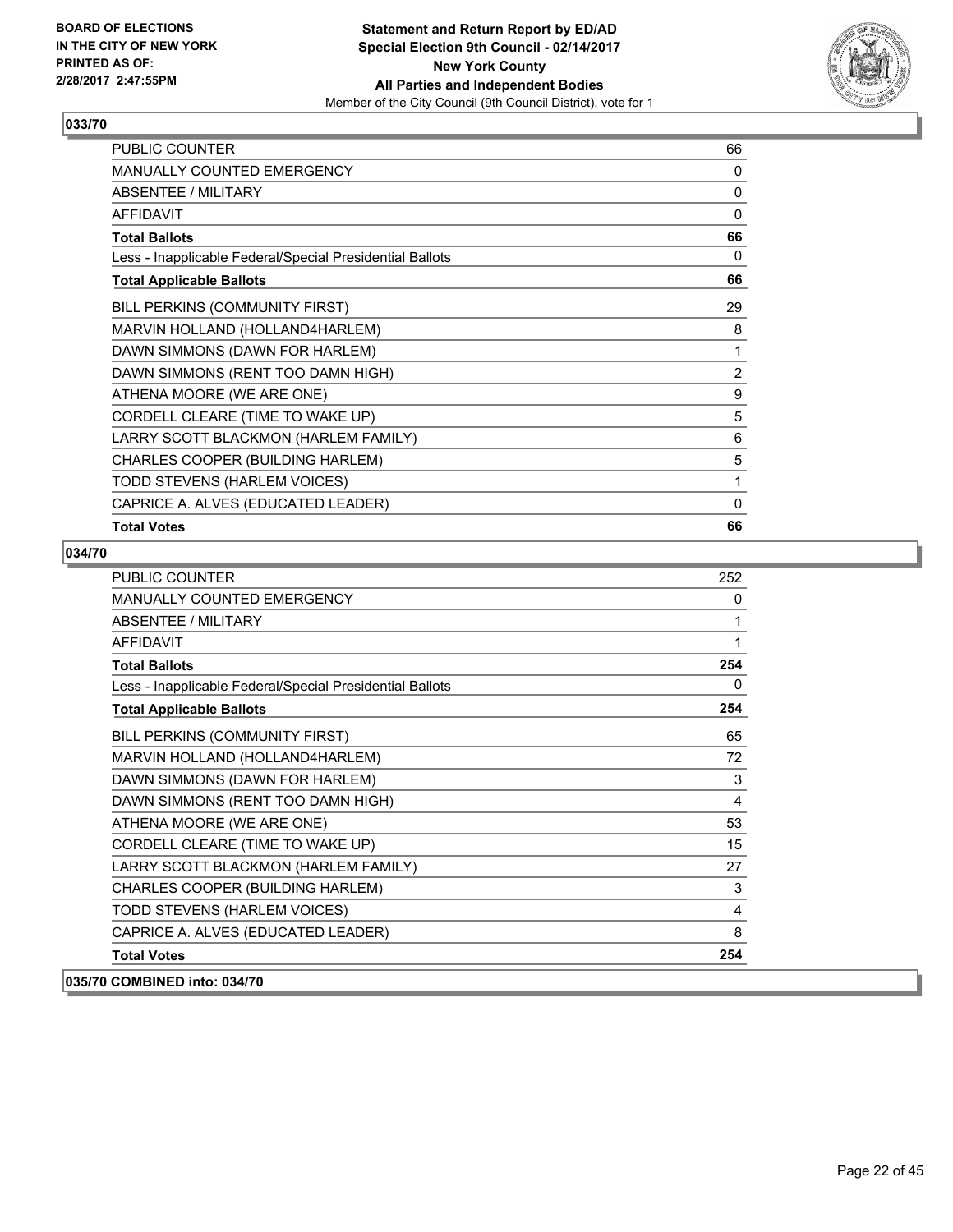

| PUBLIC COUNTER                                           | 160            |
|----------------------------------------------------------|----------------|
| MANUALLY COUNTED EMERGENCY                               | 0              |
| <b>ABSENTEE / MILITARY</b>                               | 5              |
| <b>AFFIDAVIT</b>                                         | 1              |
| <b>Total Ballots</b>                                     | 166            |
| Less - Inapplicable Federal/Special Presidential Ballots | 0              |
| <b>Total Applicable Ballots</b>                          | 166            |
| BILL PERKINS (COMMUNITY FIRST)                           | 65             |
| MARVIN HOLLAND (HOLLAND4HARLEM)                          | 22             |
| DAWN SIMMONS (DAWN FOR HARLEM)                           | 8              |
| DAWN SIMMONS (RENT TOO DAMN HIGH)                        | 5              |
| ATHENA MOORE (WE ARE ONE)                                | 19             |
| CORDELL CLEARE (TIME TO WAKE UP)                         | 15             |
| LARRY SCOTT BLACKMON (HARLEM FAMILY)                     | 23             |
| CHARLES COOPER (BUILDING HARLEM)                         | 3              |
| TODD STEVENS (HARLEM VOICES)                             | $\overline{2}$ |
| CAPRICE A. ALVES (EDUCATED LEADER)                       | $\overline{2}$ |
| <b>Total Votes</b>                                       | 164            |
| Unrecorded                                               | 2              |

#### **037/70**

| <b>PUBLIC COUNTER</b>                                    | 128            |
|----------------------------------------------------------|----------------|
| <b>MANUALLY COUNTED EMERGENCY</b>                        | 0              |
| <b>ABSENTEE / MILITARY</b>                               | $\mathbf{0}$   |
| <b>AFFIDAVIT</b>                                         | $\mathbf{0}$   |
| <b>Total Ballots</b>                                     | 128            |
| Less - Inapplicable Federal/Special Presidential Ballots | 0              |
| <b>Total Applicable Ballots</b>                          | 128            |
| BILL PERKINS (COMMUNITY FIRST)                           | 52             |
| MARVIN HOLLAND (HOLLAND4HARLEM)                          | 31             |
| DAWN SIMMONS (DAWN FOR HARLEM)                           | 5              |
| DAWN SIMMONS (RENT TOO DAMN HIGH)                        | 2              |
| ATHENA MOORE (WE ARE ONE)                                | 9              |
| CORDELL CLEARE (TIME TO WAKE UP)                         | $\overline{7}$ |
| LARRY SCOTT BLACKMON (HARLEM FAMILY)                     | 9              |
| CHARLES COOPER (BUILDING HARLEM)                         | $\overline{7}$ |
| TODD STEVENS (HARLEM VOICES)                             | 2              |
| CAPRICE A. ALVES (EDUCATED LEADER)                       | 4              |
| <b>Total Votes</b>                                       | 128            |
| 038/70 COMBINED into: 036/70                             |                |
|                                                          |                |

**039/70 COMBINED into: 037/70**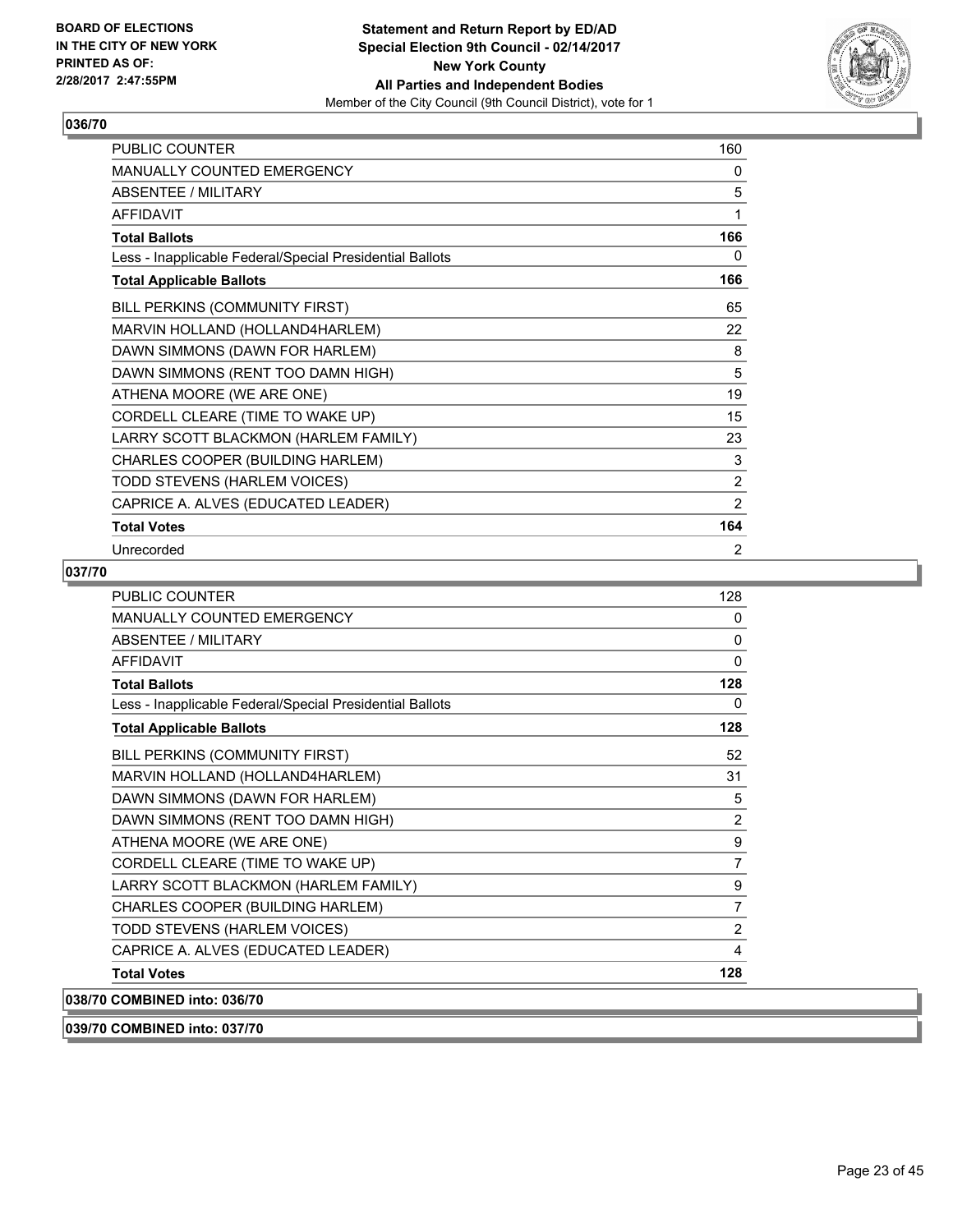

| PUBLIC COUNTER                                           | 157          |
|----------------------------------------------------------|--------------|
| MANUALLY COUNTED EMERGENCY                               | 0            |
| <b>ABSENTEE / MILITARY</b>                               | 5            |
| <b>AFFIDAVIT</b>                                         | 1            |
| <b>Total Ballots</b>                                     | 163          |
| Less - Inapplicable Federal/Special Presidential Ballots | 0            |
| <b>Total Applicable Ballots</b>                          | 163          |
| BILL PERKINS (COMMUNITY FIRST)                           | 65           |
| MARVIN HOLLAND (HOLLAND4HARLEM)                          | 28           |
| DAWN SIMMONS (DAWN FOR HARLEM)                           | 2            |
| DAWN SIMMONS (RENT TOO DAMN HIGH)                        | 3            |
| ATHENA MOORE (WE ARE ONE)                                | 30           |
| CORDELL CLEARE (TIME TO WAKE UP)                         | 5            |
| LARRY SCOTT BLACKMON (HARLEM FAMILY)                     | 23           |
| CHARLES COOPER (BUILDING HARLEM)                         | 3            |
| TODD STEVENS (HARLEM VOICES)                             | $\mathbf{0}$ |
| CAPRICE A. ALVES (EDUCATED LEADER)                       | 2            |
| MARI MOSE YAIDN (WRITE-IN)                               | 1            |
| <b>Total Votes</b>                                       | 162          |
| Unrecorded                                               | 1            |

| PUBLIC COUNTER                                           | 179            |
|----------------------------------------------------------|----------------|
| <b>MANUALLY COUNTED EMERGENCY</b>                        | 0              |
| <b>ABSENTEE / MILITARY</b>                               | 2              |
| <b>AFFIDAVIT</b>                                         | 2              |
| <b>Total Ballots</b>                                     | 183            |
| Less - Inapplicable Federal/Special Presidential Ballots | 0              |
| <b>Total Applicable Ballots</b>                          | 183            |
| BILL PERKINS (COMMUNITY FIRST)                           | 54             |
| MARVIN HOLLAND (HOLLAND4HARLEM)                          | 27             |
| DAWN SIMMONS (DAWN FOR HARLEM)                           | 3              |
| DAWN SIMMONS (RENT TOO DAMN HIGH)                        | 4              |
| ATHENA MOORE (WE ARE ONE)                                | 52             |
| CORDELL CLEARE (TIME TO WAKE UP)                         | 17             |
| LARRY SCOTT BLACKMON (HARLEM FAMILY)                     | 20             |
| CHARLES COOPER (BUILDING HARLEM)                         | 1              |
| TODD STEVENS (HARLEM VOICES)                             | 3              |
| CAPRICE A. ALVES (EDUCATED LEADER)                       | $\overline{2}$ |
| <b>Total Votes</b>                                       | 183            |
| 042/70 COMBINED into: 044/70                             |                |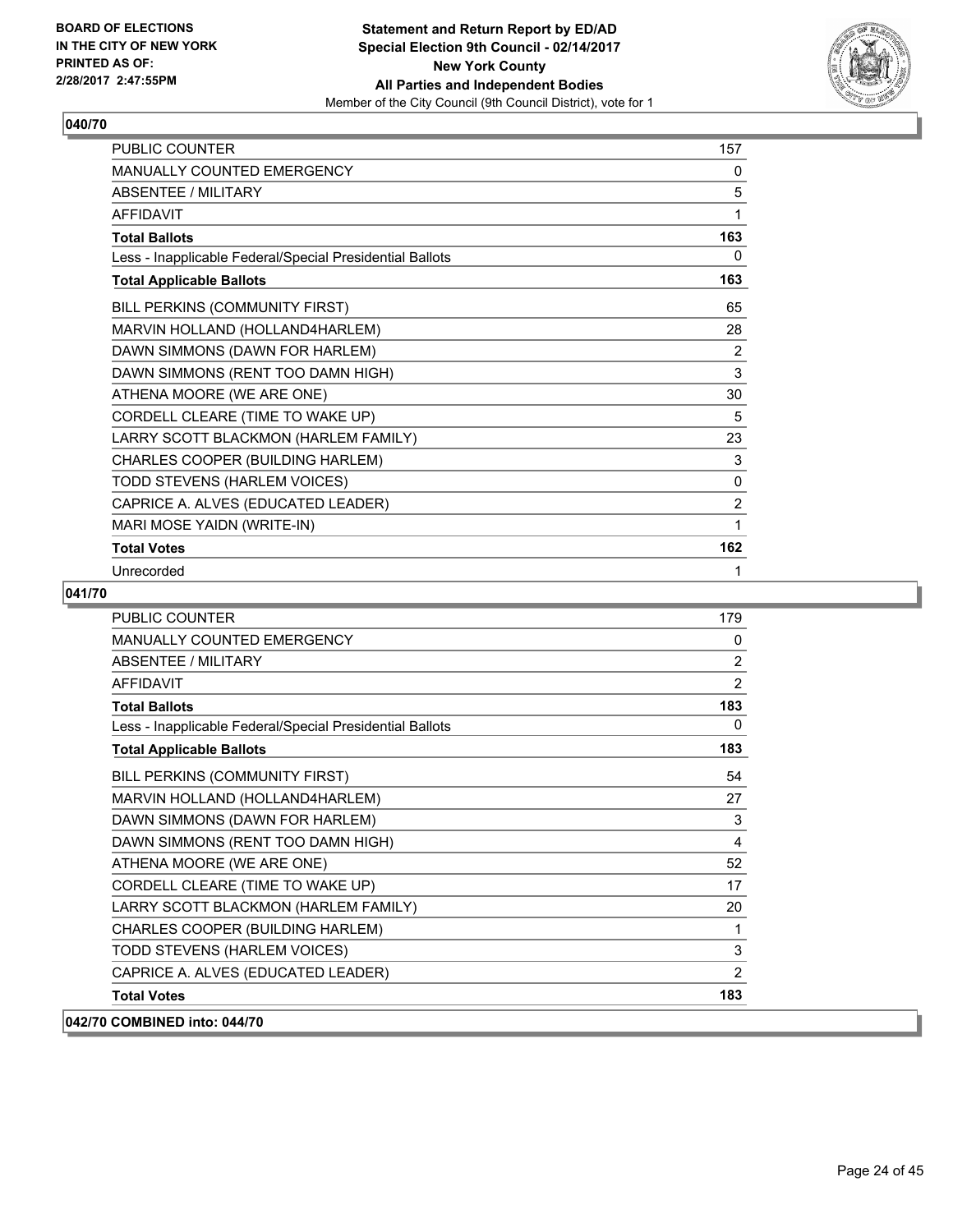

| PUBLIC COUNTER                                           | 147            |
|----------------------------------------------------------|----------------|
| MANUALLY COUNTED EMERGENCY                               | 0              |
| ABSENTEE / MILITARY                                      | 0              |
| <b>AFFIDAVIT</b>                                         | 1              |
| <b>Total Ballots</b>                                     | 148            |
| Less - Inapplicable Federal/Special Presidential Ballots | 0              |
| <b>Total Applicable Ballots</b>                          | 148            |
| BILL PERKINS (COMMUNITY FIRST)                           | 45             |
| MARVIN HOLLAND (HOLLAND4HARLEM)                          | 22             |
| DAWN SIMMONS (DAWN FOR HARLEM)                           | 2              |
| DAWN SIMMONS (RENT TOO DAMN HIGH)                        | $\overline{7}$ |
| ATHENA MOORE (WE ARE ONE)                                | 24             |
| CORDELL CLEARE (TIME TO WAKE UP)                         | 14             |
| LARRY SCOTT BLACKMON (HARLEM FAMILY)                     | 24             |
| CHARLES COOPER (BUILDING HARLEM)                         | $\overline{2}$ |
| TODD STEVENS (HARLEM VOICES)                             | 0              |
| CAPRICE A. ALVES (EDUCATED LEADER)                       | 5              |
| <b>Total Votes</b>                                       | 145            |
| Unrecorded                                               | 3              |

| <b>PUBLIC COUNTER</b>                                    | 263            |
|----------------------------------------------------------|----------------|
| MANUALLY COUNTED EMERGENCY                               | 0              |
| <b>ABSENTEE / MILITARY</b>                               | 2              |
| <b>AFFIDAVIT</b>                                         | 3              |
| <b>Total Ballots</b>                                     | 268            |
| Less - Inapplicable Federal/Special Presidential Ballots | 0              |
| <b>Total Applicable Ballots</b>                          | 268            |
| BILL PERKINS (COMMUNITY FIRST)                           | 68             |
| MARVIN HOLLAND (HOLLAND4HARLEM)                          | 52             |
| DAWN SIMMONS (DAWN FOR HARLEM)                           | 6              |
| DAWN SIMMONS (RENT TOO DAMN HIGH)                        | 4              |
| ATHENA MOORE (WE ARE ONE)                                | 53             |
| CORDELL CLEARE (TIME TO WAKE UP)                         | 24             |
| LARRY SCOTT BLACKMON (HARLEM FAMILY)                     | 45             |
| CHARLES COOPER (BUILDING HARLEM)                         | 6              |
| TODD STEVENS (HARLEM VOICES)                             | 3              |
| CAPRICE A. ALVES (EDUCATED LEADER)                       | 3              |
| DONALD FIELDS (WRITE-IN)                                 | $\overline{2}$ |
| MARIO CLEMENZIO (WRITE-IN)                               | 1              |
| <b>Total Votes</b>                                       | 267            |
| Unrecorded                                               | 1              |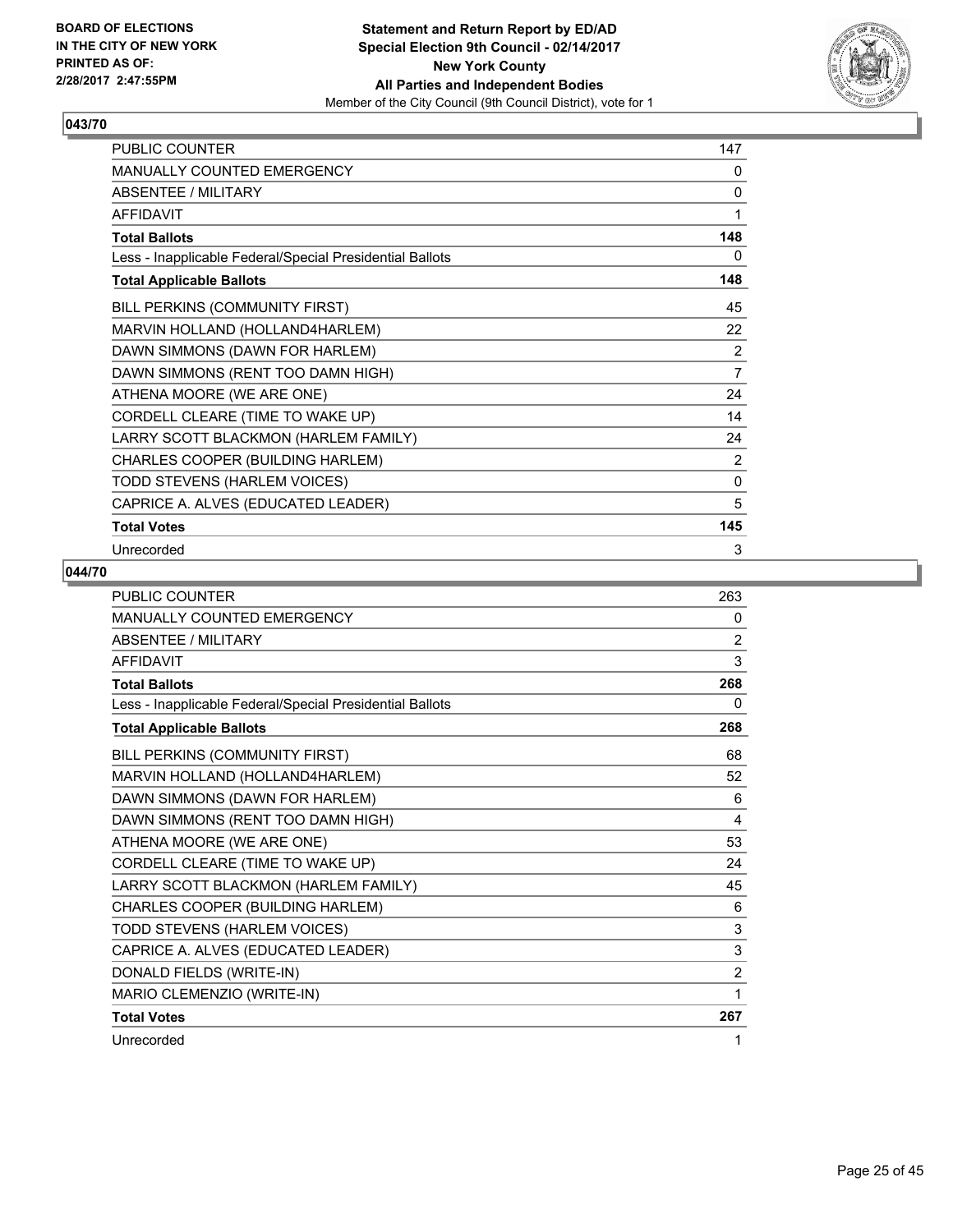

| PUBLIC COUNTER                                           | 84 |
|----------------------------------------------------------|----|
| MANUALLY COUNTED EMERGENCY                               | 0  |
| <b>ABSENTEE / MILITARY</b>                               | 1  |
| <b>AFFIDAVIT</b>                                         | 0  |
| <b>Total Ballots</b>                                     | 85 |
| Less - Inapplicable Federal/Special Presidential Ballots | 0  |
| <b>Total Applicable Ballots</b>                          | 85 |
| BILL PERKINS (COMMUNITY FIRST)                           | 28 |
| MARVIN HOLLAND (HOLLAND4HARLEM)                          | 10 |
| DAWN SIMMONS (DAWN FOR HARLEM)                           | 3  |
| DAWN SIMMONS (RENT TOO DAMN HIGH)                        | 4  |
| ATHENA MOORE (WE ARE ONE)                                | 10 |
| CORDELL CLEARE (TIME TO WAKE UP)                         | 8  |
| LARRY SCOTT BLACKMON (HARLEM FAMILY)                     | 16 |
| CHARLES COOPER (BUILDING HARLEM)                         | 0  |
| TODD STEVENS (HARLEM VOICES)                             | 1  |
| CAPRICE A. ALVES (EDUCATED LEADER)                       | 4  |
| <b>Total Votes</b>                                       | 84 |
| Unrecorded                                               | 1  |

| <b>PUBLIC COUNTER</b>                                    | 291      |
|----------------------------------------------------------|----------|
| MANUALLY COUNTED EMERGENCY                               | 0        |
| <b>ABSENTEE / MILITARY</b>                               | 5        |
| <b>AFFIDAVIT</b>                                         | 3        |
| <b>Total Ballots</b>                                     | 299      |
| Less - Inapplicable Federal/Special Presidential Ballots | 0        |
| <b>Total Applicable Ballots</b>                          | 299      |
| BILL PERKINS (COMMUNITY FIRST)                           | 96       |
| MARVIN HOLLAND (HOLLAND4HARLEM)                          | 39       |
| DAWN SIMMONS (DAWN FOR HARLEM)                           | 39       |
| DAWN SIMMONS (RENT TOO DAMN HIGH)                        | 22       |
| ATHENA MOORE (WE ARE ONE)                                | 38       |
| CORDELL CLEARE (TIME TO WAKE UP)                         | 12       |
| LARRY SCOTT BLACKMON (HARLEM FAMILY)                     | 49       |
| CHARLES COOPER (BUILDING HARLEM)                         | 3        |
| TODD STEVENS (HARLEM VOICES)                             | $\Omega$ |
| CAPRICE A. ALVES (EDUCATED LEADER)                       | $\Omega$ |
| <b>Total Votes</b>                                       | 298      |
| Unrecorded                                               | 1        |
| 047/70 COMBINED into: 046/70                             |          |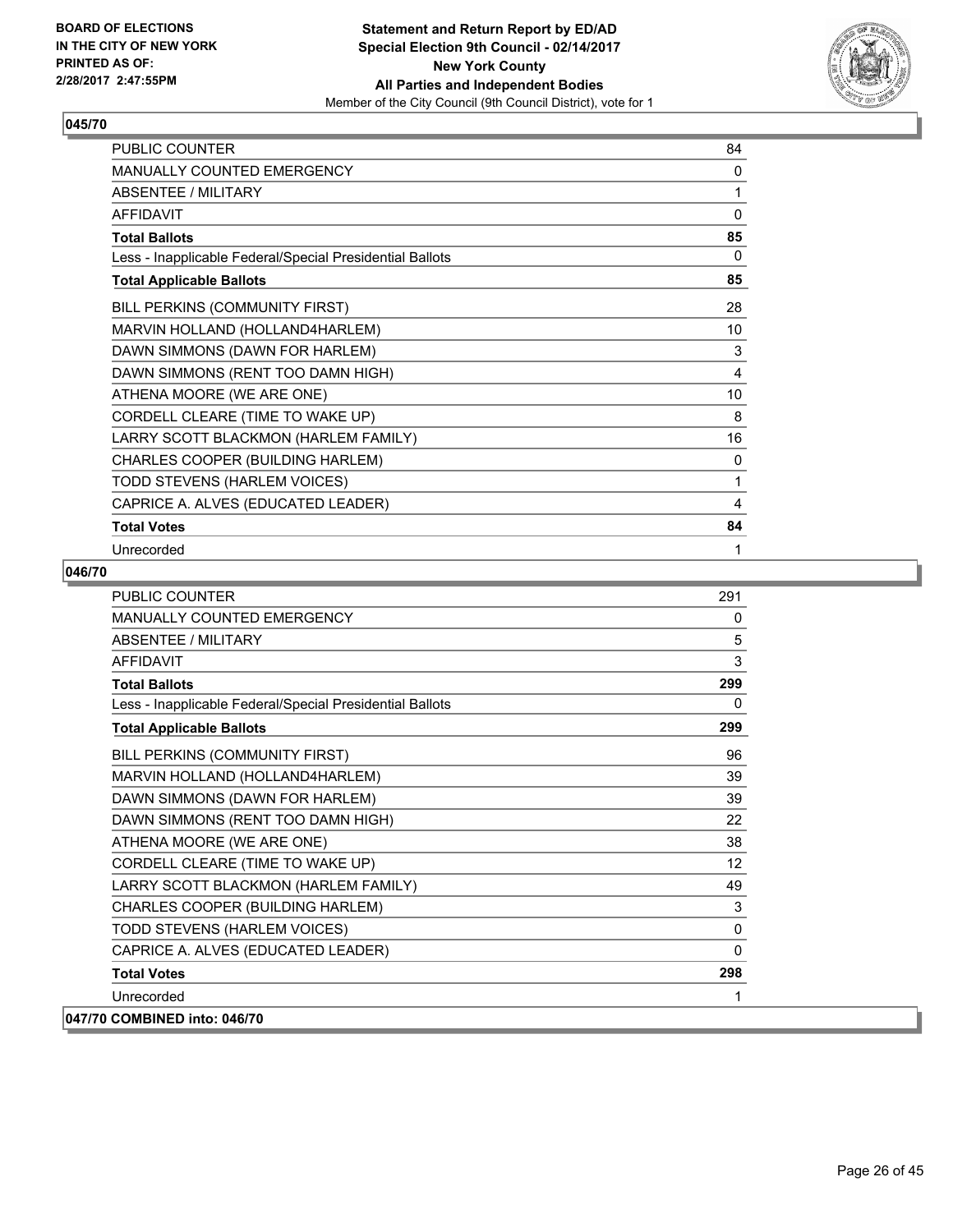

| <b>PUBLIC COUNTER</b>                                    | 107 |
|----------------------------------------------------------|-----|
| <b>MANUALLY COUNTED EMERGENCY</b>                        | 0   |
| <b>ABSENTEE / MILITARY</b>                               | 36  |
| <b>AFFIDAVIT</b>                                         | 0   |
| <b>Total Ballots</b>                                     | 143 |
| Less - Inapplicable Federal/Special Presidential Ballots | 0   |
| <b>Total Applicable Ballots</b>                          | 143 |
| BILL PERKINS (COMMUNITY FIRST)                           | 57  |
| MARVIN HOLLAND (HOLLAND4HARLEM)                          | 23  |
| DAWN SIMMONS (DAWN FOR HARLEM)                           | 7   |
| DAWN SIMMONS (RENT TOO DAMN HIGH)                        | 3   |
| ATHENA MOORE (WE ARE ONE)                                | 19  |
| CORDELL CLEARE (TIME TO WAKE UP)                         | 7   |
| LARRY SCOTT BLACKMON (HARLEM FAMILY)                     | 16  |
| CHARLES COOPER (BUILDING HARLEM)                         | 4   |
| TODD STEVENS (HARLEM VOICES)                             | 0   |
| CAPRICE A. ALVES (EDUCATED LEADER)                       | 4   |
| DONALD FIELDS (WRITE-IN)                                 | 1   |
| UNATTRIBUTABLE WRITE-IN (WRITE-IN)                       | 1   |
| <b>Total Votes</b>                                       | 142 |
| Unrecorded                                               | 1   |

| PUBLIC COUNTER                                           | 72             |
|----------------------------------------------------------|----------------|
| <b>MANUALLY COUNTED EMERGENCY</b>                        | 0              |
| ABSENTEE / MILITARY                                      | 3              |
| <b>AFFIDAVIT</b>                                         | 0              |
| <b>Total Ballots</b>                                     | 75             |
| Less - Inapplicable Federal/Special Presidential Ballots | 0              |
| <b>Total Applicable Ballots</b>                          | 75             |
| BILL PERKINS (COMMUNITY FIRST)                           | 20             |
| MARVIN HOLLAND (HOLLAND4HARLEM)                          | 16             |
| DAWN SIMMONS (DAWN FOR HARLEM)                           | 1              |
| DAWN SIMMONS (RENT TOO DAMN HIGH)                        | 5              |
| ATHENA MOORE (WE ARE ONE)                                | 17             |
| CORDELL CLEARE (TIME TO WAKE UP)                         | 4              |
| LARRY SCOTT BLACKMON (HARLEM FAMILY)                     | 10             |
| CHARLES COOPER (BUILDING HARLEM)                         | 0              |
| TODD STEVENS (HARLEM VOICES)                             | $\overline{2}$ |
| CAPRICE A. ALVES (EDUCATED LEADER)                       | 0              |
| <b>Total Votes</b>                                       | 75             |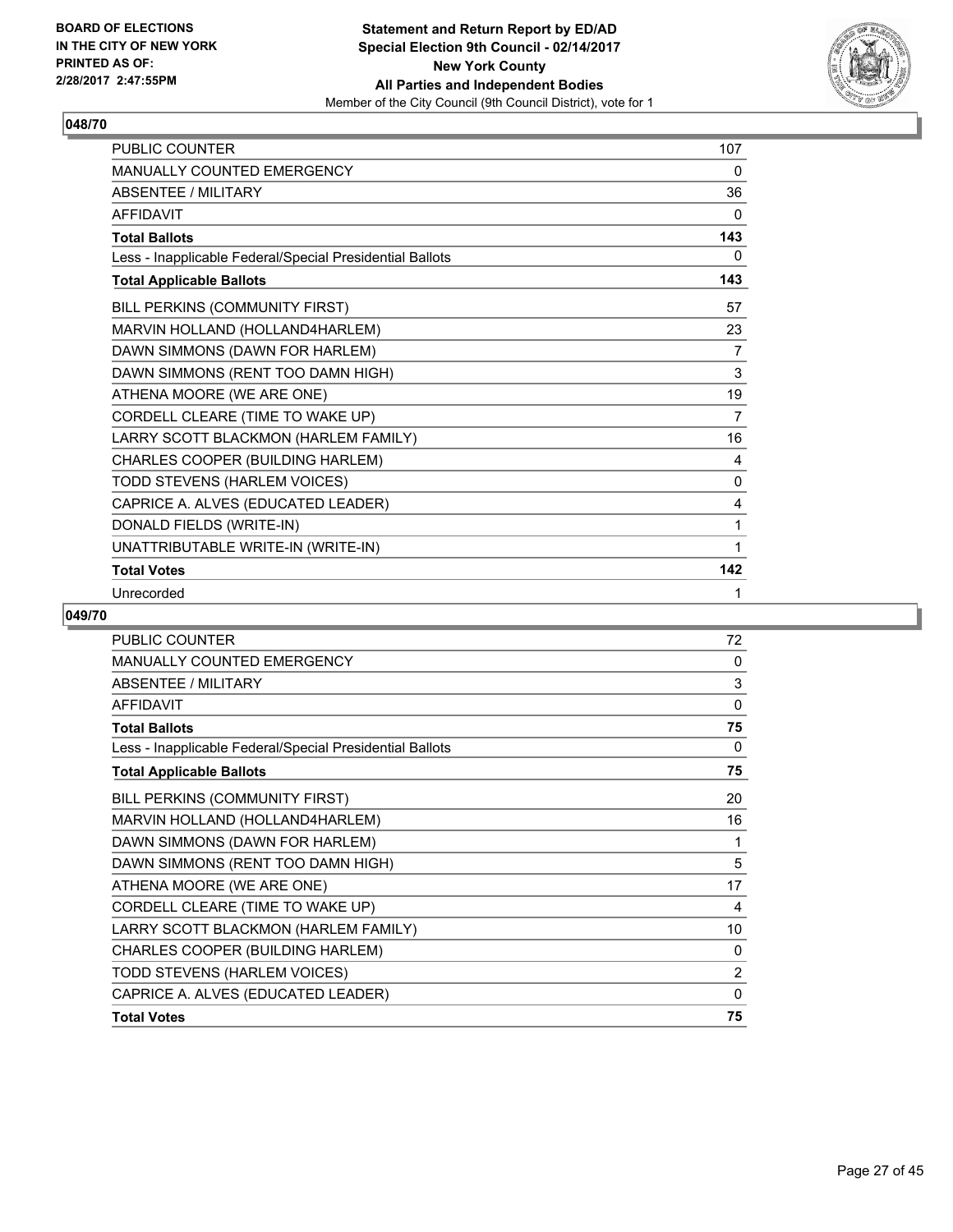

| PUBLIC COUNTER                                           | 185 |
|----------------------------------------------------------|-----|
| MANUALLY COUNTED EMERGENCY                               | 0   |
| <b>ABSENTEE / MILITARY</b>                               | 5   |
| <b>AFFIDAVIT</b>                                         | 2   |
| <b>Total Ballots</b>                                     | 192 |
| Less - Inapplicable Federal/Special Presidential Ballots | 0   |
| <b>Total Applicable Ballots</b>                          | 192 |
| BILL PERKINS (COMMUNITY FIRST)                           | 46  |
| MARVIN HOLLAND (HOLLAND4HARLEM)                          | 27  |
| DAWN SIMMONS (DAWN FOR HARLEM)                           | 7   |
| DAWN SIMMONS (RENT TOO DAMN HIGH)                        | 3   |
| ATHENA MOORE (WE ARE ONE)                                | 66  |
| CORDELL CLEARE (TIME TO WAKE UP)                         | 10  |
| LARRY SCOTT BLACKMON (HARLEM FAMILY)                     | 24  |
| CHARLES COOPER (BUILDING HARLEM)                         | 5   |
| TODD STEVENS (HARLEM VOICES)                             | 0   |
| CAPRICE A. ALVES (EDUCATED LEADER)                       | 3   |
| HALIMATU FEICO (WRITE-IN)                                | 1   |
| <b>Total Votes</b>                                       | 192 |

#### **051/70 COMBINED into: 050/70**

| <b>PUBLIC COUNTER</b>                                    | 93             |
|----------------------------------------------------------|----------------|
| <b>MANUALLY COUNTED EMERGENCY</b>                        | 0              |
| <b>ABSENTEE / MILITARY</b>                               | 2              |
| <b>AFFIDAVIT</b>                                         | 1              |
| <b>Total Ballots</b>                                     | 96             |
| Less - Inapplicable Federal/Special Presidential Ballots | $\mathbf{0}$   |
| <b>Total Applicable Ballots</b>                          | 96             |
| BILL PERKINS (COMMUNITY FIRST)                           | 20             |
| MARVIN HOLLAND (HOLLAND4HARLEM)                          | 7              |
| DAWN SIMMONS (DAWN FOR HARLEM)                           | 0              |
| DAWN SIMMONS (RENT TOO DAMN HIGH)                        | 1              |
| ATHENA MOORE (WE ARE ONE)                                | 19             |
| CORDELL CLEARE (TIME TO WAKE UP)                         | 14             |
| LARRY SCOTT BLACKMON (HARLEM FAMILY)                     | 22             |
| CHARLES COOPER (BUILDING HARLEM)                         | 10             |
| TODD STEVENS (HARLEM VOICES)                             | $\overline{2}$ |
| CAPRICE A. ALVES (EDUCATED LEADER)                       | 0              |
| MICHAEL A. WOLROND JR. (WRITE-IN)                        | 1              |
| <b>Total Votes</b>                                       | 96             |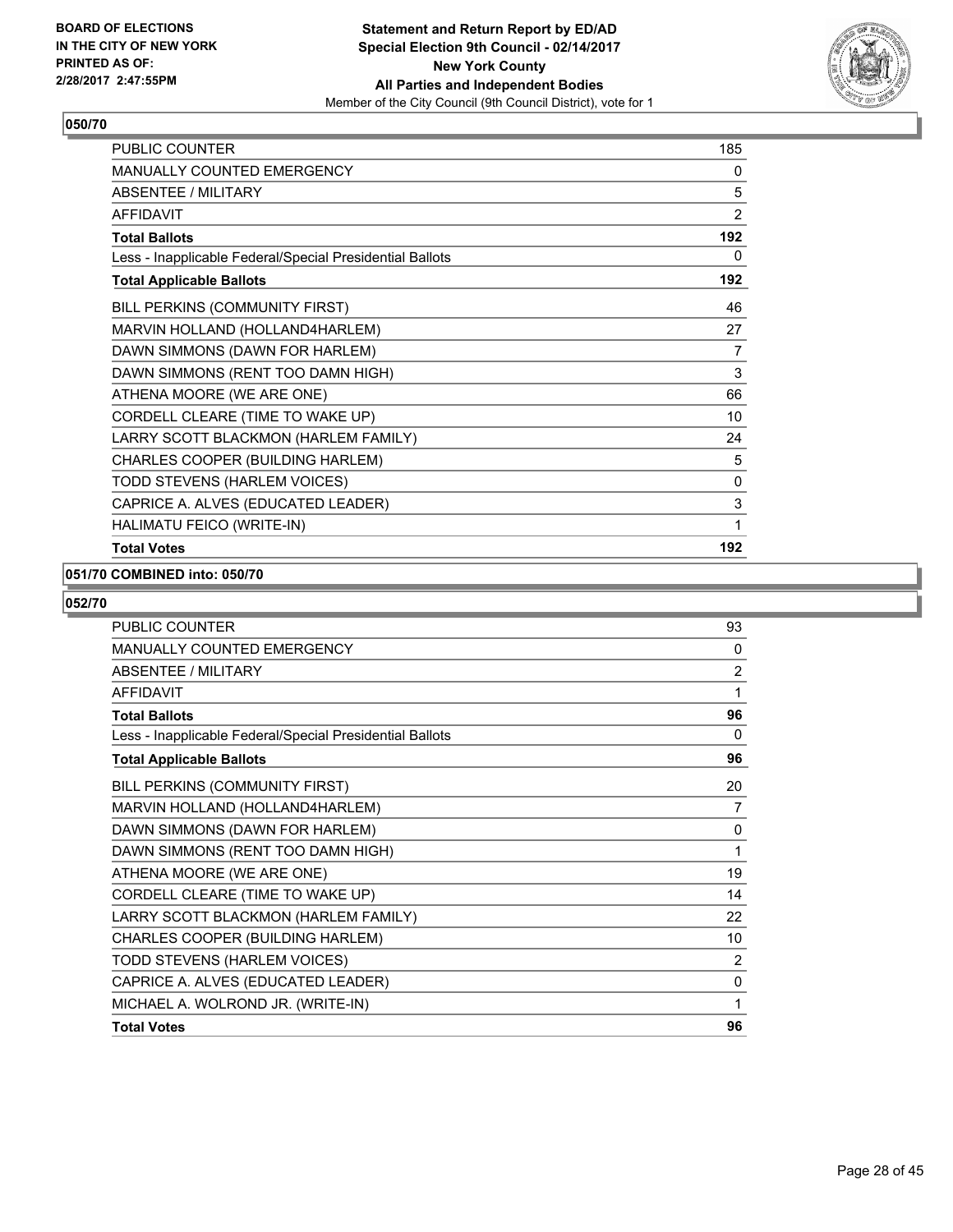

| PUBLIC COUNTER                                           | 142 |
|----------------------------------------------------------|-----|
| <b>MANUALLY COUNTED EMERGENCY</b>                        | 0   |
| ABSENTEE / MILITARY                                      | 2   |
| <b>AFFIDAVIT</b>                                         | 0   |
| <b>Total Ballots</b>                                     | 144 |
| Less - Inapplicable Federal/Special Presidential Ballots | 0   |
| <b>Total Applicable Ballots</b>                          | 144 |
| BILL PERKINS (COMMUNITY FIRST)                           | 51  |
| MARVIN HOLLAND (HOLLAND4HARLEM)                          | 21  |
| DAWN SIMMONS (DAWN FOR HARLEM)                           | 3   |
| DAWN SIMMONS (RENT TOO DAMN HIGH)                        | 3   |
| ATHENA MOORE (WE ARE ONE)                                | 30  |
| CORDELL CLEARE (TIME TO WAKE UP)                         | 7   |
| LARRY SCOTT BLACKMON (HARLEM FAMILY)                     | 22  |
| CHARLES COOPER (BUILDING HARLEM)                         | 5   |
| TODD STEVENS (HARLEM VOICES)                             | 1   |
| CAPRICE A. ALVES (EDUCATED LEADER)                       | 1   |
| <b>Total Votes</b>                                       | 144 |

| <b>PUBLIC COUNTER</b>                                    | 227 |
|----------------------------------------------------------|-----|
| <b>MANUALLY COUNTED EMERGENCY</b>                        | 0   |
| ABSENTEE / MILITARY                                      | 1   |
| <b>AFFIDAVIT</b>                                         | 1   |
| <b>Total Ballots</b>                                     | 229 |
| Less - Inapplicable Federal/Special Presidential Ballots | 0   |
| <b>Total Applicable Ballots</b>                          | 229 |
| BILL PERKINS (COMMUNITY FIRST)                           | 71  |
| MARVIN HOLLAND (HOLLAND4HARLEM)                          | 65  |
| DAWN SIMMONS (DAWN FOR HARLEM)                           | 6   |
| DAWN SIMMONS (RENT TOO DAMN HIGH)                        | 6   |
| ATHENA MOORE (WE ARE ONE)                                | 45  |
| CORDELL CLEARE (TIME TO WAKE UP)                         | 7   |
| LARRY SCOTT BLACKMON (HARLEM FAMILY)                     | 23  |
| CHARLES COOPER (BUILDING HARLEM)                         | 3   |
| TODD STEVENS (HARLEM VOICES)                             | 1   |
| CAPRICE A. ALVES (EDUCATED LEADER)                       | 1   |
| UNATTRIBUTABLE WRITE-IN (WRITE-IN)                       |     |
| <b>Total Votes</b>                                       | 229 |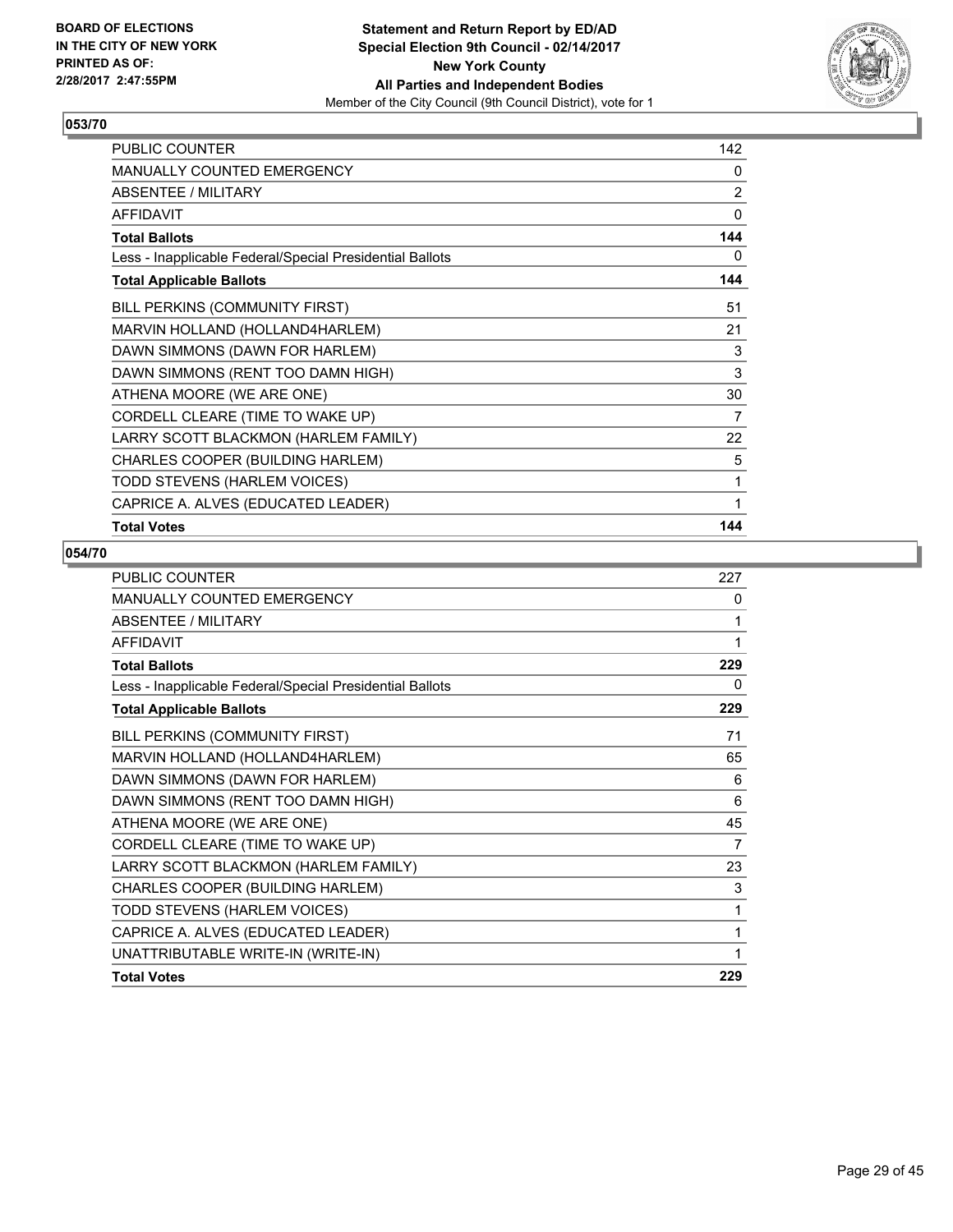

| <b>PUBLIC COUNTER</b>                                    | 216            |
|----------------------------------------------------------|----------------|
| <b>MANUALLY COUNTED EMERGENCY</b>                        | 0              |
| ABSENTEE / MILITARY                                      | 6              |
| <b>AFFIDAVIT</b>                                         | 3              |
| <b>Total Ballots</b>                                     | 225            |
| Less - Inapplicable Federal/Special Presidential Ballots | 0              |
| <b>Total Applicable Ballots</b>                          | 225            |
| BILL PERKINS (COMMUNITY FIRST)                           | 96             |
| MARVIN HOLLAND (HOLLAND4HARLEM)                          | 37             |
| DAWN SIMMONS (DAWN FOR HARLEM)                           | 6              |
| DAWN SIMMONS (RENT TOO DAMN HIGH)                        | 11             |
| ATHENA MOORE (WE ARE ONE)                                | 27             |
| CORDELL CLEARE (TIME TO WAKE UP)                         | 16             |
| LARRY SCOTT BLACKMON (HARLEM FAMILY)                     | 23             |
| CHARLES COOPER (BUILDING HARLEM)                         | 3              |
| TODD STEVENS (HARLEM VOICES)                             | 1              |
| CAPRICE A. ALVES (EDUCATED LEADER)                       | $\overline{2}$ |
| UNATTRIBUTABLE WRITE-IN (WRITE-IN)                       | 1              |
| <b>Total Votes</b>                                       | 223            |
| Unrecorded                                               | 2              |

## **056/70 COMBINED into: 055/70**

#### **057/70 COMBINED into: 058/70**

| PUBLIC COUNTER                                           | 141            |
|----------------------------------------------------------|----------------|
| MANUALLY COUNTED EMERGENCY                               | 0              |
| ABSENTEE / MILITARY                                      | 1              |
| <b>AFFIDAVIT</b>                                         | 5              |
| <b>Total Ballots</b>                                     | 147            |
| Less - Inapplicable Federal/Special Presidential Ballots | 0              |
| <b>Total Applicable Ballots</b>                          | 147            |
| BILL PERKINS (COMMUNITY FIRST)                           | 50             |
| MARVIN HOLLAND (HOLLAND4HARLEM)                          | 19             |
| DAWN SIMMONS (DAWN FOR HARLEM)                           | 3              |
| DAWN SIMMONS (RENT TOO DAMN HIGH)                        | $\overline{2}$ |
| ATHENA MOORE (WE ARE ONE)                                | 19             |
| CORDELL CLEARE (TIME TO WAKE UP)                         | 9              |
| LARRY SCOTT BLACKMON (HARLEM FAMILY)                     | 24             |
| CHARLES COOPER (BUILDING HARLEM)                         | $\overline{7}$ |
| TODD STEVENS (HARLEM VOICES)                             | 9              |
| CAPRICE A. ALVES (EDUCATED LEADER)                       | 4              |
| <b>Total Votes</b>                                       | 146            |
| Unrecorded                                               | 1              |
| 059/70 COMBINED into: 061/70                             |                |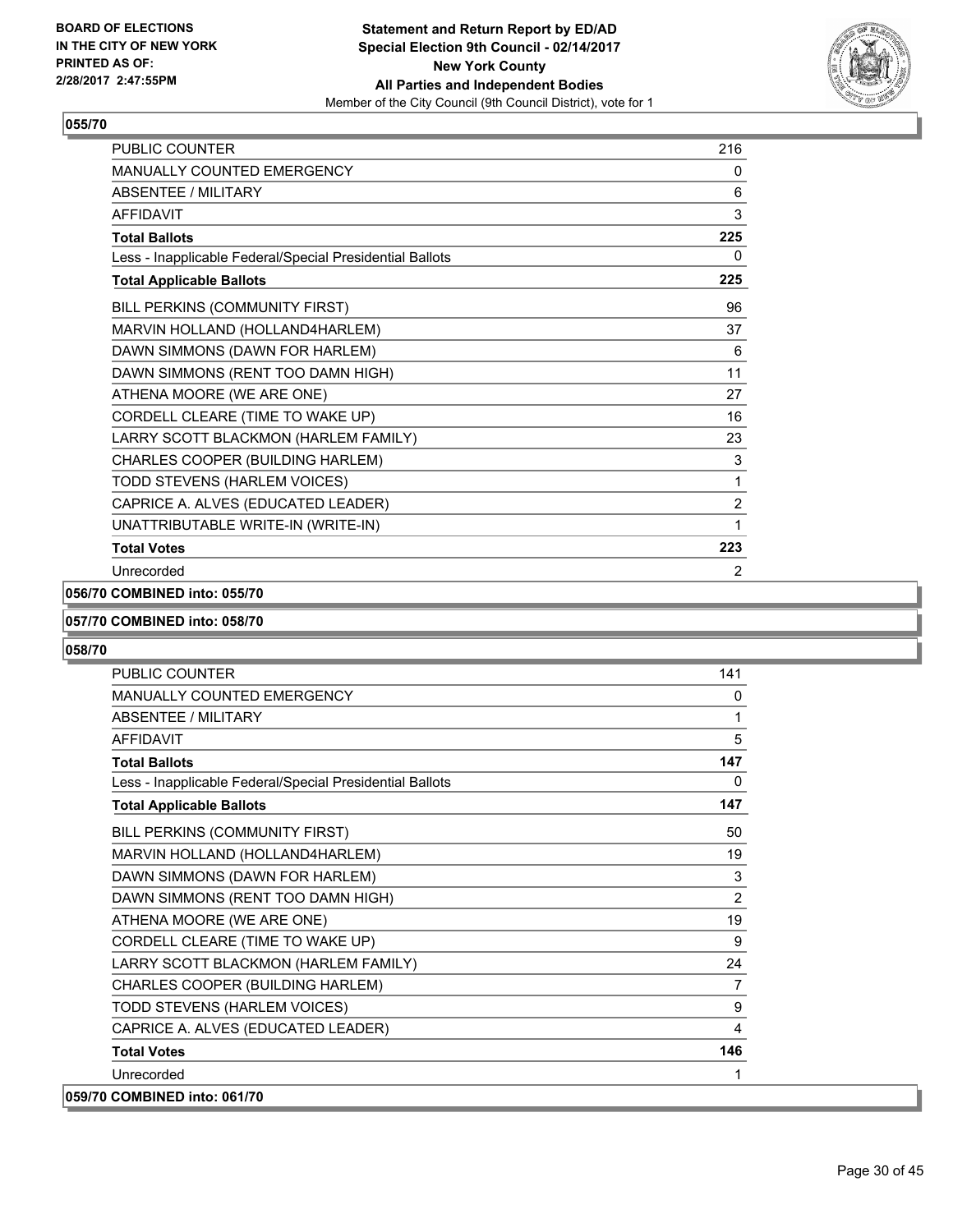

| PUBLIC COUNTER                                           | 88             |
|----------------------------------------------------------|----------------|
| MANUALLY COUNTED EMERGENCY                               | 0              |
| ABSENTEE / MILITARY                                      | 4              |
| <b>AFFIDAVIT</b>                                         | 1              |
| <b>Total Ballots</b>                                     | 93             |
| Less - Inapplicable Federal/Special Presidential Ballots | 0              |
| <b>Total Applicable Ballots</b>                          | 93             |
| BILL PERKINS (COMMUNITY FIRST)                           | 23             |
| MARVIN HOLLAND (HOLLAND4HARLEM)                          | 12             |
| DAWN SIMMONS (DAWN FOR HARLEM)                           | 1              |
| DAWN SIMMONS (RENT TOO DAMN HIGH)                        | $\overline{2}$ |
| ATHENA MOORE (WE ARE ONE)                                | $\overline{7}$ |
| CORDELL CLEARE (TIME TO WAKE UP)                         | 8              |
| LARRY SCOTT BLACKMON (HARLEM FAMILY)                     | 36             |
| CHARLES COOPER (BUILDING HARLEM)                         | 1              |
| TODD STEVENS (HARLEM VOICES)                             | 1              |
| CAPRICE A. ALVES (EDUCATED LEADER)                       | 1              |
| <b>Total Votes</b>                                       | 92             |
| Unrecorded                                               | 1              |

| <b>PUBLIC COUNTER</b>                                    | 137      |
|----------------------------------------------------------|----------|
| <b>MANUALLY COUNTED EMERGENCY</b>                        | 0        |
| <b>ABSENTEE / MILITARY</b>                               | 11       |
| <b>AFFIDAVIT</b>                                         | $\Omega$ |
| <b>Total Ballots</b>                                     | 148      |
| Less - Inapplicable Federal/Special Presidential Ballots | 0        |
| <b>Total Applicable Ballots</b>                          | 148      |
| BILL PERKINS (COMMUNITY FIRST)                           | 56       |
| MARVIN HOLLAND (HOLLAND4HARLEM)                          | 20       |
| DAWN SIMMONS (DAWN FOR HARLEM)                           | 6        |
| DAWN SIMMONS (RENT TOO DAMN HIGH)                        | 13       |
| ATHENA MOORE (WE ARE ONE)                                | 12       |
| CORDELL CLEARE (TIME TO WAKE UP)                         | 3        |
| LARRY SCOTT BLACKMON (HARLEM FAMILY)                     | 28       |
| CHARLES COOPER (BUILDING HARLEM)                         | 8        |
| TODD STEVENS (HARLEM VOICES)                             | 0        |
| CAPRICE A. ALVES (EDUCATED LEADER)                       | 2        |
| <b>Total Votes</b>                                       | 148      |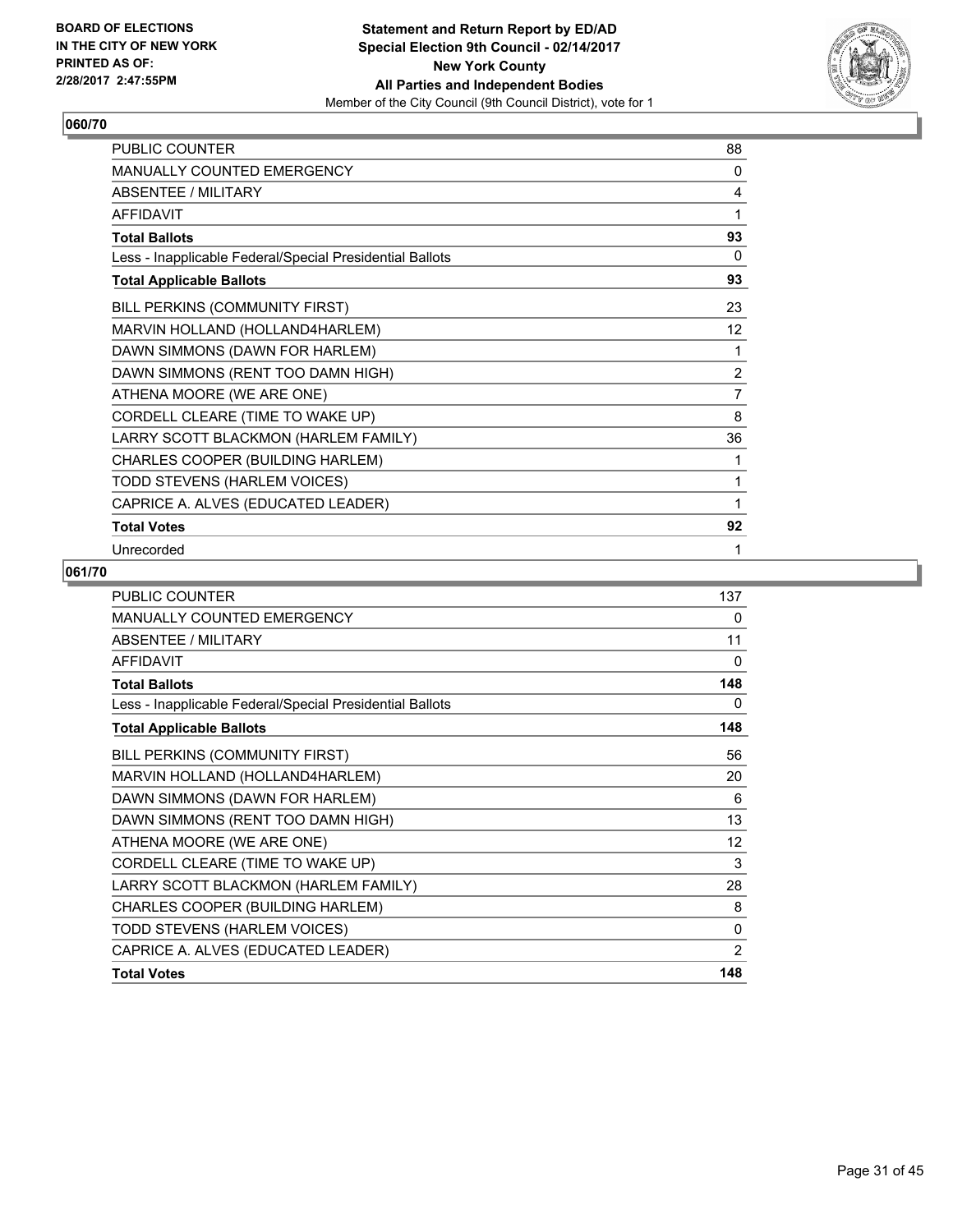

| <b>PUBLIC COUNTER</b>                                    | 145 |
|----------------------------------------------------------|-----|
| <b>MANUALLY COUNTED EMERGENCY</b>                        | 0   |
| <b>ABSENTEE / MILITARY</b>                               | 8   |
| <b>AFFIDAVIT</b>                                         | 1   |
| <b>Total Ballots</b>                                     | 154 |
| Less - Inapplicable Federal/Special Presidential Ballots | 0   |
| <b>Total Applicable Ballots</b>                          | 154 |
| BILL PERKINS (COMMUNITY FIRST)                           | 44  |
| MARVIN HOLLAND (HOLLAND4HARLEM)                          | 34  |
| DAWN SIMMONS (DAWN FOR HARLEM)                           | 7   |
| DAWN SIMMONS (RENT TOO DAMN HIGH)                        | 9   |
| ATHENA MOORE (WE ARE ONE)                                | 21  |
| CORDELL CLEARE (TIME TO WAKE UP)                         | 16  |
| LARRY SCOTT BLACKMON (HARLEM FAMILY)                     | 18  |
| <b>CHARLES COOPER (BUILDING HARLEM)</b>                  | 1   |
| TODD STEVENS (HARLEM VOICES)                             | 2   |
| CAPRICE A. ALVES (EDUCATED LEADER)                       | 2   |
| <b>Total Votes</b>                                       | 154 |

| <b>PUBLIC COUNTER</b>                                    | 100          |
|----------------------------------------------------------|--------------|
| <b>MANUALLY COUNTED EMERGENCY</b>                        | 0            |
| <b>ABSENTEE / MILITARY</b>                               | 4            |
| <b>AFFIDAVIT</b>                                         | $\mathbf{0}$ |
| <b>Total Ballots</b>                                     | 104          |
| Less - Inapplicable Federal/Special Presidential Ballots | 0            |
| <b>Total Applicable Ballots</b>                          | 104          |
| BILL PERKINS (COMMUNITY FIRST)                           | 31           |
| MARVIN HOLLAND (HOLLAND4HARLEM)                          | 19           |
| DAWN SIMMONS (DAWN FOR HARLEM)                           | 1            |
| DAWN SIMMONS (RENT TOO DAMN HIGH)                        | 4            |
| ATHENA MOORE (WE ARE ONE)                                | 14           |
| CORDELL CLEARE (TIME TO WAKE UP)                         | 15           |
| LARRY SCOTT BLACKMON (HARLEM FAMILY)                     | 14           |
| CHARLES COOPER (BUILDING HARLEM)                         | 3            |
| TODD STEVENS (HARLEM VOICES)                             | $\mathbf{0}$ |
| CAPRICE A. ALVES (EDUCATED LEADER)                       | 2            |
| <b>Total Votes</b>                                       | 103          |
| Unrecorded                                               | 1            |
| 066/70 COMBINED into: 009/70                             |              |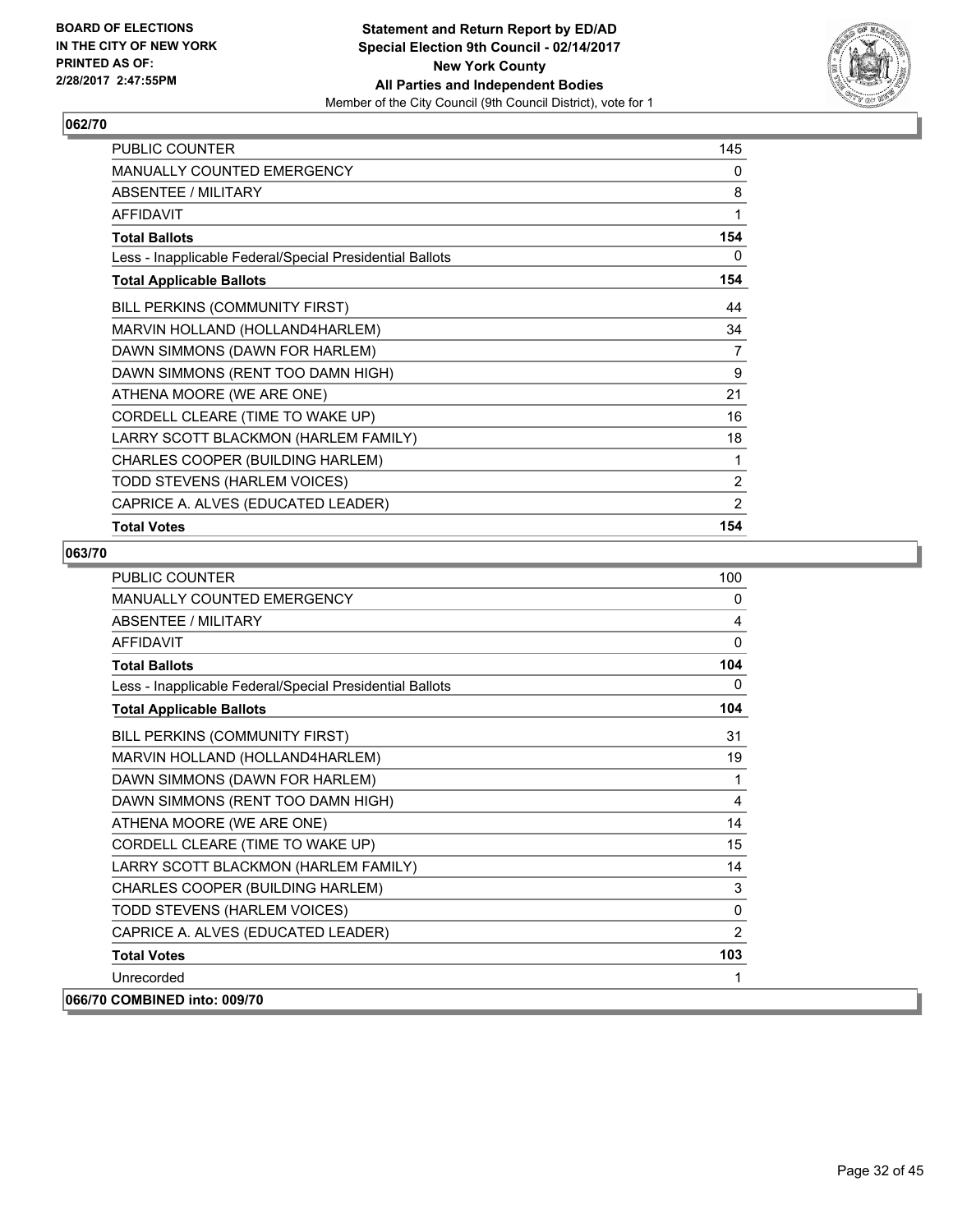

| PUBLIC COUNTER                                           | 14             |
|----------------------------------------------------------|----------------|
| MANUALLY COUNTED EMERGENCY                               | 0              |
| ABSENTEE / MILITARY                                      | 0              |
| <b>AFFIDAVIT</b>                                         | $\mathbf 0$    |
| <b>Total Ballots</b>                                     | 14             |
| Less - Inapplicable Federal/Special Presidential Ballots | 0              |
| <b>Total Applicable Ballots</b>                          | 14             |
| BILL PERKINS (COMMUNITY FIRST)                           | 3              |
| MARVIN HOLLAND (HOLLAND4HARLEM)                          | 1              |
| DAWN SIMMONS (DAWN FOR HARLEM)                           | 0              |
| DAWN SIMMONS (RENT TOO DAMN HIGH)                        | 1              |
| ATHENA MOORE (WE ARE ONE)                                | 3              |
| CORDELL CLEARE (TIME TO WAKE UP)                         | $\overline{2}$ |
| LARRY SCOTT BLACKMON (HARLEM FAMILY)                     | 1              |
| CHARLES COOPER (BUILDING HARLEM)                         | 1              |
| TODD STEVENS (HARLEM VOICES)                             | 1              |
| CAPRICE A. ALVES (EDUCATED LEADER)                       | 0              |
| <b>Total Votes</b>                                       | 13             |
| Unrecorded                                               | 1              |

| PUBLIC COUNTER                                           | 136 |
|----------------------------------------------------------|-----|
| <b>MANUALLY COUNTED EMERGENCY</b>                        | 0   |
| <b>ABSENTEE / MILITARY</b>                               | 2   |
| <b>AFFIDAVIT</b>                                         | 2   |
| <b>Total Ballots</b>                                     | 140 |
| Less - Inapplicable Federal/Special Presidential Ballots | 0   |
| <b>Total Applicable Ballots</b>                          | 140 |
| BILL PERKINS (COMMUNITY FIRST)                           | 30  |
| MARVIN HOLLAND (HOLLAND4HARLEM)                          | 26  |
| DAWN SIMMONS (DAWN FOR HARLEM)                           | 5   |
| DAWN SIMMONS (RENT TOO DAMN HIGH)                        | 4   |
| ATHENA MOORE (WE ARE ONE)                                | 15  |
| CORDELL CLEARE (TIME TO WAKE UP)                         | 35  |
| LARRY SCOTT BLACKMON (HARLEM FAMILY)                     | 14  |
| CHARLES COOPER (BUILDING HARLEM)                         | 6   |
| TODD STEVENS (HARLEM VOICES)                             | 1   |
| CAPRICE A. ALVES (EDUCATED LEADER)                       | 3   |
| PIERRE GOODING (WRITE-IN)                                | 1   |
| <b>Total Votes</b>                                       | 140 |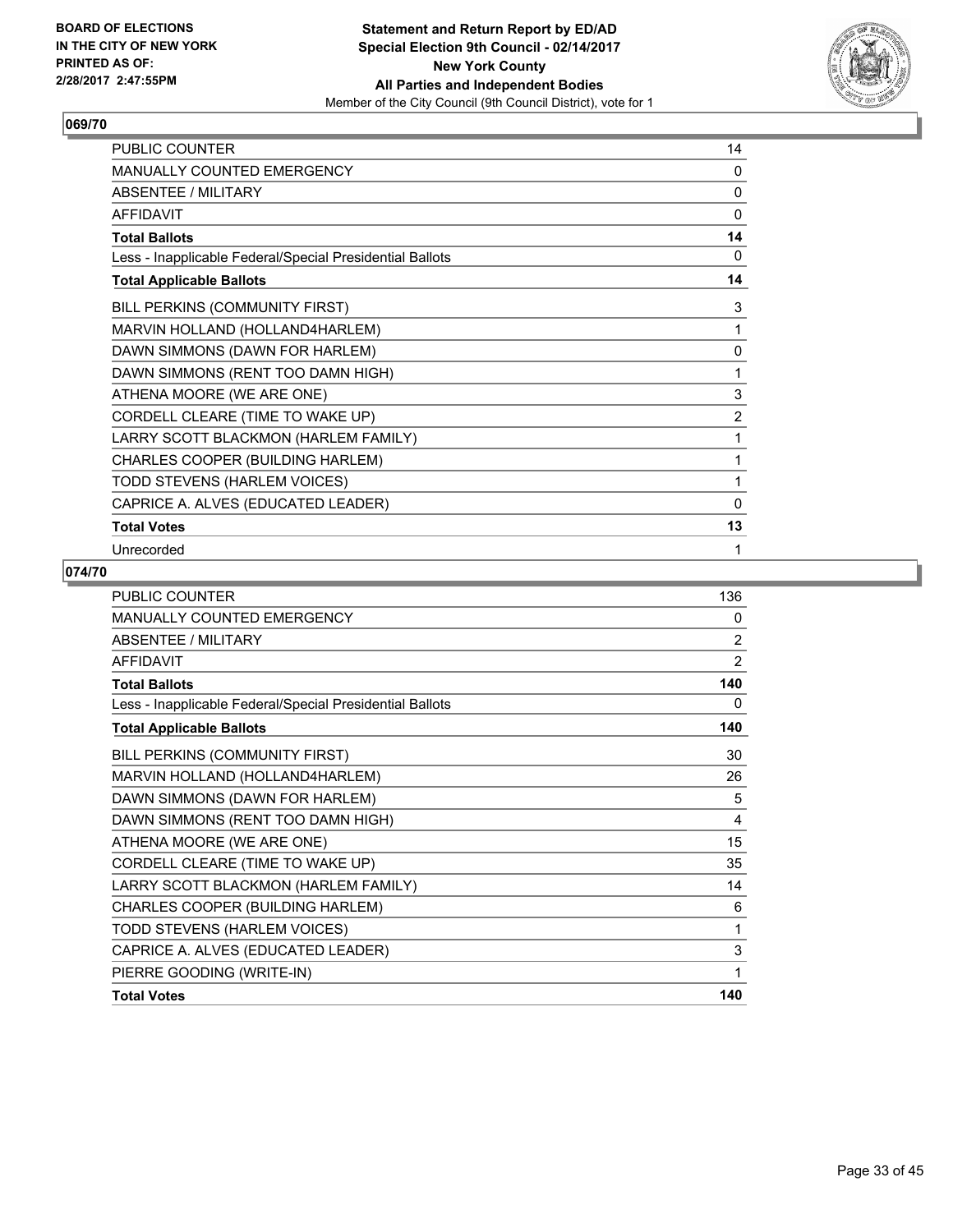

| <b>Total Votes</b>                                       | 92             |
|----------------------------------------------------------|----------------|
| CAPRICE A. ALVES (EDUCATED LEADER)                       | 1              |
| TODD STEVENS (HARLEM VOICES)                             | 0              |
| CHARLES COOPER (BUILDING HARLEM)                         | $\overline{2}$ |
| LARRY SCOTT BLACKMON (HARLEM FAMILY)                     | 30             |
| CORDELL CLEARE (TIME TO WAKE UP)                         | 5              |
| ATHENA MOORE (WE ARE ONE)                                | 5              |
| DAWN SIMMONS (RENT TOO DAMN HIGH)                        | 0              |
| DAWN SIMMONS (DAWN FOR HARLEM)                           | 2              |
| MARVIN HOLLAND (HOLLAND4HARLEM)                          | 24             |
| BILL PERKINS (COMMUNITY FIRST)                           | 23             |
| <b>Total Applicable Ballots</b>                          | 92             |
| Less - Inapplicable Federal/Special Presidential Ballots | 0              |
| <b>Total Ballots</b>                                     | 92             |
| <b>AFFIDAVIT</b>                                         | 1              |
| <b>ABSENTEE / MILITARY</b>                               | 4              |
| MANUALLY COUNTED EMERGENCY                               | 0              |
| <b>PUBLIC COUNTER</b>                                    | 87             |

#### **090/70 COMBINED into: 062/70**

# **091/70**

| <b>PUBLIC COUNTER</b>                                    | 190            |
|----------------------------------------------------------|----------------|
| <b>MANUALLY COUNTED EMERGENCY</b>                        | 0              |
| <b>ABSENTEE / MILITARY</b>                               | $\mathbf{0}$   |
| <b>AFFIDAVIT</b>                                         | 1              |
| <b>Total Ballots</b>                                     | 191            |
| Less - Inapplicable Federal/Special Presidential Ballots | 0              |
| <b>Total Applicable Ballots</b>                          | 191            |
| BILL PERKINS (COMMUNITY FIRST)                           | 62             |
| MARVIN HOLLAND (HOLLAND4HARLEM)                          | 31             |
| DAWN SIMMONS (DAWN FOR HARLEM)                           | 3              |
| DAWN SIMMONS (RENT TOO DAMN HIGH)                        | $\overline{7}$ |
| ATHENA MOORE (WE ARE ONE)                                | 31             |
| CORDELL CLEARE (TIME TO WAKE UP)                         | 20             |
| LARRY SCOTT BLACKMON (HARLEM FAMILY)                     | 17             |
| CHARLES COOPER (BUILDING HARLEM)                         | $\overline{7}$ |
| TODD STEVENS (HARLEM VOICES)                             | 3              |
| CAPRICE A. ALVES (EDUCATED LEADER)                       | 4              |
| MARVIN SPRVILL (WRITE-IN)                                | 1              |
| UNATTRIBUTABLE WRITE-IN (WRITE-IN)                       | 1              |
| <b>Total Votes</b>                                       | 187            |
| Unrecorded                                               | 4              |
| 092/70 COMBINED into: 016/70                             |                |

**093/70 COMBINED into: 021/70**

**095/70 COMBINED into: 046/70**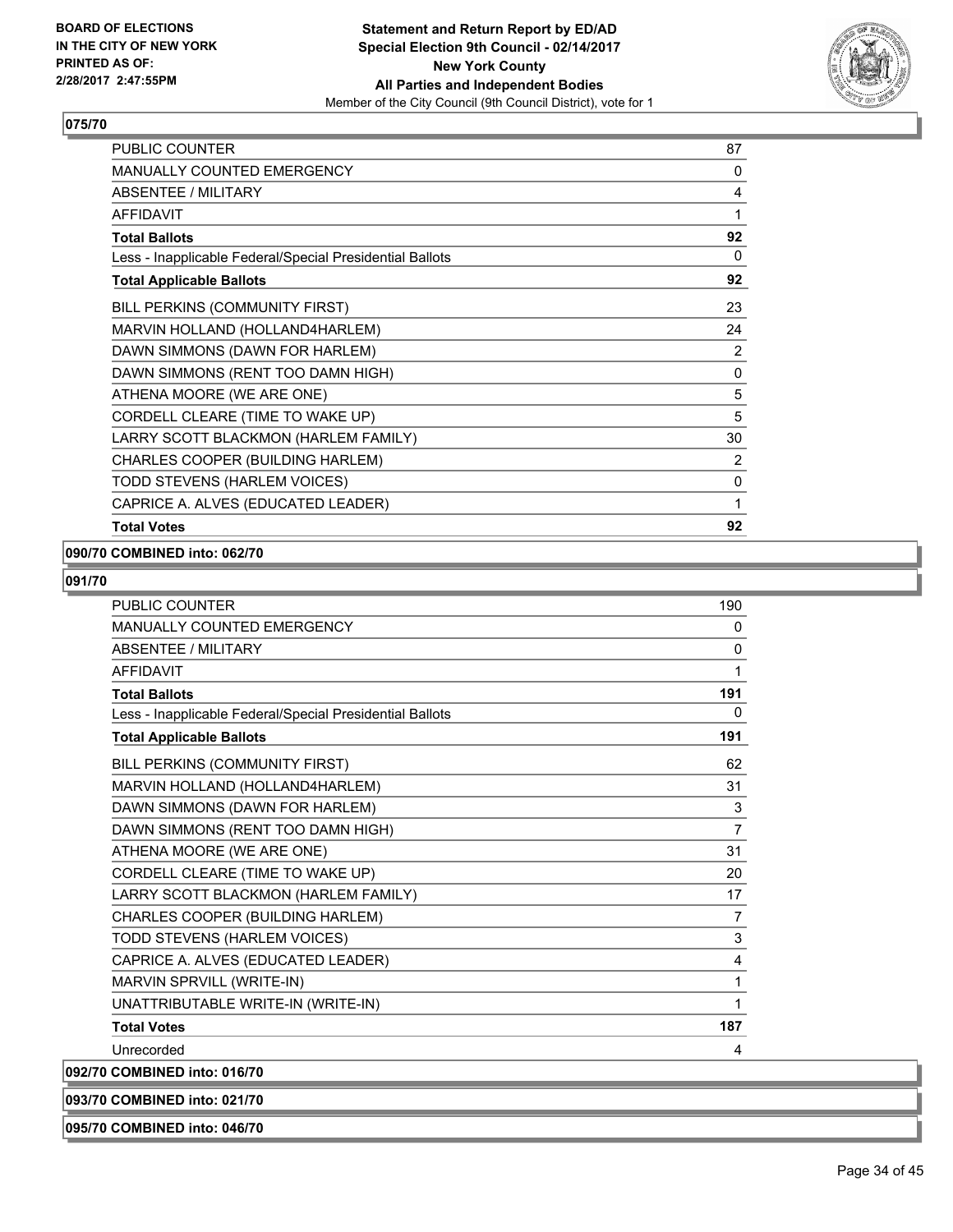

| PUBLIC COUNTER                                           | 105            |
|----------------------------------------------------------|----------------|
| MANUALLY COUNTED EMERGENCY                               | 0              |
| ABSENTEE / MILITARY                                      | 1              |
| <b>AFFIDAVIT</b>                                         | 1              |
| <b>Total Ballots</b>                                     | 107            |
| Less - Inapplicable Federal/Special Presidential Ballots | 0              |
| <b>Total Applicable Ballots</b>                          | 107            |
| BILL PERKINS (COMMUNITY FIRST)                           | 34             |
| MARVIN HOLLAND (HOLLAND4HARLEM)                          | 15             |
| DAWN SIMMONS (DAWN FOR HARLEM)                           | 3              |
| DAWN SIMMONS (RENT TOO DAMN HIGH)                        | $\overline{2}$ |
| ATHENA MOORE (WE ARE ONE)                                | 20             |
| CORDELL CLEARE (TIME TO WAKE UP)                         | 7              |
| LARRY SCOTT BLACKMON (HARLEM FAMILY)                     | 18             |
| CHARLES COOPER (BUILDING HARLEM)                         | 5              |
| TODD STEVENS (HARLEM VOICES)                             | 0              |
| CAPRICE A. ALVES (EDUCATED LEADER)                       | 3              |
| <b>Total Votes</b>                                       | 107            |

| <b>PUBLIC COUNTER</b>                                    | 80       |
|----------------------------------------------------------|----------|
| <b>MANUALLY COUNTED EMERGENCY</b>                        | 0        |
| ABSENTEE / MILITARY                                      | 1        |
| <b>AFFIDAVIT</b>                                         | 1        |
| <b>Total Ballots</b>                                     | 82       |
| Less - Inapplicable Federal/Special Presidential Ballots | $\Omega$ |
| <b>Total Applicable Ballots</b>                          | 82       |
| BILL PERKINS (COMMUNITY FIRST)                           | 22       |
| MARVIN HOLLAND (HOLLAND4HARLEM)                          | 15       |
| DAWN SIMMONS (DAWN FOR HARLEM)                           | 3        |
| DAWN SIMMONS (RENT TOO DAMN HIGH)                        | 3        |
| ATHENA MOORE (WE ARE ONE)                                | 8        |
| CORDELL CLEARE (TIME TO WAKE UP)                         | 9        |
| LARRY SCOTT BLACKMON (HARLEM FAMILY)                     | 12       |
| CHARLES COOPER (BUILDING HARLEM)                         | 6        |
| TODD STEVENS (HARLEM VOICES)                             | 1        |
| CAPRICE A. ALVES (EDUCATED LEADER)                       | 3        |
| <b>Total Votes</b>                                       | 82       |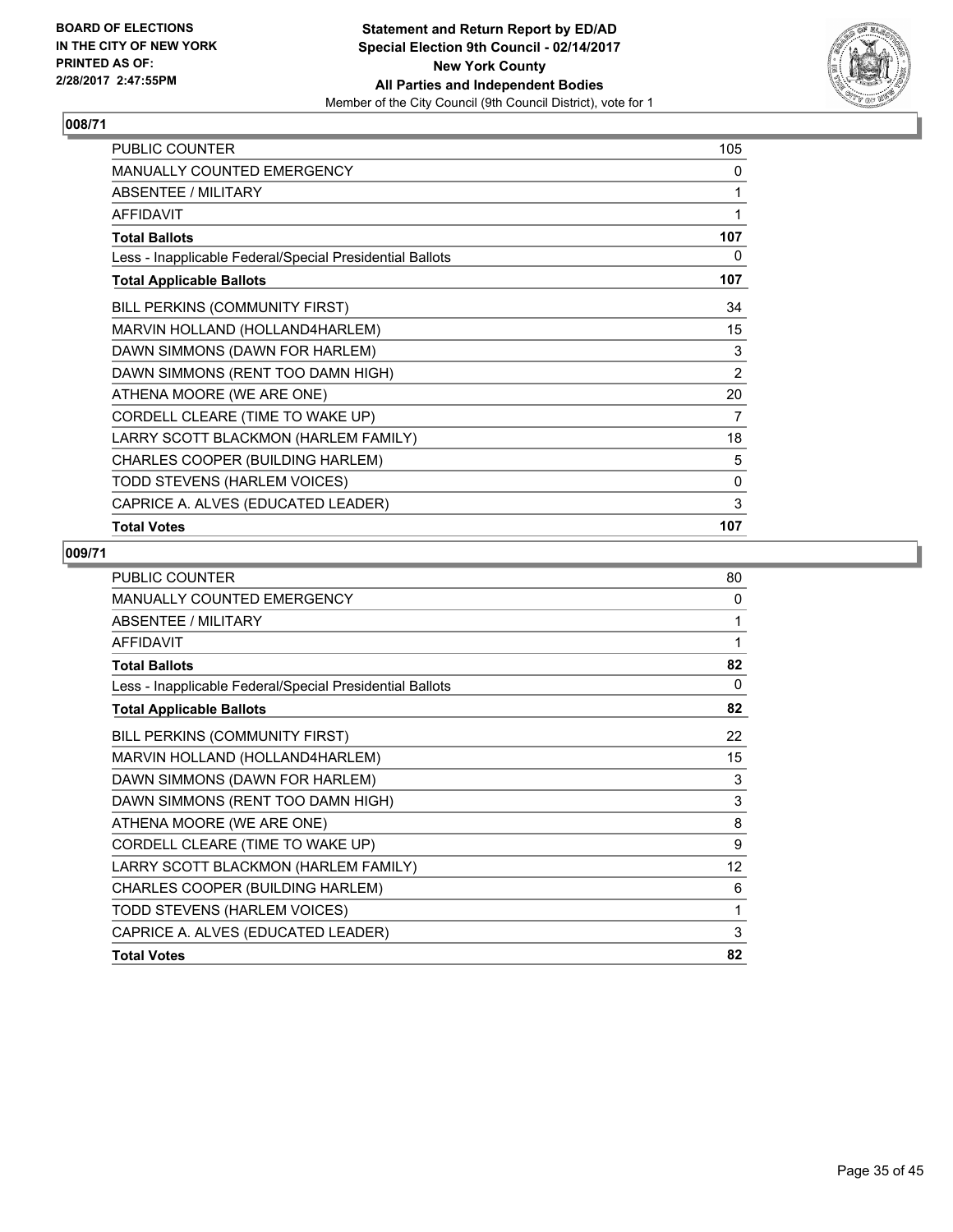

| PUBLIC COUNTER                                           | 125            |
|----------------------------------------------------------|----------------|
| MANUALLY COUNTED EMERGENCY                               | 0              |
| <b>ABSENTEE / MILITARY</b>                               | $\overline{2}$ |
| <b>AFFIDAVIT</b>                                         | 1              |
| <b>Total Ballots</b>                                     | 128            |
| Less - Inapplicable Federal/Special Presidential Ballots | 0              |
| <b>Total Applicable Ballots</b>                          | 128            |
| BILL PERKINS (COMMUNITY FIRST)                           | 40             |
| MARVIN HOLLAND (HOLLAND4HARLEM)                          | 22             |
| DAWN SIMMONS (DAWN FOR HARLEM)                           | $\overline{2}$ |
| DAWN SIMMONS (RENT TOO DAMN HIGH)                        | 1              |
| ATHENA MOORE (WE ARE ONE)                                | 23             |
| CORDELL CLEARE (TIME TO WAKE UP)                         | 20             |
| LARRY SCOTT BLACKMON (HARLEM FAMILY)                     | 14             |
| CHARLES COOPER (BUILDING HARLEM)                         | 3              |
| TODD STEVENS (HARLEM VOICES)                             | 1              |
| CAPRICE A. ALVES (EDUCATED LEADER)                       | 1              |
| <b>Total Votes</b>                                       | 127            |
| Unrecorded                                               | 1              |

| <b>PUBLIC COUNTER</b>                                    | 123            |
|----------------------------------------------------------|----------------|
| <b>MANUALLY COUNTED EMERGENCY</b>                        | $\Omega$       |
| <b>ABSENTEE / MILITARY</b>                               | 5              |
| <b>AFFIDAVIT</b>                                         | $\Omega$       |
| <b>Total Ballots</b>                                     | 128            |
| Less - Inapplicable Federal/Special Presidential Ballots | $\Omega$       |
| <b>Total Applicable Ballots</b>                          | 128            |
| BILL PERKINS (COMMUNITY FIRST)                           | 33             |
| MARVIN HOLLAND (HOLLAND4HARLEM)                          | 23             |
| DAWN SIMMONS (DAWN FOR HARLEM)                           | 4              |
| DAWN SIMMONS (RENT TOO DAMN HIGH)                        | $\overline{2}$ |
| ATHENA MOORE (WE ARE ONE)                                | 28             |
| CORDELL CLEARE (TIME TO WAKE UP)                         | 18             |
| LARRY SCOTT BLACKMON (HARLEM FAMILY)                     | 12             |
| CHARLES COOPER (BUILDING HARLEM)                         | 2              |
| TODD STEVENS (HARLEM VOICES)                             | 3              |
| CAPRICE A. ALVES (EDUCATED LEADER)                       | 1              |
| UNATTRIBUTABLE WRITE-IN (WRITE-IN)                       | 1              |
| <b>Total Votes</b>                                       | 127            |
| Unrecorded                                               | 1              |
| 013/71 COMBINED into: 063/70                             |                |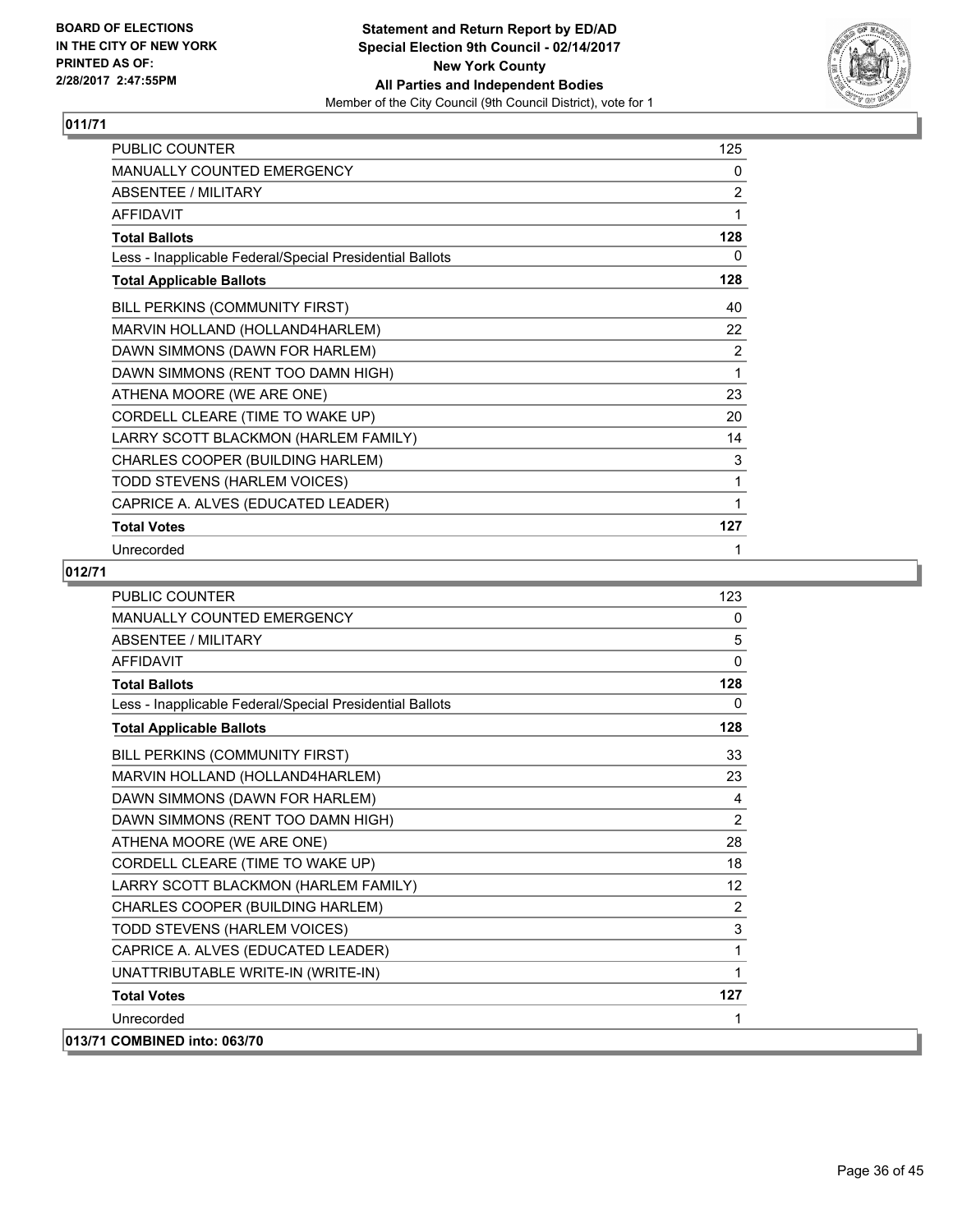

| PUBLIC COUNTER                                           | 147 |
|----------------------------------------------------------|-----|
| MANUALLY COUNTED EMERGENCY                               | 0   |
| <b>ABSENTEE / MILITARY</b>                               | 5   |
| <b>AFFIDAVIT</b>                                         | 6   |
| <b>Total Ballots</b>                                     | 158 |
| Less - Inapplicable Federal/Special Presidential Ballots | 0   |
| <b>Total Applicable Ballots</b>                          | 158 |
| BILL PERKINS (COMMUNITY FIRST)                           | 62  |
| MARVIN HOLLAND (HOLLAND4HARLEM)                          | 25  |
| DAWN SIMMONS (DAWN FOR HARLEM)                           | 1   |
| DAWN SIMMONS (RENT TOO DAMN HIGH)                        | 11  |
| ATHENA MOORE (WE ARE ONE)                                | 14  |
| CORDELL CLEARE (TIME TO WAKE UP)                         | 9   |
| LARRY SCOTT BLACKMON (HARLEM FAMILY)                     | 25  |
| CHARLES COOPER (BUILDING HARLEM)                         | 9   |
| TODD STEVENS (HARLEM VOICES)                             | 0   |
| CAPRICE A. ALVES (EDUCATED LEADER)                       | 1   |
| <b>Total Votes</b>                                       | 157 |
| Unrecorded                                               | 1   |

#### **015/71 COMBINED into: 014/71**

| <b>PUBLIC COUNTER</b>                                    | 140            |
|----------------------------------------------------------|----------------|
| MANUALLY COUNTED EMERGENCY                               | 0              |
| <b>ABSENTEE / MILITARY</b>                               | $\overline{2}$ |
| <b>AFFIDAVIT</b>                                         | 3              |
| <b>Total Ballots</b>                                     | 145            |
| Less - Inapplicable Federal/Special Presidential Ballots | $\mathbf{0}$   |
| <b>Total Applicable Ballots</b>                          | 145            |
| BILL PERKINS (COMMUNITY FIRST)                           | 64             |
| MARVIN HOLLAND (HOLLAND4HARLEM)                          | 30             |
| DAWN SIMMONS (DAWN FOR HARLEM)                           | 1              |
| DAWN SIMMONS (RENT TOO DAMN HIGH)                        | 4              |
| ATHENA MOORE (WE ARE ONE)                                | 15             |
| CORDELL CLEARE (TIME TO WAKE UP)                         | 5              |
| LARRY SCOTT BLACKMON (HARLEM FAMILY)                     | 18             |
| CHARLES COOPER (BUILDING HARLEM)                         | 5              |
| TODD STEVENS (HARLEM VOICES)                             | 0              |
| CAPRICE A. ALVES (EDUCATED LEADER)                       | 0              |
| <b>WELLINGTON DELIEN (WRITE-IN)</b>                      | 1              |
| <b>Total Votes</b>                                       | 143            |
| Unrecorded                                               | 2              |
| 017/71 COMBINED into: 016/71                             |                |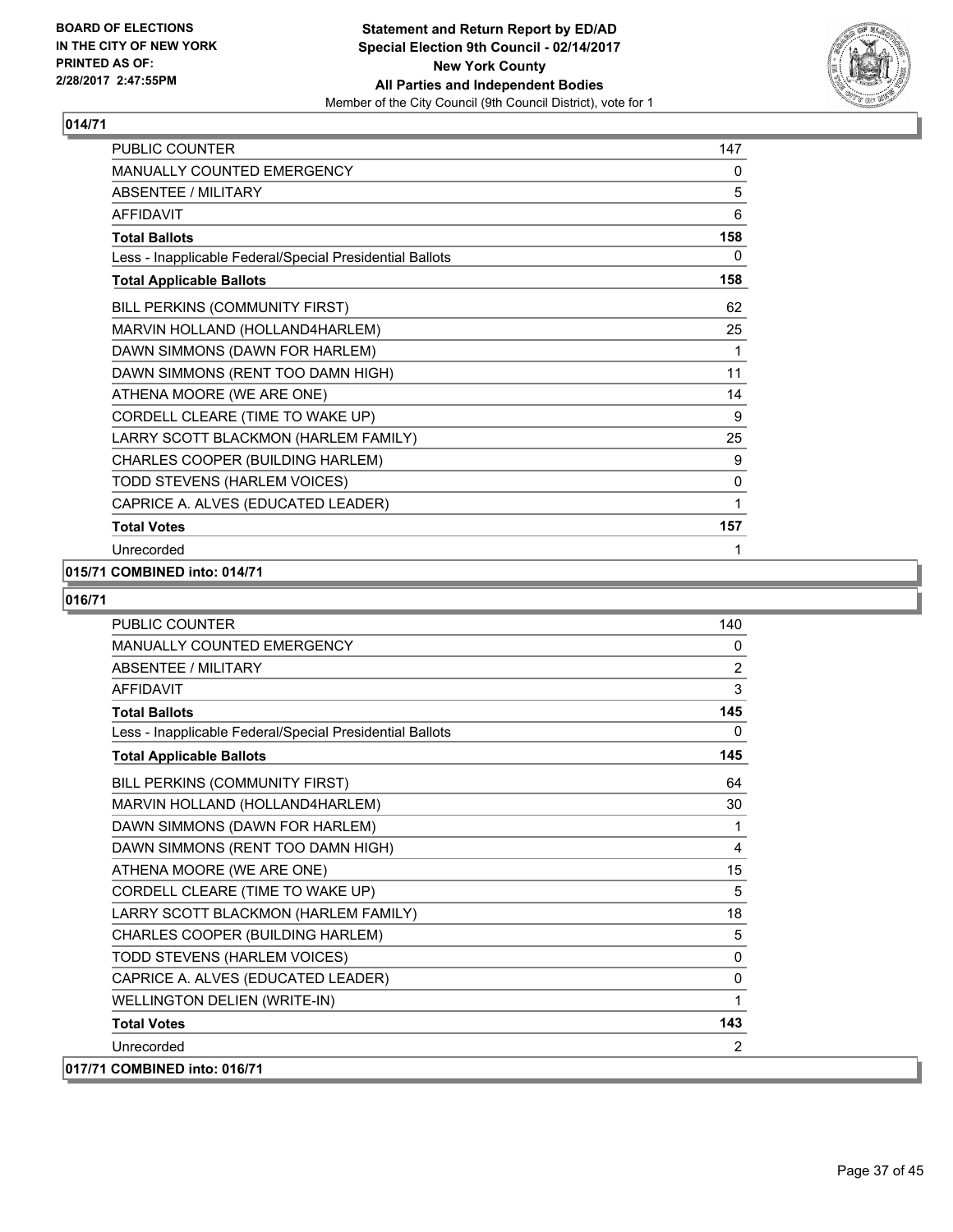

| PUBLIC COUNTER                                           | 187            |
|----------------------------------------------------------|----------------|
| MANUALLY COUNTED EMERGENCY                               | 0              |
| ABSENTEE / MILITARY                                      | $\overline{2}$ |
| <b>AFFIDAVIT</b>                                         | 0              |
| <b>Total Ballots</b>                                     | 189            |
| Less - Inapplicable Federal/Special Presidential Ballots | 0              |
| <b>Total Applicable Ballots</b>                          | 189            |
| BILL PERKINS (COMMUNITY FIRST)                           | 66             |
| MARVIN HOLLAND (HOLLAND4HARLEM)                          | 57             |
| DAWN SIMMONS (DAWN FOR HARLEM)                           | 4              |
| DAWN SIMMONS (RENT TOO DAMN HIGH)                        | 5              |
| ATHENA MOORE (WE ARE ONE)                                | 32             |
| CORDELL CLEARE (TIME TO WAKE UP)                         | 4              |
| LARRY SCOTT BLACKMON (HARLEM FAMILY)                     | 19             |
| CHARLES COOPER (BUILDING HARLEM)                         | $\overline{2}$ |
| TODD STEVENS (HARLEM VOICES)                             | 0              |
| CAPRICE A. ALVES (EDUCATED LEADER)                       | 0              |
| <b>Total Votes</b>                                       | 189            |

| <b>PUBLIC COUNTER</b>                                    | 272 |
|----------------------------------------------------------|-----|
| <b>MANUALLY COUNTED EMERGENCY</b>                        | 0   |
| ABSENTEE / MILITARY                                      | 0   |
| <b>AFFIDAVIT</b>                                         | 0   |
| <b>Total Ballots</b>                                     | 272 |
| Less - Inapplicable Federal/Special Presidential Ballots | 0   |
| <b>Total Applicable Ballots</b>                          | 272 |
| BILL PERKINS (COMMUNITY FIRST)                           | 122 |
| MARVIN HOLLAND (HOLLAND4HARLEM)                          | 43  |
| DAWN SIMMONS (DAWN FOR HARLEM)                           | 2   |
| DAWN SIMMONS (RENT TOO DAMN HIGH)                        | 7   |
| ATHENA MOORE (WE ARE ONE)                                | 32  |
| CORDELL CLEARE (TIME TO WAKE UP)                         | 4   |
| LARRY SCOTT BLACKMON (HARLEM FAMILY)                     | 54  |
| CHARLES COOPER (BUILDING HARLEM)                         | 5   |
| TODD STEVENS (HARLEM VOICES)                             | 1   |
| CAPRICE A. ALVES (EDUCATED LEADER)                       | 2   |
| <b>Total Votes</b>                                       | 272 |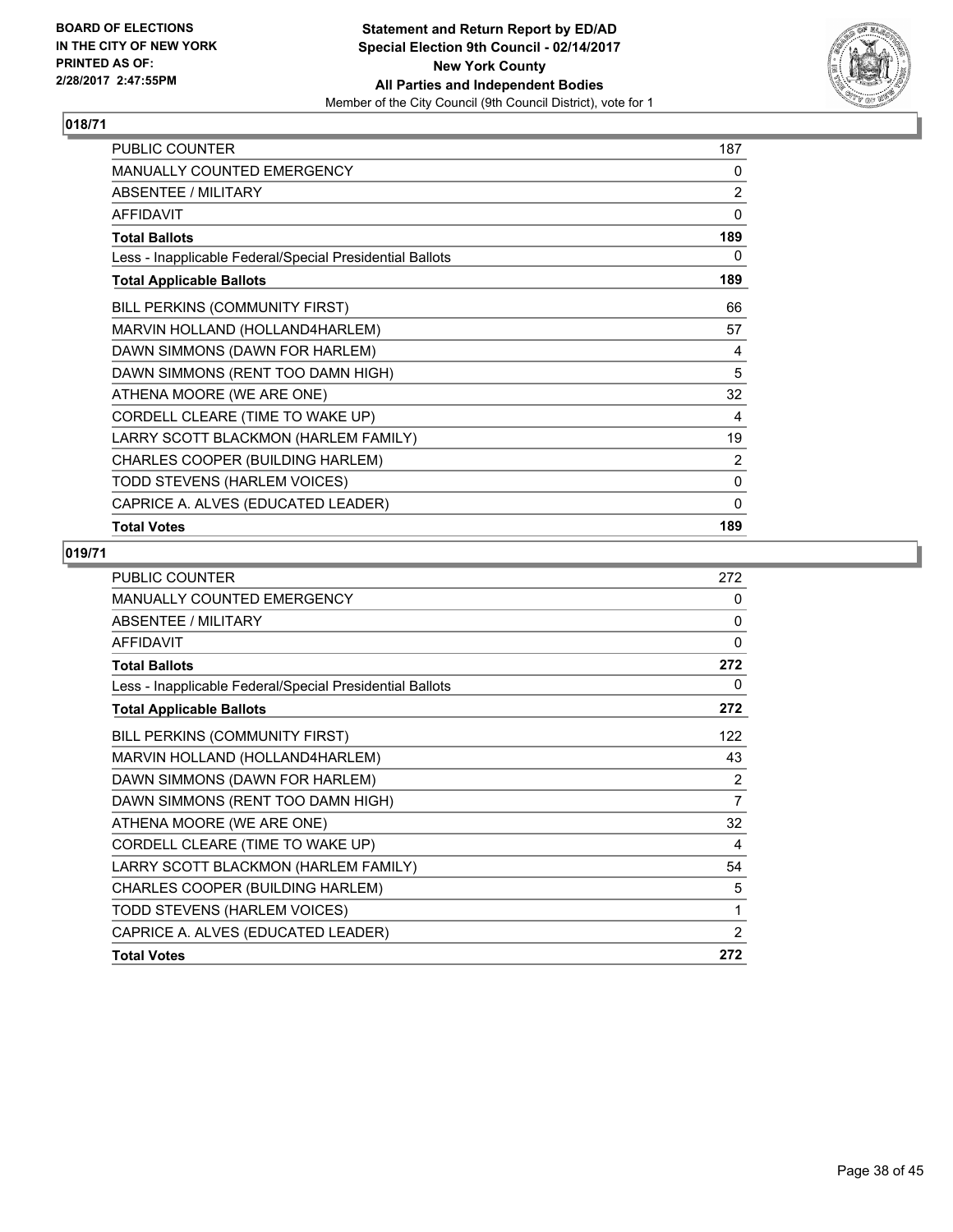

| PUBLIC COUNTER                                           | 257          |
|----------------------------------------------------------|--------------|
| MANUALLY COUNTED EMERGENCY                               | 0            |
| ABSENTEE / MILITARY                                      | 7            |
| <b>AFFIDAVIT</b>                                         | $\mathbf{0}$ |
| <b>Total Ballots</b>                                     | 264          |
| Less - Inapplicable Federal/Special Presidential Ballots | 0            |
| <b>Total Applicable Ballots</b>                          | 264          |
| BILL PERKINS (COMMUNITY FIRST)                           | 134          |
| MARVIN HOLLAND (HOLLAND4HARLEM)                          | 39           |
| DAWN SIMMONS (DAWN FOR HARLEM)                           | 8            |
| DAWN SIMMONS (RENT TOO DAMN HIGH)                        | 3            |
| ATHENA MOORE (WE ARE ONE)                                | 37           |
| CORDELL CLEARE (TIME TO WAKE UP)                         | 8            |
| LARRY SCOTT BLACKMON (HARLEM FAMILY)                     | 32           |
| CHARLES COOPER (BUILDING HARLEM)                         | 1            |
| TODD STEVENS (HARLEM VOICES)                             | 0            |
| CAPRICE A. ALVES (EDUCATED LEADER)                       | 1            |
| <b>Total Votes</b>                                       | 263          |
| Unrecorded                                               | 1            |

| <b>PUBLIC COUNTER</b>                                    | 138          |
|----------------------------------------------------------|--------------|
| MANUALLY COUNTED EMERGENCY                               | $\mathbf{0}$ |
| ABSENTEE / MILITARY                                      | 3            |
| <b>AFFIDAVIT</b>                                         | 1            |
| <b>Total Ballots</b>                                     | 142          |
| Less - Inapplicable Federal/Special Presidential Ballots | $\mathbf{0}$ |
| <b>Total Applicable Ballots</b>                          | 142          |
| BILL PERKINS (COMMUNITY FIRST)                           | 64           |
| MARVIN HOLLAND (HOLLAND4HARLEM)                          | 21           |
| DAWN SIMMONS (DAWN FOR HARLEM)                           | 2            |
| DAWN SIMMONS (RENT TOO DAMN HIGH)                        | 3            |
| ATHENA MOORE (WE ARE ONE)                                | 4            |
| CORDELL CLEARE (TIME TO WAKE UP)                         | 19           |
| LARRY SCOTT BLACKMON (HARLEM FAMILY)                     | 14           |
| CHARLES COOPER (BUILDING HARLEM)                         | 10           |
| TODD STEVENS (HARLEM VOICES)                             | 2            |
| CAPRICE A. ALVES (EDUCATED LEADER)                       | 2            |
| <b>Total Votes</b>                                       | 141          |
| Unrecorded                                               | 1            |
| 022/71 COMBINED into: 068/71                             |              |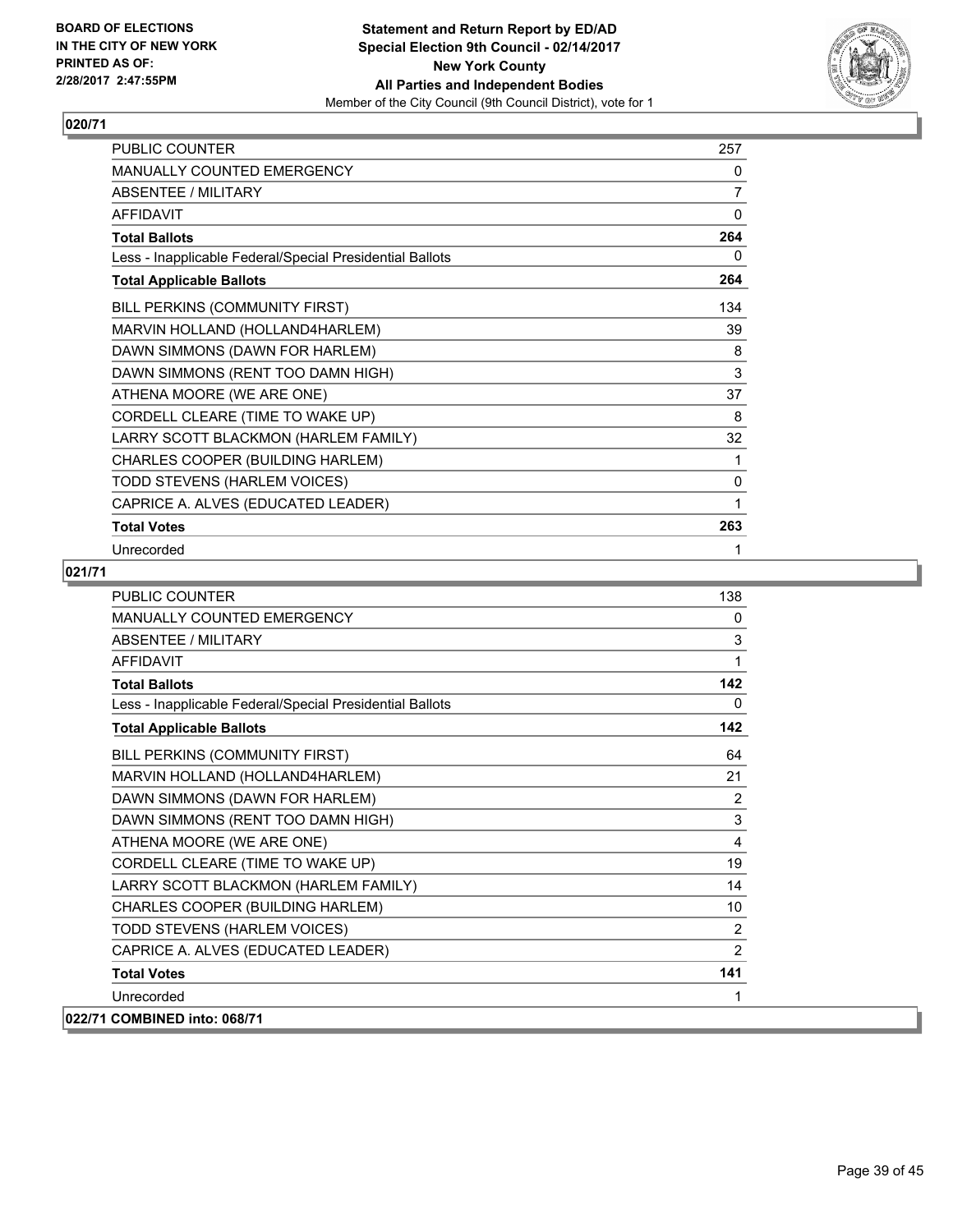

| PUBLIC COUNTER                                           | 105 |
|----------------------------------------------------------|-----|
| MANUALLY COUNTED EMERGENCY                               | 0   |
| <b>ABSENTEE / MILITARY</b>                               | 4   |
| <b>AFFIDAVIT</b>                                         | 0   |
| <b>Total Ballots</b>                                     | 109 |
| Less - Inapplicable Federal/Special Presidential Ballots | 0   |
| <b>Total Applicable Ballots</b>                          | 109 |
| BILL PERKINS (COMMUNITY FIRST)                           | 56  |
| MARVIN HOLLAND (HOLLAND4HARLEM)                          | 11  |
| DAWN SIMMONS (DAWN FOR HARLEM)                           | 0   |
| DAWN SIMMONS (RENT TOO DAMN HIGH)                        | 4   |
| ATHENA MOORE (WE ARE ONE)                                | 6   |
| CORDELL CLEARE (TIME TO WAKE UP)                         | 5   |
| LARRY SCOTT BLACKMON (HARLEM FAMILY)                     | 10  |
| CHARLES COOPER (BUILDING HARLEM)                         | 7   |
| TODD STEVENS (HARLEM VOICES)                             | 0   |
| CAPRICE A. ALVES (EDUCATED LEADER)                       | 0   |
| <b>Total Votes</b>                                       | 99  |
| Unrecorded                                               | 10  |

| PUBLIC COUNTER                                           | 113            |
|----------------------------------------------------------|----------------|
| MANUALLY COUNTED EMERGENCY                               | 0              |
| <b>ABSENTEE / MILITARY</b>                               | 2              |
| <b>AFFIDAVIT</b>                                         | $\mathbf{0}$   |
| <b>Total Ballots</b>                                     | 115            |
| Less - Inapplicable Federal/Special Presidential Ballots | 0              |
| <b>Total Applicable Ballots</b>                          | 115            |
| BILL PERKINS (COMMUNITY FIRST)                           | 48             |
| MARVIN HOLLAND (HOLLAND4HARLEM)                          | 24             |
| DAWN SIMMONS (DAWN FOR HARLEM)                           | 2              |
| DAWN SIMMONS (RENT TOO DAMN HIGH)                        | $\overline{2}$ |
| ATHENA MOORE (WE ARE ONE)                                | 14             |
| CORDELL CLEARE (TIME TO WAKE UP)                         | 10             |
| LARRY SCOTT BLACKMON (HARLEM FAMILY)                     | 7              |
| CHARLES COOPER (BUILDING HARLEM)                         | 3              |
| TODD STEVENS (HARLEM VOICES)                             | $\mathbf{0}$   |
| CAPRICE A. ALVES (EDUCATED LEADER)                       | 3              |
| <b>Total Votes</b>                                       | 113            |
| Unrecorded                                               | 2              |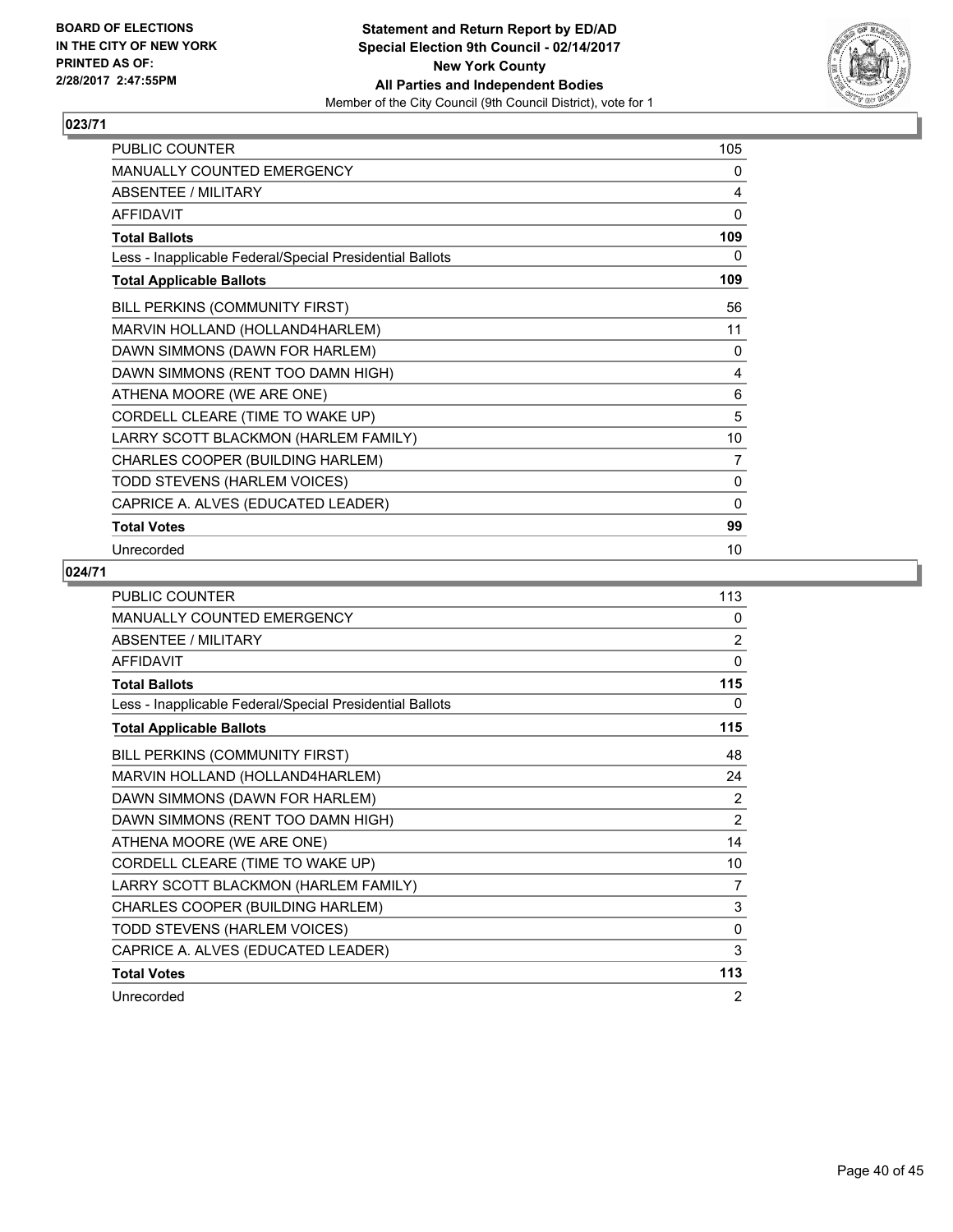

| <b>PUBLIC COUNTER</b>                                    | 27             |
|----------------------------------------------------------|----------------|
| <b>MANUALLY COUNTED EMERGENCY</b>                        | 0              |
| <b>ABSENTEE / MILITARY</b>                               | 1              |
| <b>AFFIDAVIT</b>                                         | 4              |
| <b>Total Ballots</b>                                     | 32             |
| Less - Inapplicable Federal/Special Presidential Ballots | 0              |
| <b>Total Applicable Ballots</b>                          | 32             |
| BILL PERKINS (COMMUNITY FIRST)                           | 16             |
| MARVIN HOLLAND (HOLLAND4HARLEM)                          | 4              |
| DAWN SIMMONS (DAWN FOR HARLEM)                           | 0              |
| DAWN SIMMONS (RENT TOO DAMN HIGH)                        | $\overline{2}$ |
| ATHENA MOORE (WE ARE ONE)                                | 5              |
| CORDELL CLEARE (TIME TO WAKE UP)                         | 1              |
| LARRY SCOTT BLACKMON (HARLEM FAMILY)                     | $\overline{2}$ |
| CHARLES COOPER (BUILDING HARLEM)                         | 1              |
| TODD STEVENS (HARLEM VOICES)                             | $\mathbf{0}$   |
| CAPRICE A. ALVES (EDUCATED LEADER)                       | 1              |
| <b>Total Votes</b>                                       | 32             |

#### **027/71 COMBINED into: 008/71**

| <b>PUBLIC COUNTER</b>                                    | 124            |
|----------------------------------------------------------|----------------|
| <b>MANUALLY COUNTED EMERGENCY</b>                        | 0              |
| <b>ABSENTEE / MILITARY</b>                               | 3              |
| <b>AFFIDAVIT</b>                                         | 3              |
| <b>Total Ballots</b>                                     | 130            |
| Less - Inapplicable Federal/Special Presidential Ballots | 0              |
| <b>Total Applicable Ballots</b>                          | 130            |
| BILL PERKINS (COMMUNITY FIRST)                           | 64             |
| MARVIN HOLLAND (HOLLAND4HARLEM)                          | 16             |
| DAWN SIMMONS (DAWN FOR HARLEM)                           | 1              |
| DAWN SIMMONS (RENT TOO DAMN HIGH)                        | 9              |
| ATHENA MOORE (WE ARE ONE)                                | 5              |
| CORDELL CLEARE (TIME TO WAKE UP)                         | $\overline{7}$ |
| LARRY SCOTT BLACKMON (HARLEM FAMILY)                     | 18             |
| CHARLES COOPER (BUILDING HARLEM)                         | 6              |
| TODD STEVENS (HARLEM VOICES)                             | 1              |
| CAPRICE A. ALVES (EDUCATED LEADER)                       | 1              |
| DONALD FIELDS (WRITE-IN)                                 | 1              |
| <b>Total Votes</b>                                       | 129            |
| Unrecorded                                               | 1              |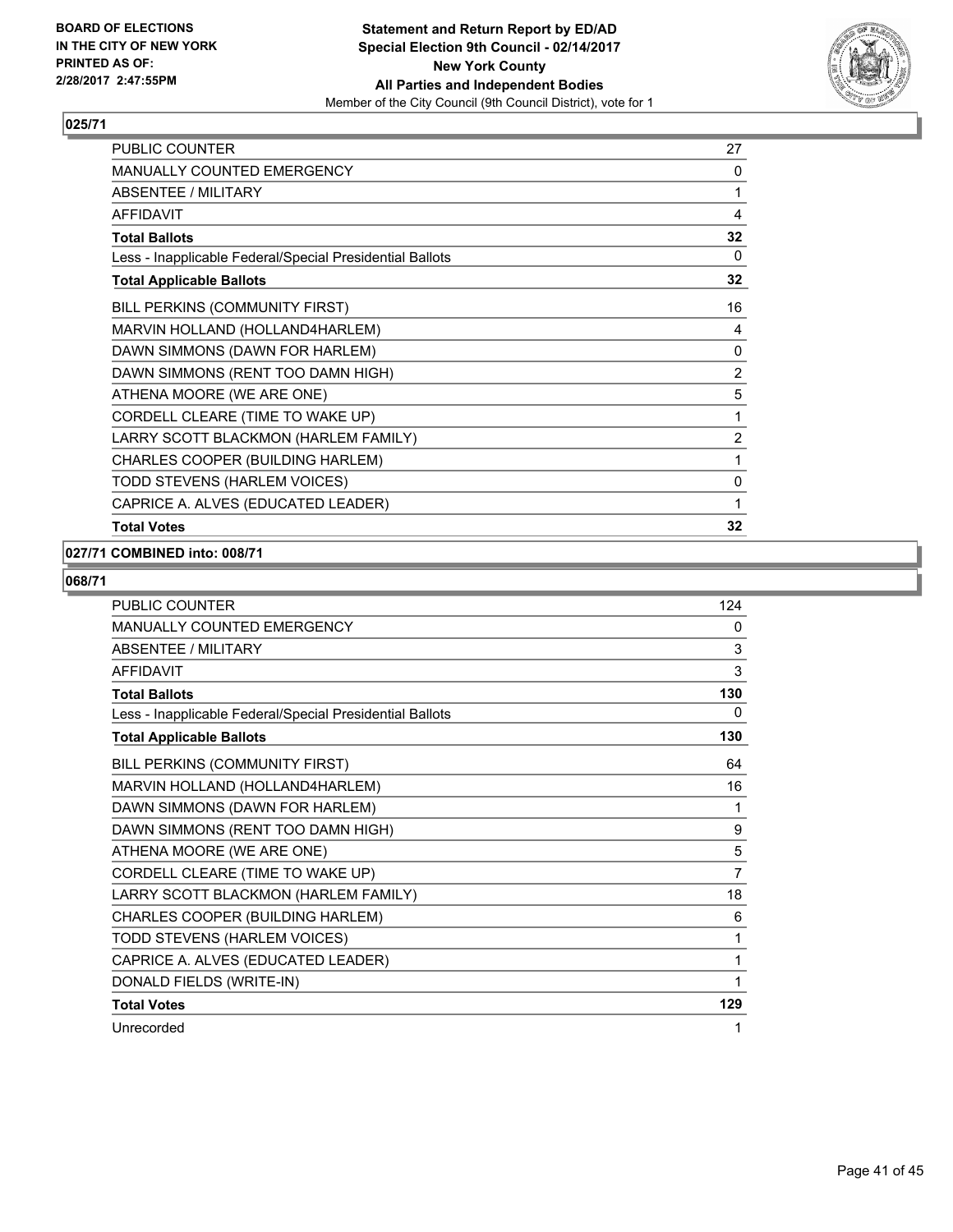

| PUBLIC COUNTER                                           | 125         |
|----------------------------------------------------------|-------------|
| MANUALLY COUNTED EMERGENCY                               | 0           |
| <b>ABSENTEE / MILITARY</b>                               | 0           |
| <b>AFFIDAVIT</b>                                         | 0           |
| <b>Total Ballots</b>                                     | 125         |
| Less - Inapplicable Federal/Special Presidential Ballots | 0           |
| <b>Total Applicable Ballots</b>                          | 125         |
| BILL PERKINS (COMMUNITY FIRST)                           | 68          |
| MARVIN HOLLAND (HOLLAND4HARLEM)                          | 29          |
| DAWN SIMMONS (DAWN FOR HARLEM)                           | 3           |
| DAWN SIMMONS (RENT TOO DAMN HIGH)                        | $\mathsf 3$ |
| ATHENA MOORE (WE ARE ONE)                                | 11          |
| CORDELL CLEARE (TIME TO WAKE UP)                         | 4           |
| LARRY SCOTT BLACKMON (HARLEM FAMILY)                     | 5           |
| CHARLES COOPER (BUILDING HARLEM)                         | 0           |
| TODD STEVENS (HARLEM VOICES)                             | $\mathbf 0$ |
| CAPRICE A. ALVES (EDUCATED LEADER)                       | 1           |
| DONALD FIELDS (WRITE-IN)                                 | 1           |
| <b>Total Votes</b>                                       | 125         |

#### **088/71 COMBINED into: 087/71**

| <b>PUBLIC COUNTER</b>                                    | 65             |
|----------------------------------------------------------|----------------|
| MANUALLY COUNTED EMERGENCY                               | 0              |
| <b>ABSENTEE / MILITARY</b>                               | 3              |
| <b>AFFIDAVIT</b>                                         | 0              |
| <b>Total Ballots</b>                                     | 68             |
| Less - Inapplicable Federal/Special Presidential Ballots | 0              |
| <b>Total Applicable Ballots</b>                          | 68             |
| BILL PERKINS (COMMUNITY FIRST)                           | 25             |
| MARVIN HOLLAND (HOLLAND4HARLEM)                          | 17             |
| DAWN SIMMONS (DAWN FOR HARLEM)                           | $\overline{2}$ |
| DAWN SIMMONS (RENT TOO DAMN HIGH)                        | 3              |
| ATHENA MOORE (WE ARE ONE)                                | 9              |
| CORDELL CLEARE (TIME TO WAKE UP)                         | 1              |
| LARRY SCOTT BLACKMON (HARLEM FAMILY)                     | 9              |
| CHARLES COOPER (BUILDING HARLEM)                         | 0              |
| TODD STEVENS (HARLEM VOICES)                             | 1              |
| CAPRICE A. ALVES (EDUCATED LEADER)                       | 1              |
| <b>Total Votes</b>                                       | 68             |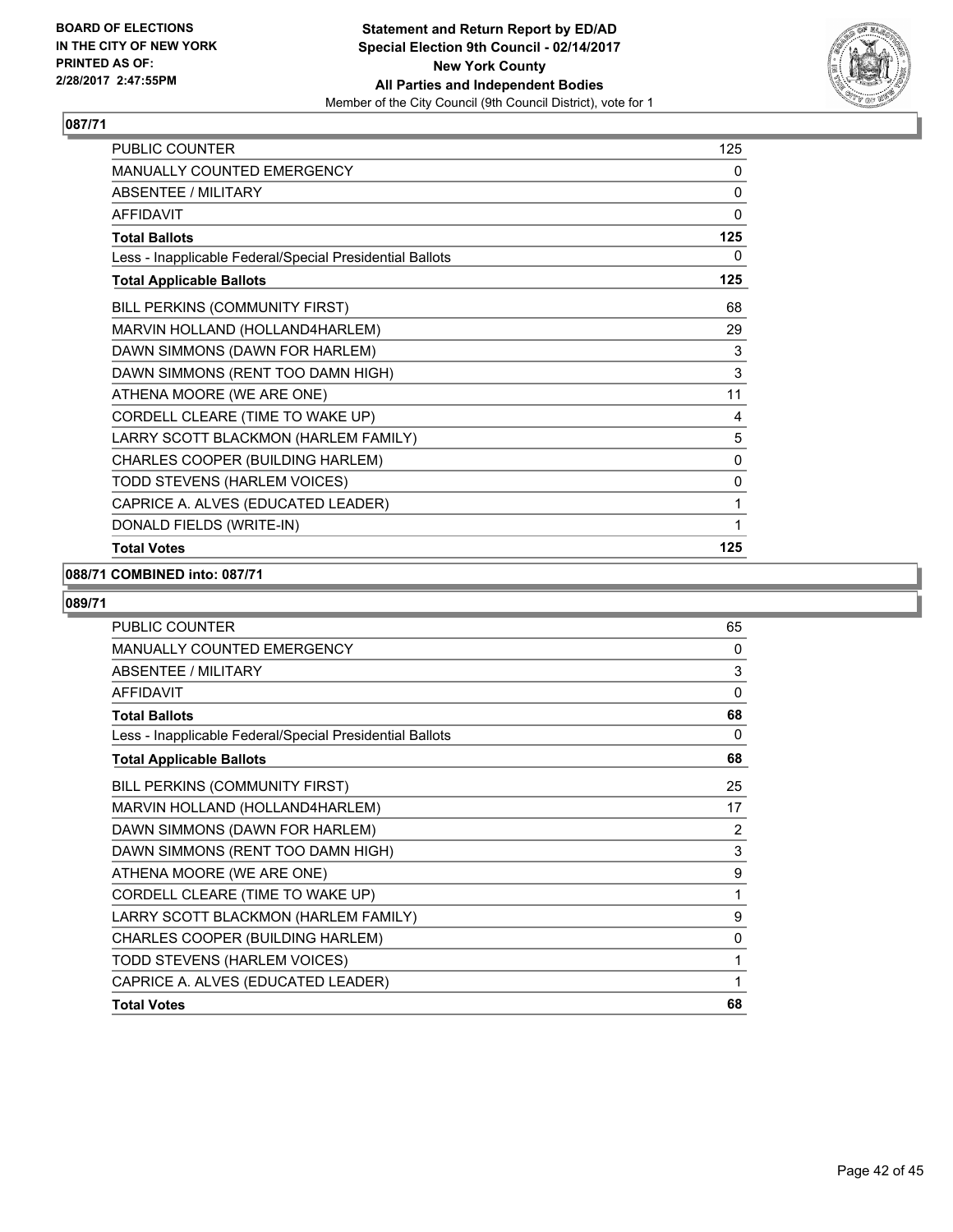

| <b>PUBLIC COUNTER</b>                                    | 131 |
|----------------------------------------------------------|-----|
| MANUALLY COUNTED EMERGENCY                               | 0   |
| ABSENTEE / MILITARY                                      | 4   |
| <b>AFFIDAVIT</b>                                         | 0   |
| <b>Total Ballots</b>                                     | 135 |
| Less - Inapplicable Federal/Special Presidential Ballots | 0   |
| <b>Total Applicable Ballots</b>                          | 135 |
| BILL PERKINS (COMMUNITY FIRST)                           | 74  |
| MARVIN HOLLAND (HOLLAND4HARLEM)                          | 19  |
| DAWN SIMMONS (DAWN FOR HARLEM)                           | 2   |
| DAWN SIMMONS (RENT TOO DAMN HIGH)                        | 5   |
| ATHENA MOORE (WE ARE ONE)                                | 9   |
| CORDELL CLEARE (TIME TO WAKE UP)                         | 9   |
| LARRY SCOTT BLACKMON (HARLEM FAMILY)                     | 10  |
| CHARLES COOPER (BUILDING HARLEM)                         | 2   |
| TODD STEVENS (HARLEM VOICES)                             | 0   |
| CAPRICE A. ALVES (EDUCATED LEADER)                       | 4   |
| TROY A. OUTLAW (WRITE-IN)                                | 1   |
| <b>Total Votes</b>                                       | 135 |
| 091/71 COMBINED into: 090/71                             |     |

**094/71 COMBINED into: 025/71**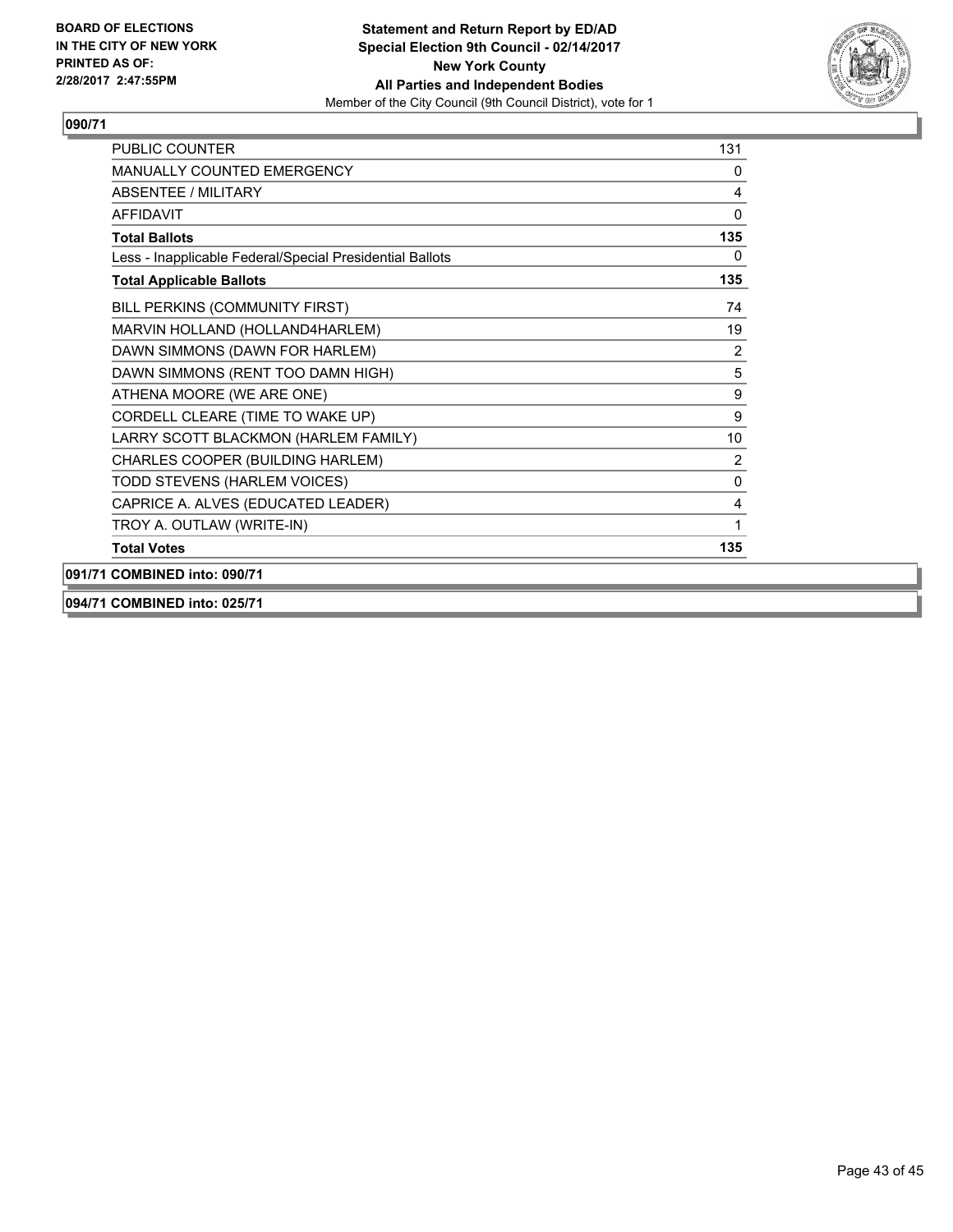

**080/72 COMBINED into: 090/71**

**082/72 COMBINED into: 090/71**

**083/72 COMBINED into: 090/71**

**085/72 COMBINED into: 090/71**